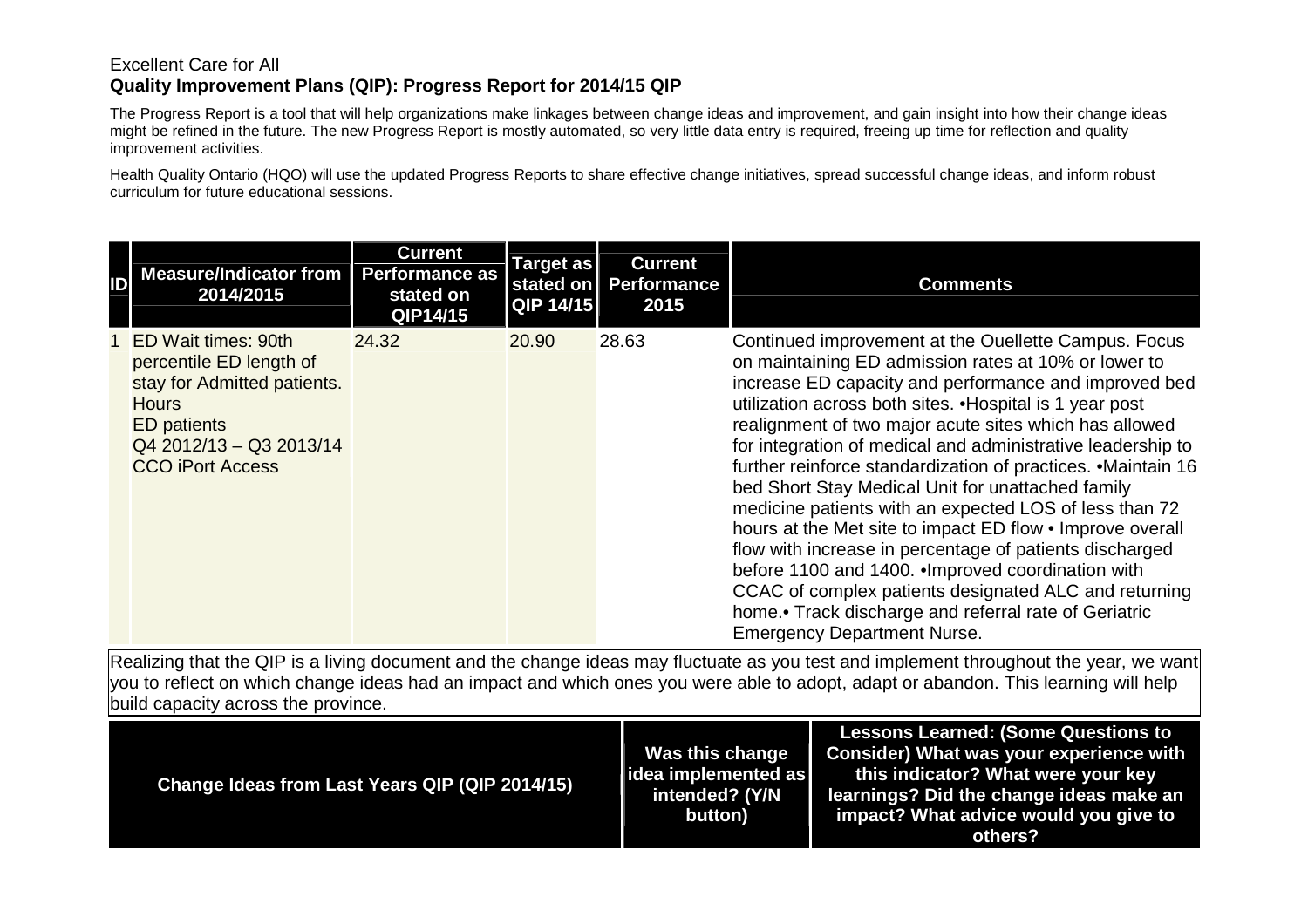•Focus on maintaining ED admission rates at 10% or lower to increase ED capacity and performance and improve bed utilization. Standardize expectations across both acute sites as a result of October 1, 2013 realignment • Improve overall flow with increase in percentage of patients discharged before 1100 and 1400 and targeted discharges. •Improved coordination with CCAC of complex patients designated ALC. **Yes** Focus on maintaining ED admission rates at 10% or lower to increase ED capacity and performance and improved bed utilization across both sites. •Hospital is 1 year post realignment of two major acute sites which has allowed for integration of medical and administrative leadership to further reinforce standardization of practices. •Maintain 16 bed Short Stay Medical Unit for unattached family medicine patients with an expected LOS of less than 72 hours at the Met site to impact ED flow • Improve overall flow with increase in percentage of patients discharged before 1100 and 1400. •Improved coordination with CCAC of complex patients designated ALC and returning home.• Track discharge and referral rate of Geriatric Emergency Department Nurse Yes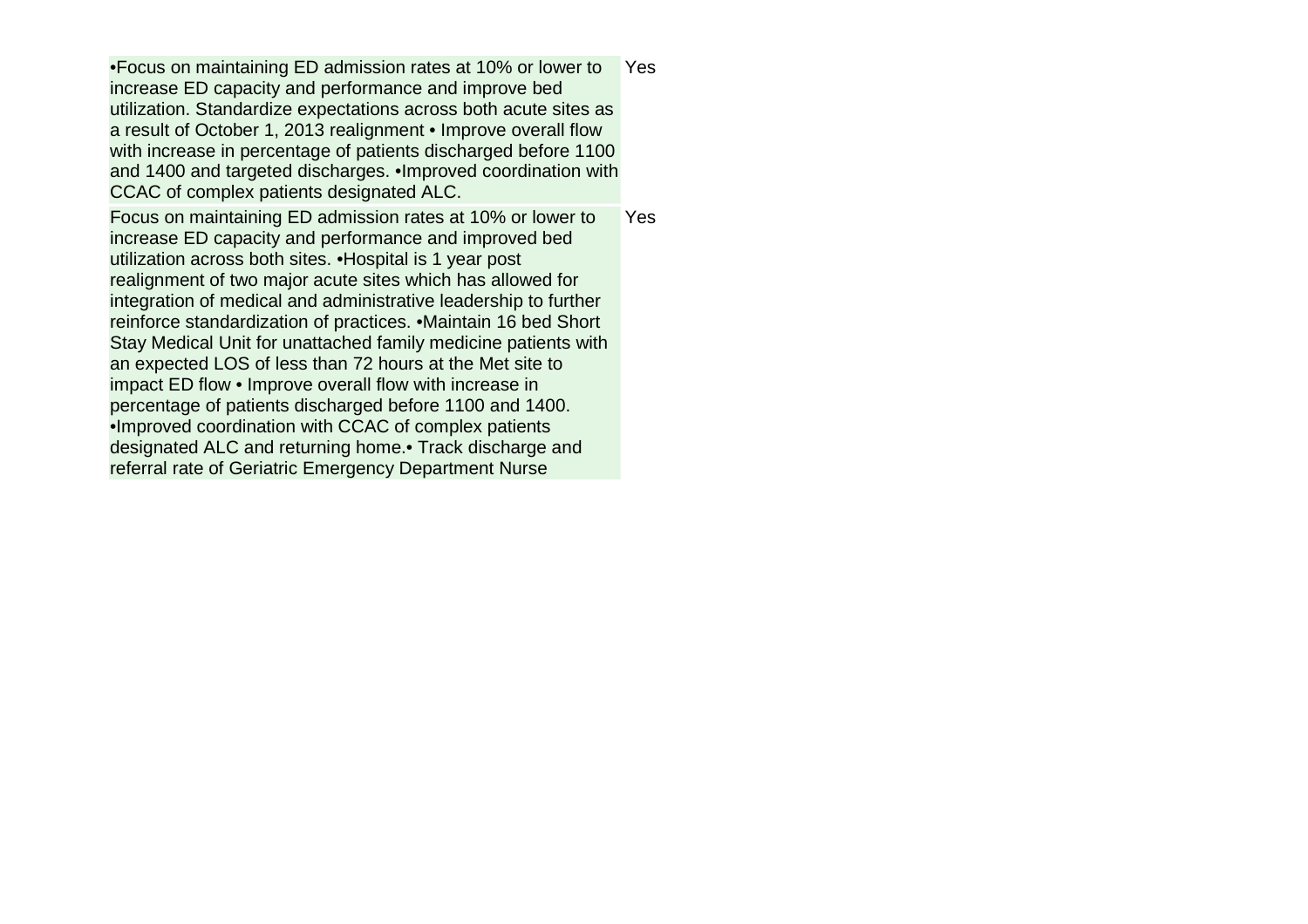| ID | <b>Measure/Indicator from</b><br>2014/2015                                                                                                                                  | <b>Current</b><br>Performance as<br>stated on<br>QIP14/15 | Target as<br>QIP 14/15 | <b>Current</b><br>stated on   Performance<br>2015 | <b>Comments</b>                                                                                                                                                                                                                                                                                                                                                                                                                                                                                                                                                                                                                                                                                                                                                                                                                                                                  |
|----|-----------------------------------------------------------------------------------------------------------------------------------------------------------------------------|-----------------------------------------------------------|------------------------|---------------------------------------------------|----------------------------------------------------------------------------------------------------------------------------------------------------------------------------------------------------------------------------------------------------------------------------------------------------------------------------------------------------------------------------------------------------------------------------------------------------------------------------------------------------------------------------------------------------------------------------------------------------------------------------------------------------------------------------------------------------------------------------------------------------------------------------------------------------------------------------------------------------------------------------------|
|    | 2 ED Wait times: 90th<br>percentile ED length of<br>stay for Admitted patients.<br><b>Hours</b><br><b>ED</b> patients<br>$Q42012/13 - Q32013/14$<br><b>CCO iPort Access</b> | 25.68                                                     | 20.90                  | 25.17                                             | Continued improvement at the Metropolitan Campus.<br>Focus on maintaining ED admission rates at 10% or lower<br>to increase ED capacity and performance and improved<br>bed utilization across both sites. . Hospital is 1 year post<br>realignment of two major acute sites which has allowed<br>for integration of medical and administrative leadership to<br>further reinforce standardization of practices. . Maintain 16<br>bed Short Stay Medical Unit for unattached family<br>medicine patients with an expected LOS of less than 72<br>hours at the Met site to impact ED flow • Improve overall<br>flow with increase in percentage of patients discharged<br>before 1100 and 1400. Improved coordination with<br>CCAC of complex patients designated ALC and returning<br>home.• Track discharge and referral rate of Geriatric<br><b>Emergency Department Nurse</b> |

| Change Ideas from Last Years QIP (QIP 2014/15)                                                                                                                                                                                                                                                                                                                                                                                                                                                      | Was this change<br>idea implemented as<br>intended? (Y/N<br>button) | <b>Lessons Learned: (Some Questions to</b><br>Consider) What was your experience with<br>this indicator? What were your key<br>learnings? Did the change ideas make an<br>impact? What advice would you give to<br>others? |
|-----------------------------------------------------------------------------------------------------------------------------------------------------------------------------------------------------------------------------------------------------------------------------------------------------------------------------------------------------------------------------------------------------------------------------------------------------------------------------------------------------|---------------------------------------------------------------------|----------------------------------------------------------------------------------------------------------------------------------------------------------------------------------------------------------------------------|
| •Focus on maintaining ED admission rates at 10% or lower to<br>increase ED capacity and performance and improved bed<br>utilization. • Standardize reporting across both sites due to<br>October 1, 2013 realignment . Creation of Short Stay Medical<br>Unit for patients with an expected LOS of less than 72 hours. •<br>Improve overall flow with increase in percentage of patients<br>discharged before 1100 and 1400. Improved coordination with<br>CCAC of complex patients designated ALC. | Yes                                                                 |                                                                                                                                                                                                                            |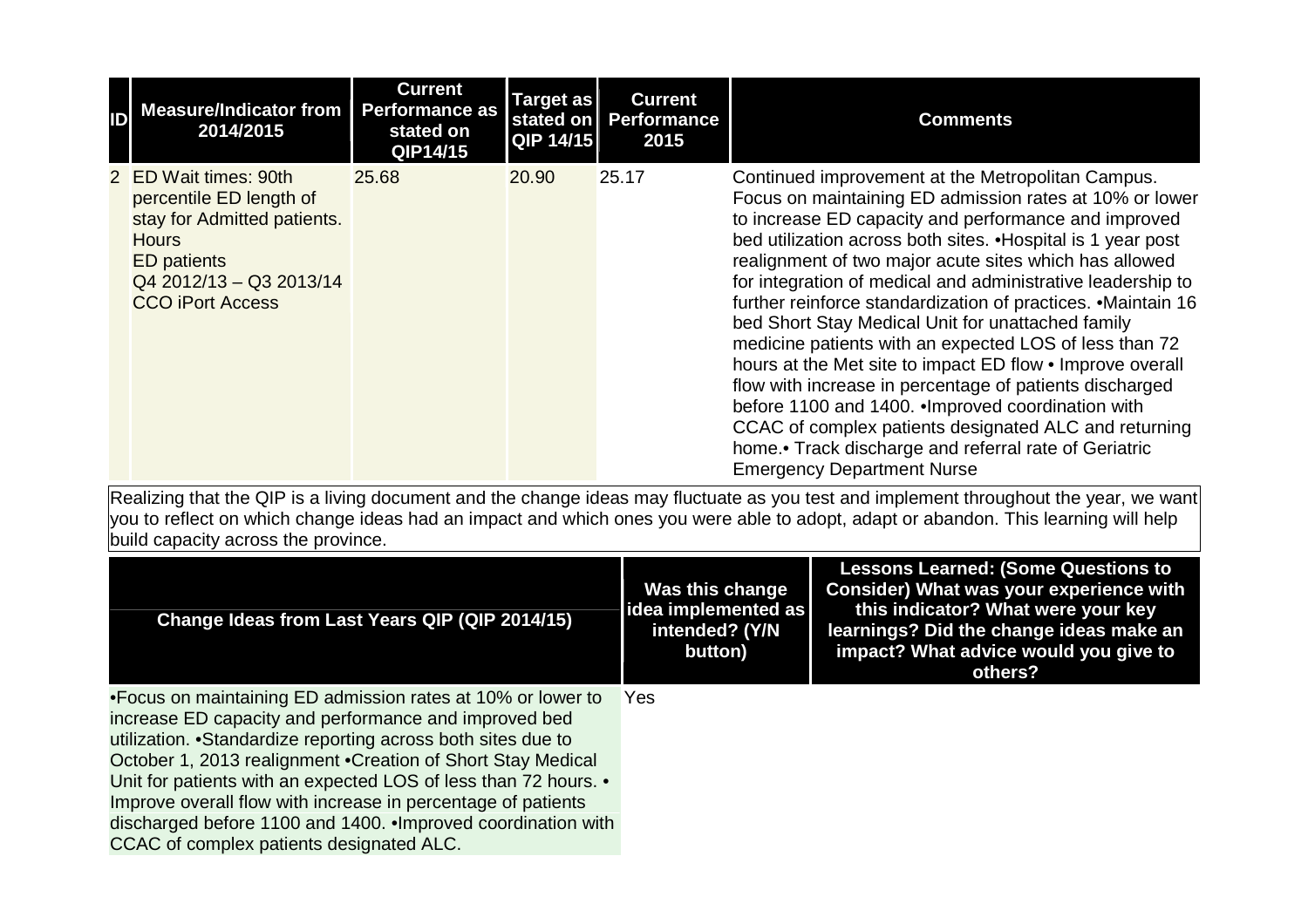Focus on maintaining ED admission rates at 10% or lower to increase ED capacity and performance and improved bed utilization across both sites. •Hospital is 1 year post realignment of two major acute sites which has allowed for integration of medical and administrative leadership to further reinforce standardization of practices. •Maintain 16 bed Short Stay Medical Unit for unattached family medicine patients with an expected LOS of less than 72 hours at the Met site to impact ED flow • Improve overall flow with increase in percentage of patients discharged before 1100 and 1400. •Improved coordination with CCAC of complex patients designated ALC and returning home.• Track discharge and referral rate of Geriatric Emergency Department Nurse Yes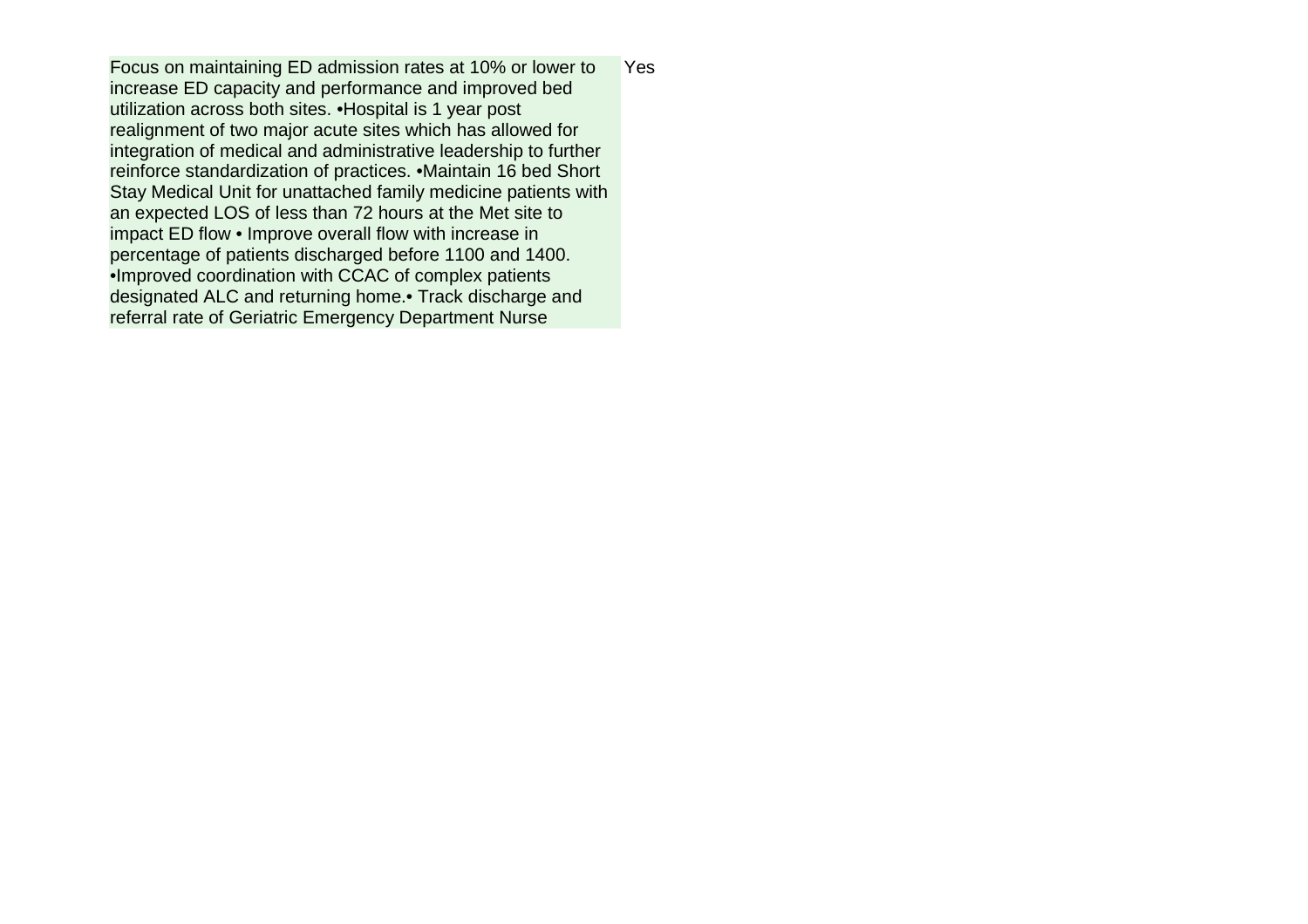| $\mathbb{D}$ | Measure/Indicator from 2014/2015                                                                                                                                                                                                                                                 | <b>Current</b><br><b>Performance as</b><br>stated on<br>QIP14/15 | Target as<br>stated on<br>$QIP$ 14/15 | <b>Current</b><br><b>Performance</b><br>2015 | <b>Comments</b>                                                                                                 |
|--------------|----------------------------------------------------------------------------------------------------------------------------------------------------------------------------------------------------------------------------------------------------------------------------------|------------------------------------------------------------------|---------------------------------------|----------------------------------------------|-----------------------------------------------------------------------------------------------------------------|
|              | 3 Total Margin (consolidated): % by which total<br>corporate (consolidated) revenues exceed or fall<br>short of total corporate (consolidated) expense,<br>excluding the impact of facility amortization, in a<br>given year.<br>$\frac{0}{6}$<br>N/a<br>Q3 2013/14<br>OHRS, MOH | 0.44                                                             | 2.00                                  | 0.56                                         | Requires a balanced budget<br>before net building<br>amortization and is<br>consistent with H-SAA<br>reporting. |

| Change Ideas from Last Years QIP (QIP 2014/15)                                                                                                                                                                                                                                                                                                                                                   | Was this change idea<br>implemented as<br>intended? (Y/N<br>button) | <b>Lessons Learned: (Some Questions to</b><br>Consider) What was your experience with<br>this indicator? What were your key<br>learnings? Did the change ideas make an<br>impact? What advice would you give to<br>others? |
|--------------------------------------------------------------------------------------------------------------------------------------------------------------------------------------------------------------------------------------------------------------------------------------------------------------------------------------------------------------------------------------------------|---------------------------------------------------------------------|----------------------------------------------------------------------------------------------------------------------------------------------------------------------------------------------------------------------------|
| •Continue annual benchmarking to peer hospitals. • Maintain<br>cost control of operations across both sites as a result of<br>October 1, 2013 realignment. • Continue performance<br>comparisons (LOS, ALC, etc.) both internal and external to<br>ensure no loss in funding. • Analyze QBP cost comparisons to<br>inform strategies, workflow improvements and supply cost<br>reductions        | <b>Yes</b>                                                          |                                                                                                                                                                                                                            |
| •Continue annual benchmarking to peer hospitals. • Maintain<br>cost control of operations across both sites as a result of<br>October 1, 2013 realignment. • Continue performance<br>comparisons (LOS, ALC, etc.) both internal and external to<br>ensure no loss in funding. • Analyze QBP cost comparisons to<br>inform strategies, workflow improvements and supply cost<br><b>reductions</b> | Yes                                                                 |                                                                                                                                                                                                                            |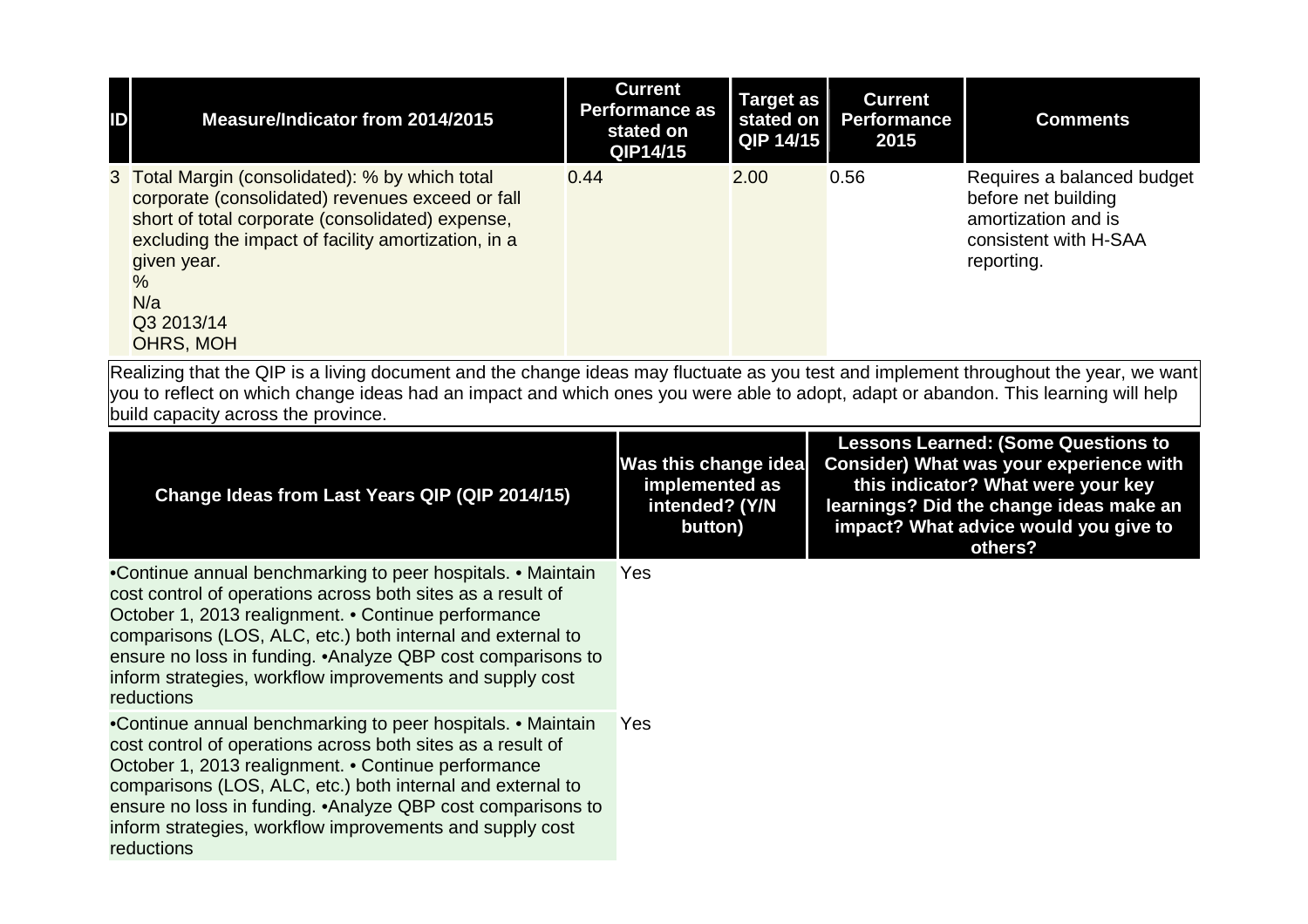| <b>ID</b> Measure/Indicator from<br>2014/2015                                                                                              | <b>Current</b><br><b>Performance as</b><br>stated on<br>QIP14/15 | Target as<br>$QIP$ 14/15 | <b>Current</b><br>stated on Performance<br>2015 | <b>Comments</b>                                                                                                                                                                                                                                                                                                                                                                                                                                                                                                                                                               |
|--------------------------------------------------------------------------------------------------------------------------------------------|------------------------------------------------------------------|--------------------------|-------------------------------------------------|-------------------------------------------------------------------------------------------------------------------------------------------------------------------------------------------------------------------------------------------------------------------------------------------------------------------------------------------------------------------------------------------------------------------------------------------------------------------------------------------------------------------------------------------------------------------------------|
| 4 HSMR: Number of<br>observed deaths/number<br>of expected deaths x 100.<br>Ratio (No unit)<br><b>All patients</b><br>2012/13<br>DAD, CIHI | 102.00                                                           | 80.00                    | 84.00                                           | Continued improvement at the Met Campus. Continue<br>with established auditing process for patient mortality and<br>morbidity reviews. . Continue to monitor and track<br>physician documentation compliance indicators<br>established by Medical Quality Assurance Committee<br>monthly. .Conduct QCIPA's with physician, administration<br>and front line staff participation to review unusual events<br>. Conduct and track daily leadership rounding and<br>comfort care rounds to ensure patient needs are being<br>met and timely response to deteriorating condition. |

| Change Ideas from Last Years QIP (QIP 2014/15)                                                                                                                                                                                                                                                                                                                                                                                                                                                              | Was this change<br>idea implemented as<br>intended? (Y/N<br>button) | <b>Lessons Learned: (Some Questions to</b><br><b>Consider) What was your experience with</b><br>this indicator? What were your key<br>learnings? Did the change ideas make an<br>impact? What advice would you give to<br>others? |
|-------------------------------------------------------------------------------------------------------------------------------------------------------------------------------------------------------------------------------------------------------------------------------------------------------------------------------------------------------------------------------------------------------------------------------------------------------------------------------------------------------------|---------------------------------------------------------------------|-----------------------------------------------------------------------------------------------------------------------------------------------------------------------------------------------------------------------------------|
| •Continue with established auditing process for patient<br>mortality and morbidity reviews. • Continue to monitor and track<br>physician documentation compliance indicators established by<br>Medical Quality Assurance Committee monthly. • Ensure timely<br>response to care .Decrease rates of infection                                                                                                                                                                                                | <b>Yes</b>                                                          |                                                                                                                                                                                                                                   |
| Continue with established auditing process for patient mortality Yes<br>and morbidity reviews. . Continue to monitor and track<br>physician documentation compliance indicators established by<br>Medical Quality Assurance Committee monthly. . Conduct<br>QCIPA's with physician, administration and front line staff<br>participation to review unusual events .• Conduct and track<br>daily leadership rounding and comfort care rounds to ensure<br>patient needs are being met and timely response to |                                                                     |                                                                                                                                                                                                                                   |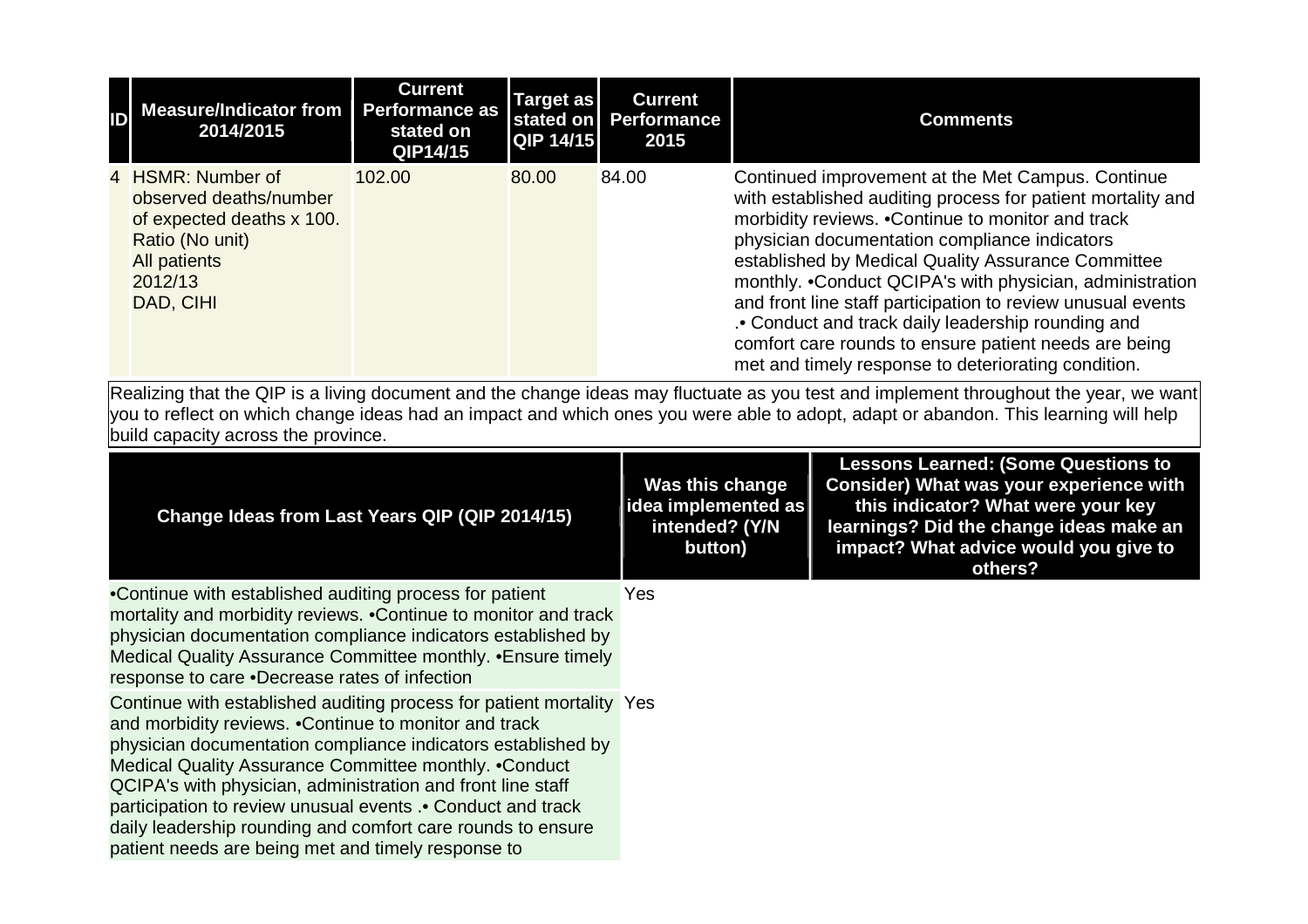deteriorating condition.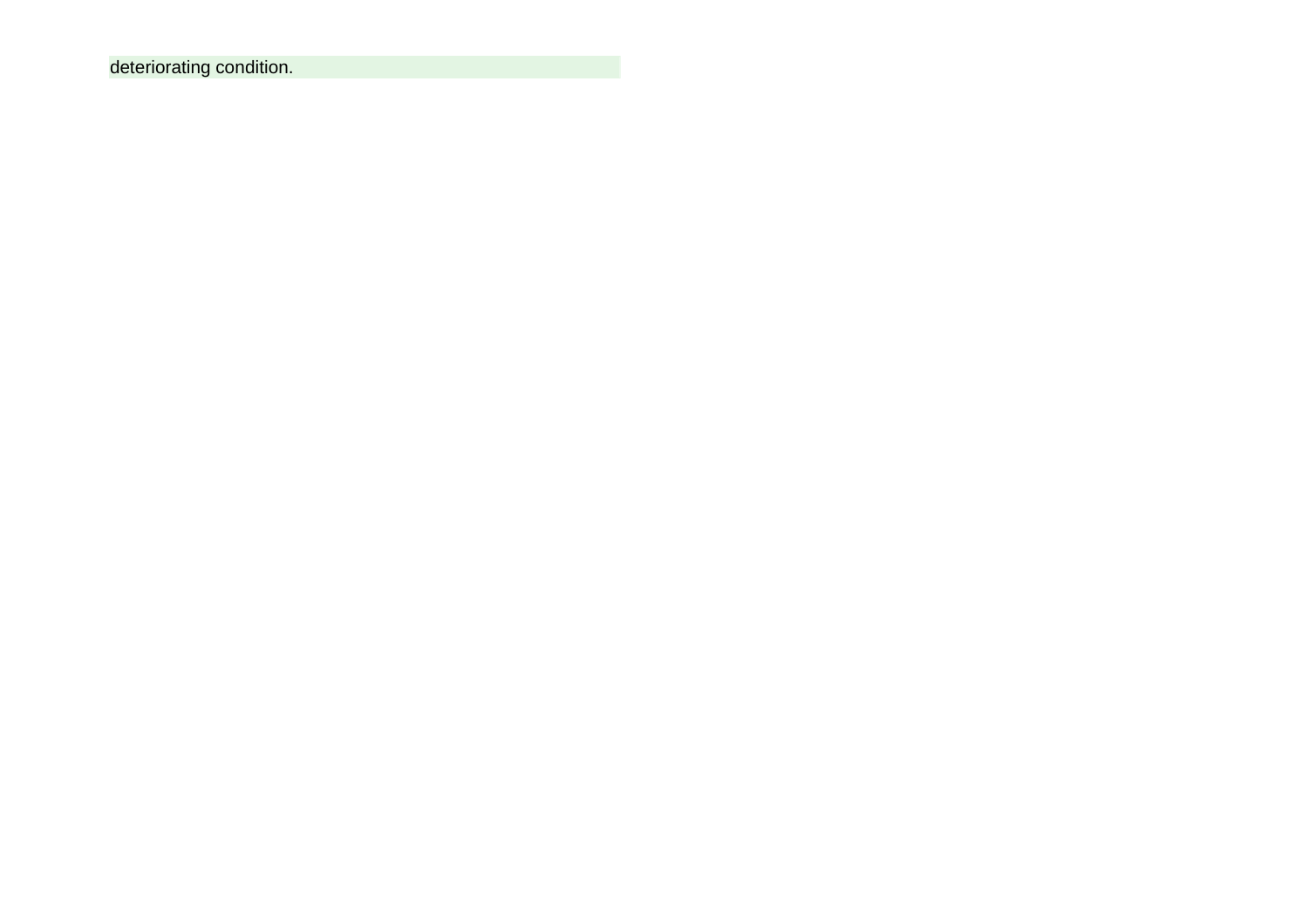| <b>ID</b> Measure/Indicator from<br>2014/2015                                                                                              | <b>Current</b><br><b>Performance as</b><br>stated on<br>QIP14/15 | Target as<br>QIP 14/15 | <b>Current</b><br>stated on Performance<br>2015 | <b>Comments</b>                                                                                                                                                                                                                                                                                                                                                                                                                                                                                                                                                                    |
|--------------------------------------------------------------------------------------------------------------------------------------------|------------------------------------------------------------------|------------------------|-------------------------------------------------|------------------------------------------------------------------------------------------------------------------------------------------------------------------------------------------------------------------------------------------------------------------------------------------------------------------------------------------------------------------------------------------------------------------------------------------------------------------------------------------------------------------------------------------------------------------------------------|
| 5 HSMR: Number of<br>observed deaths/number<br>of expected deaths x 100.<br>Ratio (No unit)<br><b>All patients</b><br>2012/13<br>DAD, CIHI | 104.00                                                           | 80.00                  | 95.00                                           | Continue improvement at the Ouellette Campus.<br>Continue with established auditing process for patient<br>mortality and morbidity reviews. . Continue to monitor and<br>track physician documentation compliance indicators<br>established by Medical Quality Assurance Committee<br>monthly. .Conduct QCIPA's with physician, administration<br>and front line staff participation to review unusual events<br>. Conduct and track daily leadership rounding and<br>comfort care rounds to ensure patient needs are being<br>met and timely response to deteriorating condition. |

| Change Ideas from Last Years QIP (QIP 2014/15)                                                                                                                                                                                                                                                                                                                                                                                                        | Was this change<br>idea implemented as<br>intended? (Y/N<br>button) | <b>Lessons Learned: (Some Questions to</b><br><b>Consider) What was your experience with</b><br>this indicator? What were your key<br>learnings? Did the change ideas make an<br>impact? What advice would you give to<br>others? |
|-------------------------------------------------------------------------------------------------------------------------------------------------------------------------------------------------------------------------------------------------------------------------------------------------------------------------------------------------------------------------------------------------------------------------------------------------------|---------------------------------------------------------------------|-----------------------------------------------------------------------------------------------------------------------------------------------------------------------------------------------------------------------------------|
| .Due to October 1, 2013 realignment, amalgamate Ouellette<br>Campus Morbidity and Mortality Committee with Met Campus<br>Medical Quality Assutance Committee and standardize auditing<br>and case review processes across both sites .Monitor and<br>track physician documentation compliance indicators • Ensure<br>timely response to care .Decrease rates of infection                                                                             | <b>Yes</b>                                                          |                                                                                                                                                                                                                                   |
| Continue with established auditing process for patient mortality Yes<br>and morbidity reviews. . Continue to monitor and track<br>physician documentation compliance indicators established by<br>Medical Quality Assurance Committee monthly. . Conduct<br>QCIPA's with physician, administration and front line staff<br>participation to review unusual events .• Conduct and track<br>daily leadership rounding and comfort care rounds to ensure |                                                                     |                                                                                                                                                                                                                                   |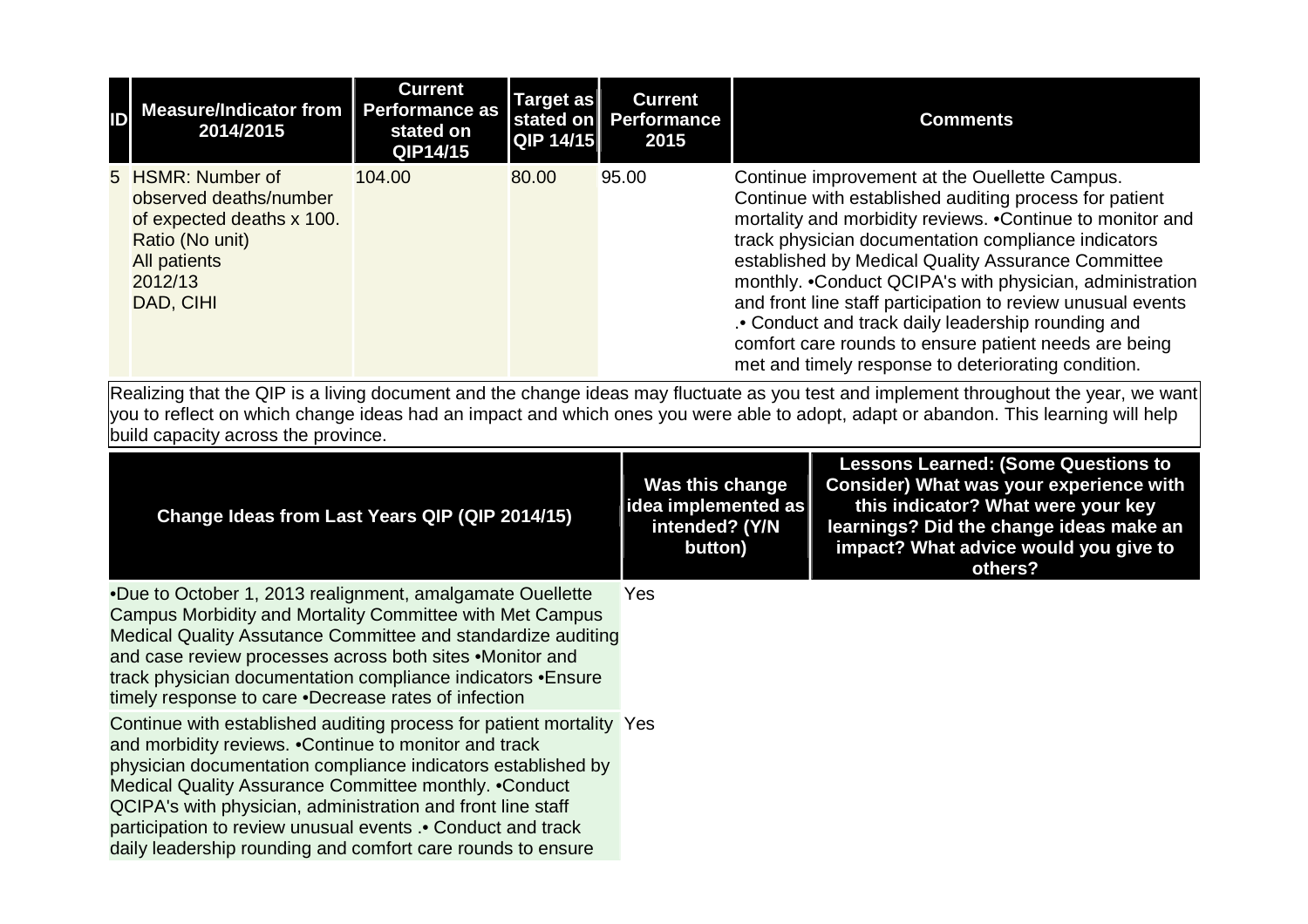patient needs are being met and timely response to deteriorating condition.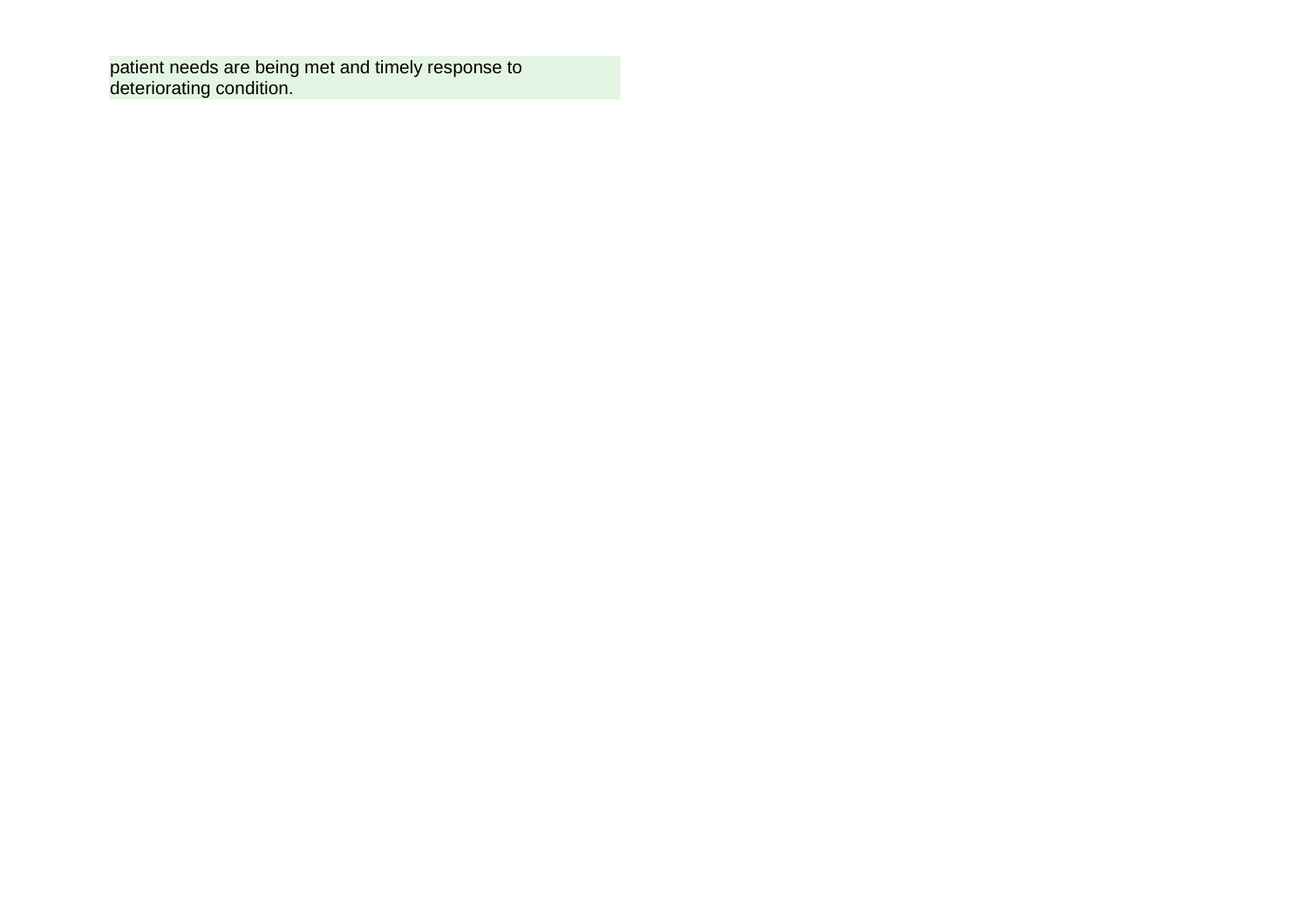| ID | <b>Measure/Indicator from</b><br>2014/2015                                                                                                                                                                                                  | <b>Current</b><br>Performance as stated on<br>stated on<br>QIP14/15 | <b>Target as</b><br><b>QIP</b><br>14/15 | <b>Current</b><br><b>Performance</b><br>2015 | <b>Comments</b>                                                                                                                                                                                                                                                                                                                                                                                                                                                                                                                                                                                                                                                                                                                                                                                                                         |
|----|---------------------------------------------------------------------------------------------------------------------------------------------------------------------------------------------------------------------------------------------|---------------------------------------------------------------------|-----------------------------------------|----------------------------------------------|-----------------------------------------------------------------------------------------------------------------------------------------------------------------------------------------------------------------------------------------------------------------------------------------------------------------------------------------------------------------------------------------------------------------------------------------------------------------------------------------------------------------------------------------------------------------------------------------------------------------------------------------------------------------------------------------------------------------------------------------------------------------------------------------------------------------------------------------|
|    | 6 Percentage ALC days: Total<br>number of acute inpatient days<br>designated as ALC, divided by<br>the total number of acute<br>inpatient days.<br>%<br>All acute patients<br>$Q3$ 2012/13 - Q2 2013/14<br><b>Ministry of Health Portal</b> | 24.70                                                               | 12.00                                   | 14.71                                        | Continue improvement at the Metropolitan Campus.<br>Continue collaboration with CCAC ESCLHIN in the<br>implementation of Home First Strategies to facilitate<br>placement of ALC patients and reduce barriers to<br>discharge early in their inpatient stay. • Recognize<br>value of timely, patient level data to reduce wait<br>times and provide ongoing daily monitoring and<br>daily tracking of indicators focusing on patient flow<br>across the organization . Develop and apply<br>targeted strategies to individualized discharge<br>planning to continuously decrease ALC patients<br>lengths of stay . Implement regional escalation<br>planning when need exceeds bed capacity.•<br>Monthly monitoring of patient flow indicators across<br>the organization with Medical Directors, Senior<br>leadership and Utilization. |

| Change Ideas from Last Years QIP (QIP 2014/15)                                                                                                                                                                                                                                                                                                                                                                                          | Was this change<br> idea implemented as  <br>intended? (Y/N<br>button) | <b>Lessons Learned: (Some Questions to</b><br>Consider) What was your experience with<br>this indicator? What were your key<br>learnings? Did the change ideas make an<br>impact? What advice would you give to<br>others? |
|-----------------------------------------------------------------------------------------------------------------------------------------------------------------------------------------------------------------------------------------------------------------------------------------------------------------------------------------------------------------------------------------------------------------------------------------|------------------------------------------------------------------------|----------------------------------------------------------------------------------------------------------------------------------------------------------------------------------------------------------------------------|
| •Continue collaboration with CCAC ESCLHIN in the<br>implementation of Home First Strategies including newly<br>created rest home 6 week pilot program to facilitate placement<br>of ALC patients. . Recognize value of timely, patient level data<br>to reduce wait times and provide ongoing monitoring and<br>tracking of indicators • Develop and apply targeted strategies to<br>continuously decrease ALC patients lengths of stay | Yes                                                                    |                                                                                                                                                                                                                            |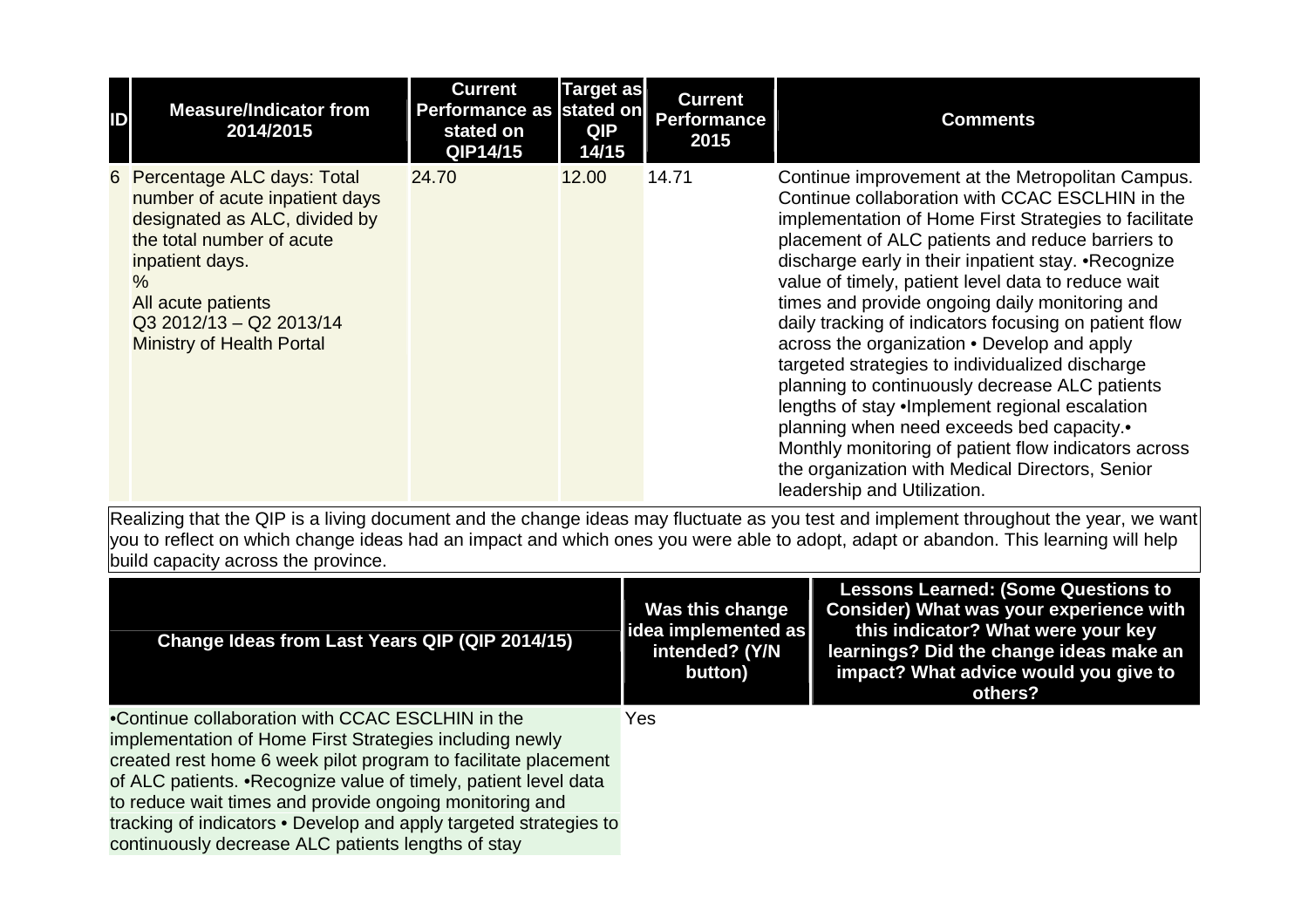••Implement escalation planning when needed exceeds Continue collaboration with CCAC ESCLHIN in the implementation of Home First Strategies to facilitate placement of ALC patients and reduce barriers to discharge early in their inpatient stay. •Recognize value of timely, patient level data to reduce wait times and provide ongoing daily monitoring and daily tracking of indicators focusing on patient flow across the organization • Develop and apply targeted strategies to individualized discharge planning to continuously decrease ALC patients lengths of stay •Implement regional escalation planning when need exceeds bed capacity.• Monthly monitoring of patient flow indicators across the organization with Medical Directors, Senior leadership and Utilization. Yes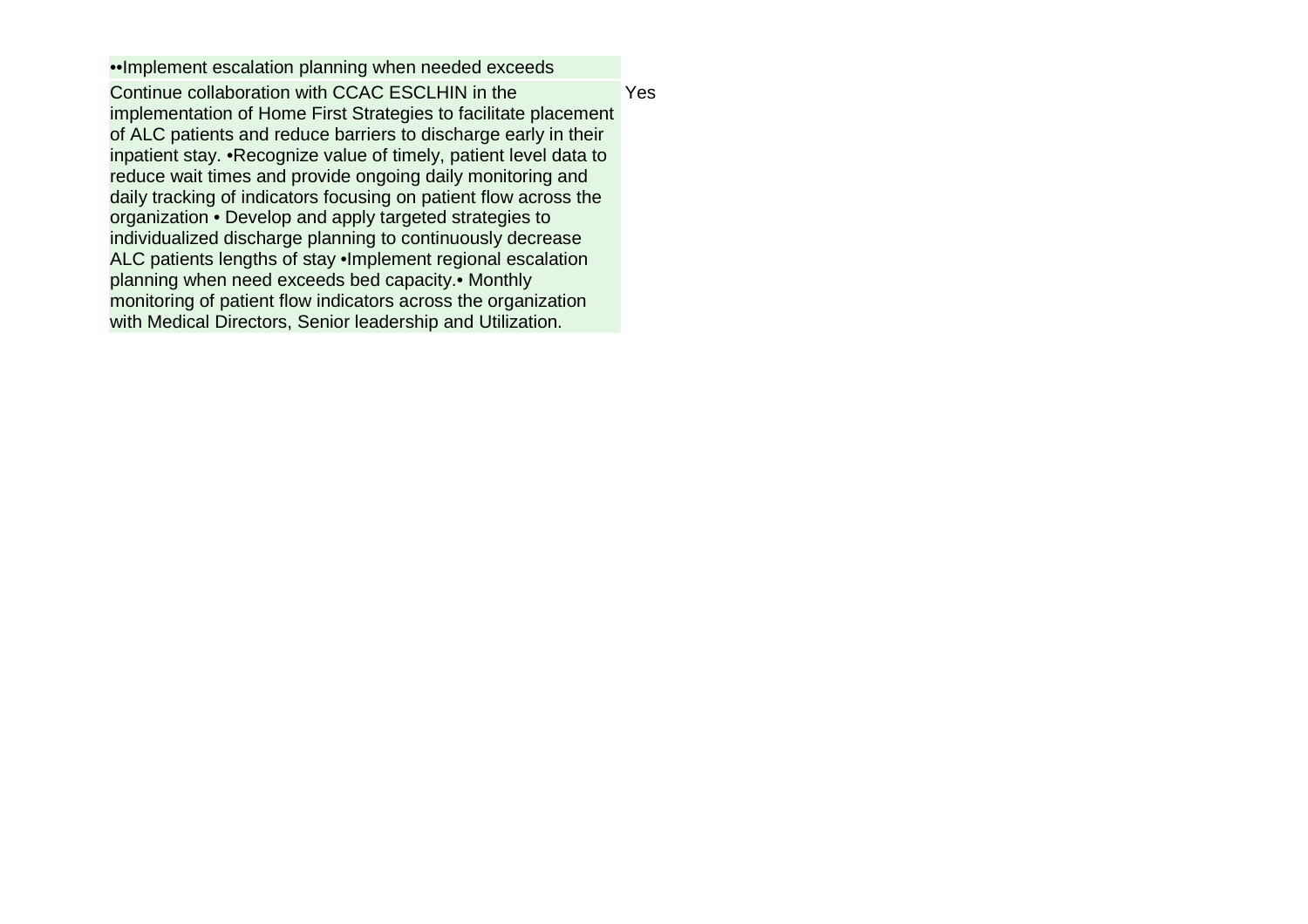| <b>ID</b> | <b>Measure/Indicator from</b><br>2014/2015                                                                                                                                                                                                                                                                                      |  | Current Performance as stated on  <br>QIP14/15 | <b>Target as stated on</b><br>QIP 14/15                                                                                                                                                                                                                                                                                                                                                                                                                                                                                                                                                                                                                                                                                                                                                       | <b>Current Performance</b><br>2015 | <b>Comments</b> |
|-----------|---------------------------------------------------------------------------------------------------------------------------------------------------------------------------------------------------------------------------------------------------------------------------------------------------------------------------------|--|------------------------------------------------|-----------------------------------------------------------------------------------------------------------------------------------------------------------------------------------------------------------------------------------------------------------------------------------------------------------------------------------------------------------------------------------------------------------------------------------------------------------------------------------------------------------------------------------------------------------------------------------------------------------------------------------------------------------------------------------------------------------------------------------------------------------------------------------------------|------------------------------------|-----------------|
| $\%$      | 7 Percentage ALC days: Total number 23.65 12.00 22.07 Continue improvement at the Ouellette Campus. Continue collaboration with<br>of acute inpatient days designated as<br>ALC, divided by the total number of<br>acute inpatient days.<br>All acute patients<br>$Q3 2012/13 - Q2 2013/14$<br><b>Ministry of Health Portal</b> |  | and Utilization.                               | CCAC ESCLHIN in the implementation of Home First Strategies to facilitate<br>placement of ALC patients and reduce barriers to discharge early in their<br>inpatient stay. • Recognize value of timely, patient level data to reduce wait<br>times and provide ongoing daily monitoring and daily tracking of indicators<br>focusing on patient flow across the organization• Develop and apply<br>targeted strategies to individualized discharge planning to continuously<br>decrease ALC patients lengths of stay . Implement regional escalation<br>planning when need exceeds bed capacity. . Roll out Utilization Model at the<br>Ouellette Campus in February 2015 . Monthly monitoring of patient flow<br>indicators across the organization with Medical Directors, senior leadership |                                    |                 |

| Change Ideas from Last Years QIP (QIP 2014/15)                                                                                                                                                                                                                                                                                                                                                                                                                                                                                             | Was this change<br>idea implemented as<br>intended? (Y/N<br>button) | <b>Lessons Learned: (Some Questions to</b><br><b>Consider) What was your experience with</b><br>this indicator? What were your key<br>learnings? Did the change ideas make an<br>impact? What advice would you give to<br>others? |
|--------------------------------------------------------------------------------------------------------------------------------------------------------------------------------------------------------------------------------------------------------------------------------------------------------------------------------------------------------------------------------------------------------------------------------------------------------------------------------------------------------------------------------------------|---------------------------------------------------------------------|-----------------------------------------------------------------------------------------------------------------------------------------------------------------------------------------------------------------------------------|
| •Continue collaboration with CCAC ESCLHIN in the<br>implementation of Home First Strategies including the rest<br>home 6 week pilot program to facilitate placement of ALC<br>patients. • Recognize value of timely, patient level data to<br>reduce wait times and provide ongoing monitoring and tracking<br>of indicators • Develop and apply targeted strategies to<br>continuously decrease ALC patients length of stay • Implement<br>utilization team on site to better coordinate discharges and care<br>planning for ALC patients | <b>Yes</b>                                                          |                                                                                                                                                                                                                                   |
| Continue collaboration with CCAC ESCLHIN in the<br>implementation of Home First Strategies to facilitate placement<br>of ALC patients and reduce barriers to discharge early in their<br>inpatient stay. . Recognize value of timely, patient level data to                                                                                                                                                                                                                                                                                | Yes                                                                 |                                                                                                                                                                                                                                   |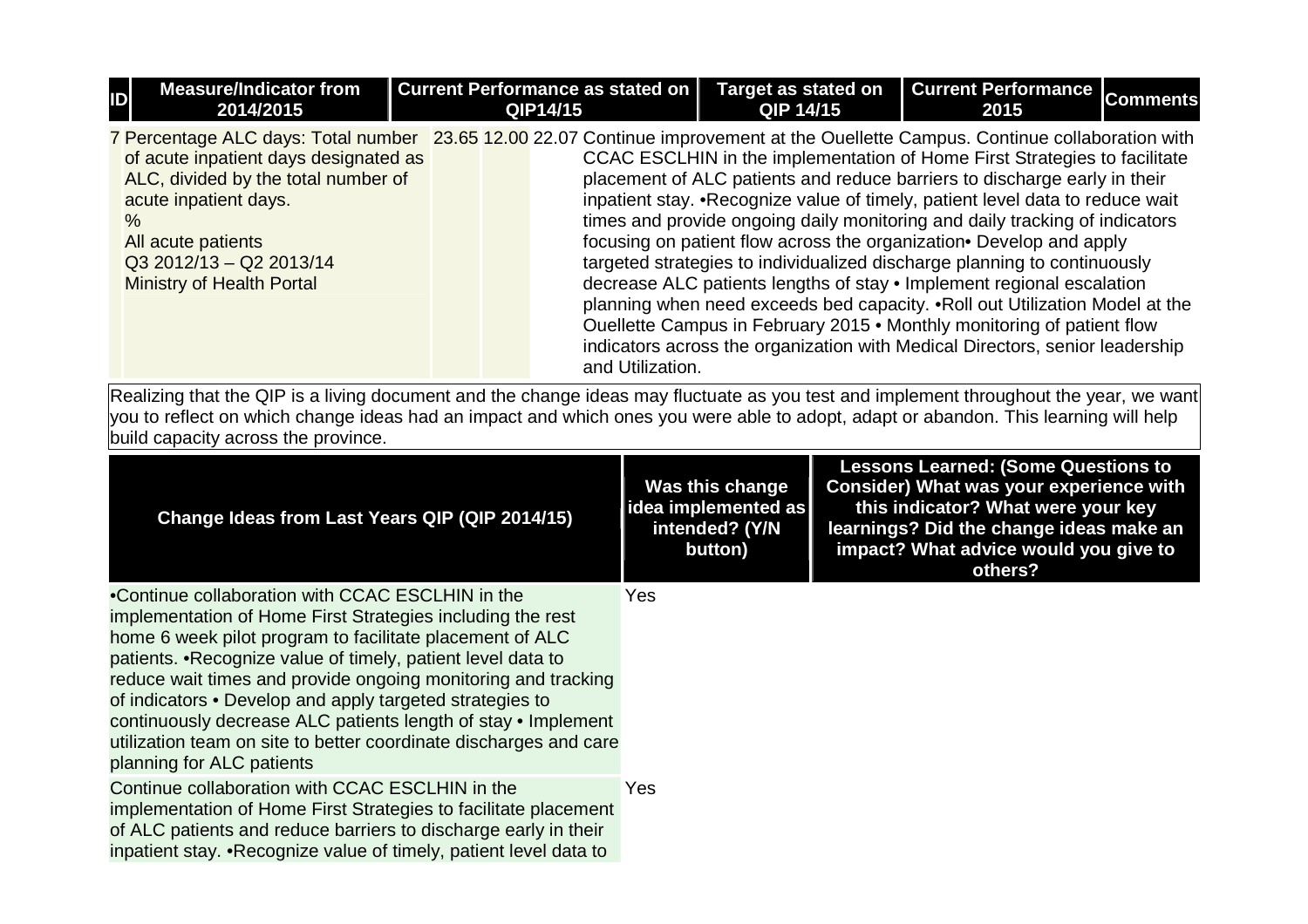reduce wait times and provide ongoing daily monitoring and daily tracking of indicators focusing on patient flow across the organization• Develop and apply targeted strategies to individualized discharge planning to continuously decrease ALC patients lengths of stay • Implement regional escalation planning when need exceeds bed capacity. •Roll out Utilization Model at the Ouellette Campus in February 2015 • Monthly monitoring of patient flow indicators across the organization with Medical Directors, senior leadership and Utilization.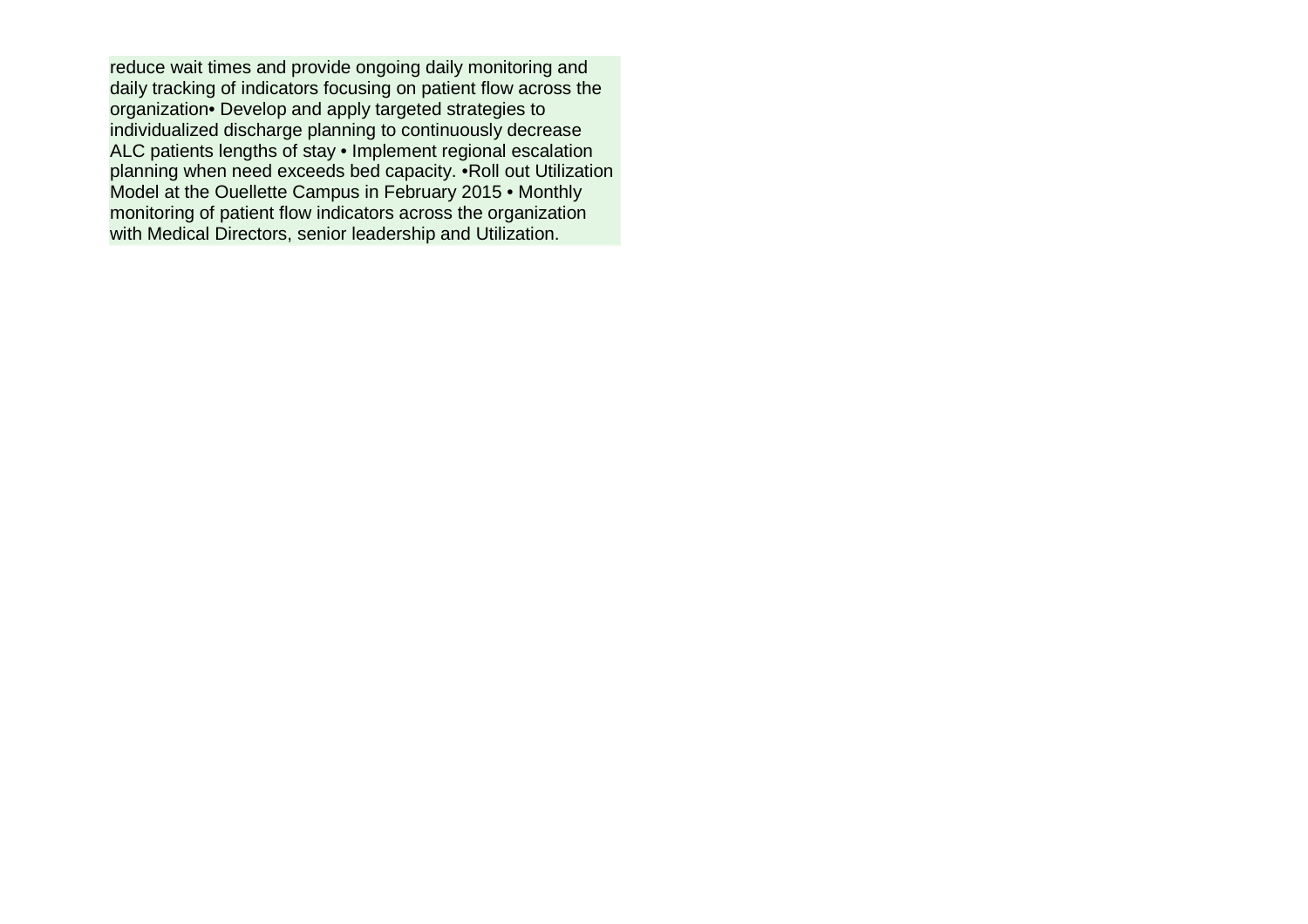| ID | Measure/Indicator from 2014/2015                                                                                                                                                                                                                                                                                     | <b>Current</b><br>Performance as<br>stated on<br>QIP14/15 | <b>Target</b><br>as<br>stated<br>on QIP<br>14/15 | <b>Current</b><br><b>Performance</b><br>2015 | <b>Comments</b>                                                                                                                                                                                                                                                                                                                                                                                                                                                                                                                                                                                                                                                                                                                                                                                                      |
|----|----------------------------------------------------------------------------------------------------------------------------------------------------------------------------------------------------------------------------------------------------------------------------------------------------------------------|-----------------------------------------------------------|--------------------------------------------------|----------------------------------------------|----------------------------------------------------------------------------------------------------------------------------------------------------------------------------------------------------------------------------------------------------------------------------------------------------------------------------------------------------------------------------------------------------------------------------------------------------------------------------------------------------------------------------------------------------------------------------------------------------------------------------------------------------------------------------------------------------------------------------------------------------------------------------------------------------------------------|
|    | 8 Percentage of acute hospital inpatients<br>discharged with selected Case Mix<br>Groups (CMGs) that are readmitted to<br>any acute inpatient hospital for non-<br>elective patient care within 30 days of the<br>discharge for index admission.<br>$\%$<br>All acute patients<br>Q2 2012/13-Q1 2013/14<br>DAD, CIHI | 16.41                                                     | 13.00                                            | 23.30                                        | Continue improvement strategies for the<br>Metropolitan Campus. Focusing on and<br>creating unique process to address<br>populations that return to hospital frequently<br>by implementing a standardized care pathway<br>to guide care from admission in the<br>Emergency Department to discharge and<br>beyond for both CHF and COPD patients . •<br>Utilize appropriate risk assessment to<br>prospectively identify patients who might<br>benefit from more intense post discharge care<br>• Conduct coordinated individualized<br>discharge planning • Ensure collaboration with<br>the CCAC to ensure community nursing<br>support for patient once discharged from<br>acute care. • Standardization of processes<br>across both acute care sites due to Oct 1st,<br>2013 realignment of programs and services |

| Change Ideas from Last Years QIP (QIP 2014/15)                                                                                                                                                                                                             | Was this change<br>idea implemented as<br>intended? (Y/N<br>button) | <b>Lessons Learned: (Some Questions to</b><br><b>Consider) What was your experience with</b><br>this indicator? What were your key<br>learnings? Did the change ideas make an<br>impact? What advice would you give to<br>others? |
|------------------------------------------------------------------------------------------------------------------------------------------------------------------------------------------------------------------------------------------------------------|---------------------------------------------------------------------|-----------------------------------------------------------------------------------------------------------------------------------------------------------------------------------------------------------------------------------|
| . Implementation of a revised standardized care pathway to<br>guide care from admission to discharge and beyond: Value<br>stream process mapping was utilized to outline current state<br>care processes and to identify gaps/barriers to delivering best- | Yes                                                                 |                                                                                                                                                                                                                                   |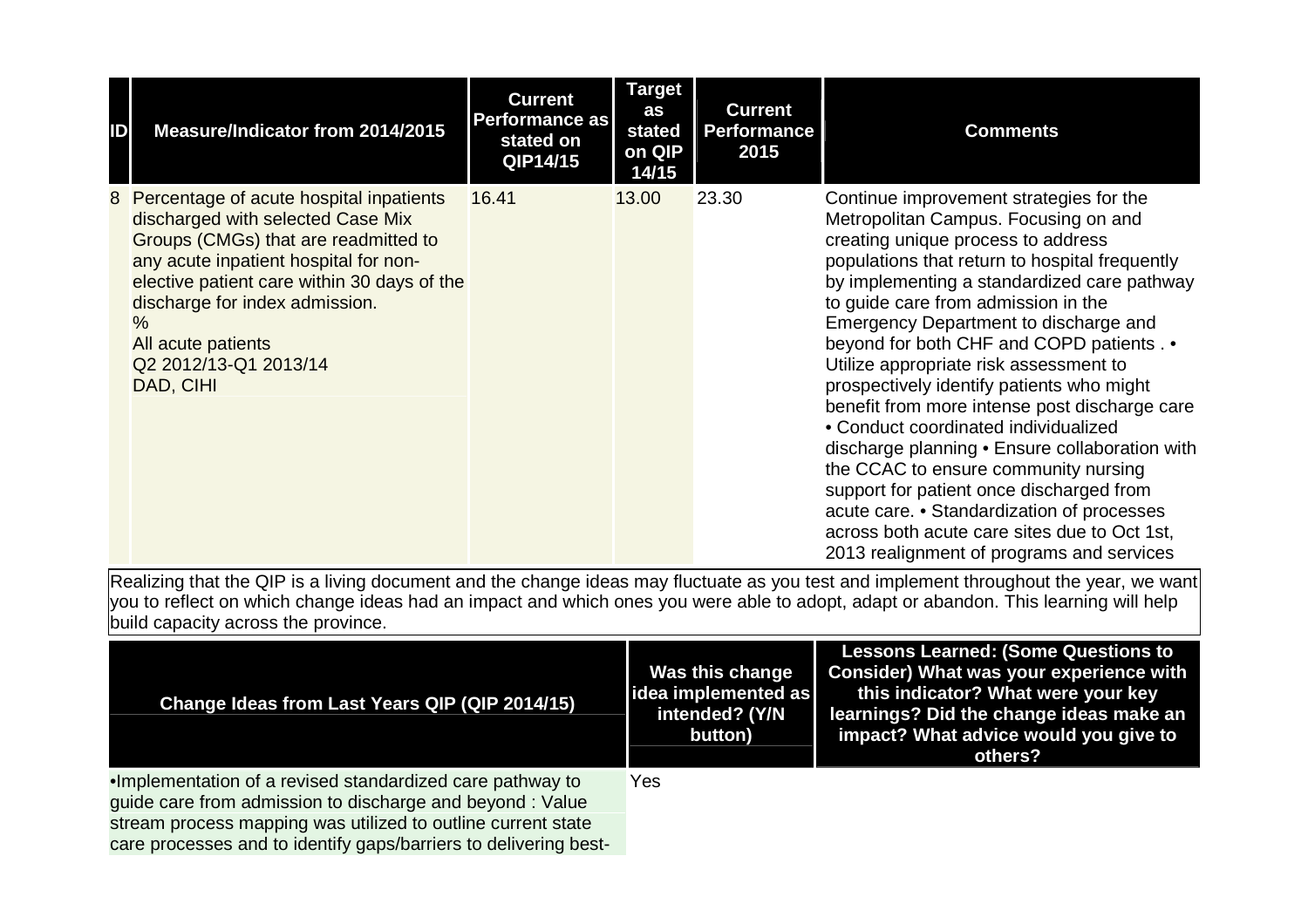practice care for both CHF and COPD patients at the Met campus. • A pilot unit was selected to test the future state processes for CHF patients and the same protocol will be followed for COPD patients

Focusing on and creating unique process to address populations that return to hospital frequently by implementing a standardized care pathway to guide care from admission in the Emergency Department to discharge and beyond for both CHF and COPD patients . • Utilize appropriate risk assessment to prospectively identify patients who might benefit from more intense post discharge care • Conduct coordinated individualized discharge planning • Ensure collaboration with the CCAC to ensure community nursing support for patient once discharged from acute care. • Standardization of processes across both acute care sites due to Oct 1st, 2013 realignment of programs and services

Yes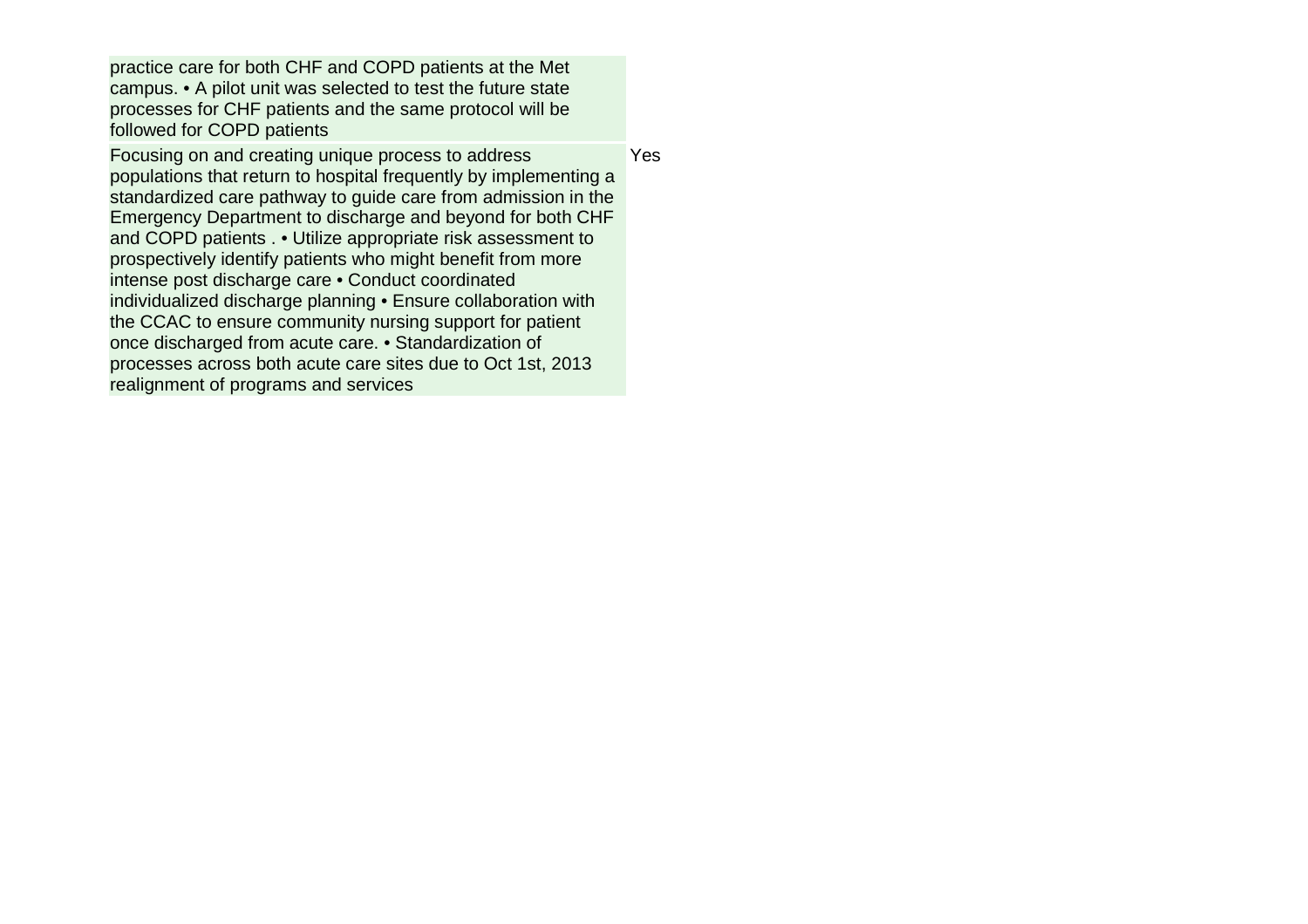| ID | Measure/Indicator from 2014/2015                                                                                                                                                                                                                                                                                     | <b>Current</b><br><b>Performance as</b><br>stated on<br>QIP14/15 | <b>Target</b><br>as<br>stated<br>on QIP<br>14/15 | <b>Current</b><br><b>Performance</b><br>2015 | <b>Comments</b>                                                                                                                                                                                                                                                                                                                                                                                                                                                                                                                                                                                                                                                                                                                                                                                            |
|----|----------------------------------------------------------------------------------------------------------------------------------------------------------------------------------------------------------------------------------------------------------------------------------------------------------------------|------------------------------------------------------------------|--------------------------------------------------|----------------------------------------------|------------------------------------------------------------------------------------------------------------------------------------------------------------------------------------------------------------------------------------------------------------------------------------------------------------------------------------------------------------------------------------------------------------------------------------------------------------------------------------------------------------------------------------------------------------------------------------------------------------------------------------------------------------------------------------------------------------------------------------------------------------------------------------------------------------|
|    | 9 Percentage of acute hospital inpatients<br>discharged with selected Case Mix<br>Groups (CMGs) that are readmitted to<br>any acute inpatient hospital for non-<br>elective patient care within 30 days of the<br>discharge for index admission.<br>$\%$<br>All acute patients<br>Q2 2012/13-Q1 2013/14<br>DAD, CIHI | 15.32                                                            | 13.00                                            | 26.10                                        | Continue on improvement strategies for the<br>Ouellette Campus. Focusing on and creating<br>unique process to address populations that<br>return to hospital frequently by implementing a<br>standardized care pathway to guide care from<br>admission in the Emergency Department to<br>discharge and beyond for both CHF and<br>COPD patients Utilize appropriate risk<br>assessment to prospectively identify patients<br>who might benefit from more intense post<br>discharge care . Conduct coordinated<br>individualized discharge planning • Ensure<br>collaboration with the CCAC to ensure<br>community nursing support for patient once<br>discharged from acute care. • Standardization<br>of processes across both acute care sites due<br>to Oct 1st realignment of programs and<br>services |

| Change Ideas from Last Years QIP (QIP 2014/15)                 | Was this change<br> idea implemented as <br>intended? (Y/N<br>button) | <b>Lessons Learned: (Some Questions to</b><br><b>Consider) What was your experience with</b><br>this indicator? What were your key<br>learnings? Did the change ideas make an<br>impact? What advice would you give to<br>others? |
|----------------------------------------------------------------|-----------------------------------------------------------------------|-----------------------------------------------------------------------------------------------------------------------------------------------------------------------------------------------------------------------------------|
| •Utilize appropriate risk assessment to prospectively identify | Yes                                                                   |                                                                                                                                                                                                                                   |
| patients who might benefit from more intense post discharge    |                                                                       |                                                                                                                                                                                                                                   |
| care . Implement coordinated discharge planning                |                                                                       |                                                                                                                                                                                                                                   |
| communication and documentation • Begin standardization of     |                                                                       |                                                                                                                                                                                                                                   |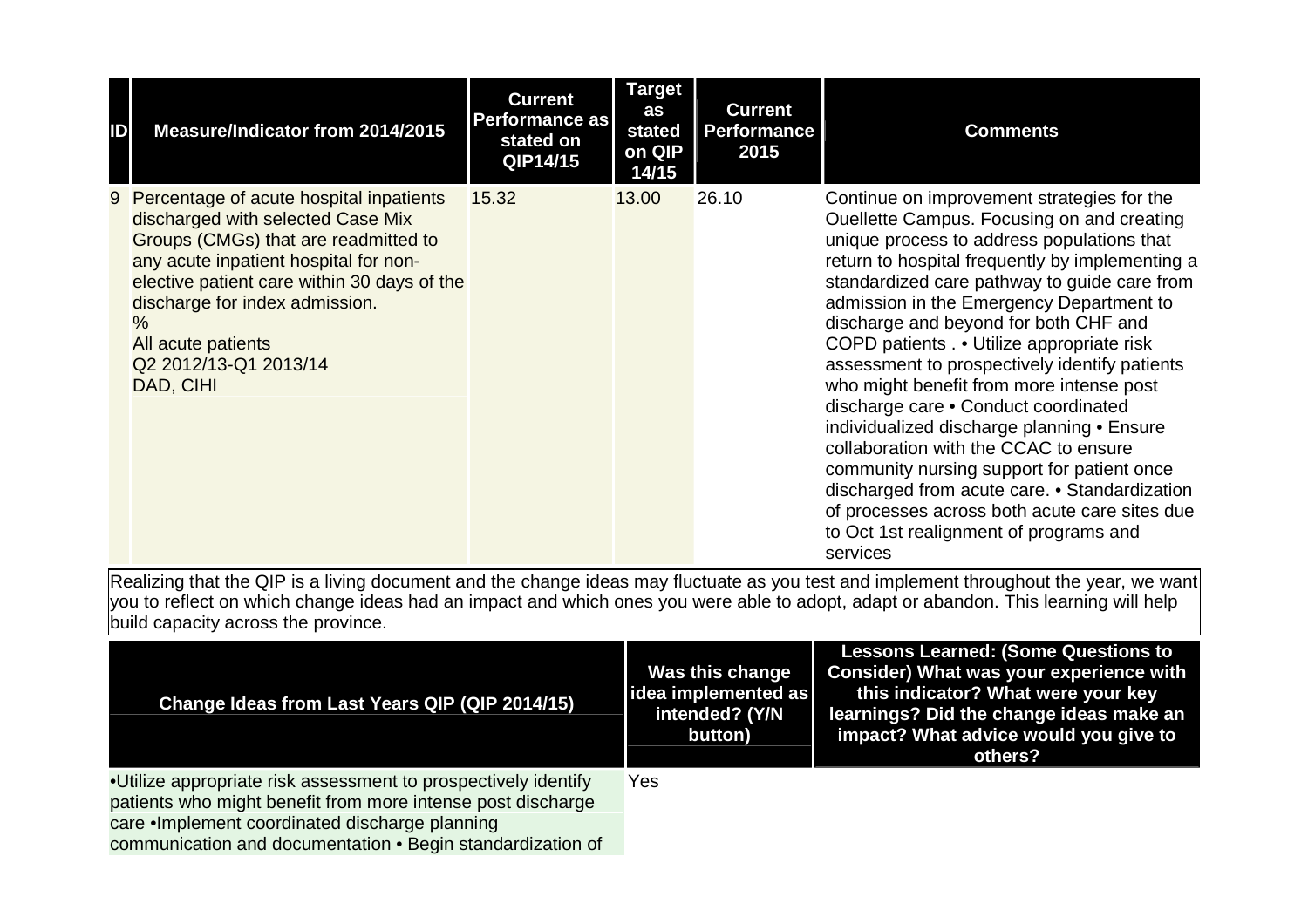processes across both acute care sites

•Focusing on and creating unique process to address populations that return to hospital frequently by implementing a standardized care pathway to guide care from admission in the Emergency Department to discharge and beyond for both CHF and COPD patients . • Utilize appropriate risk assessment to prospectively identify patients who might benefit from more intense post discharge care • Conduct coordinated individualized discharge planning • Ensure collaboration with the CCAC to ensure community nursing support for patient once discharged from acute care. • Standardization of processes across both acute care sites due to Oct 1st realignment of programs and services **Yes**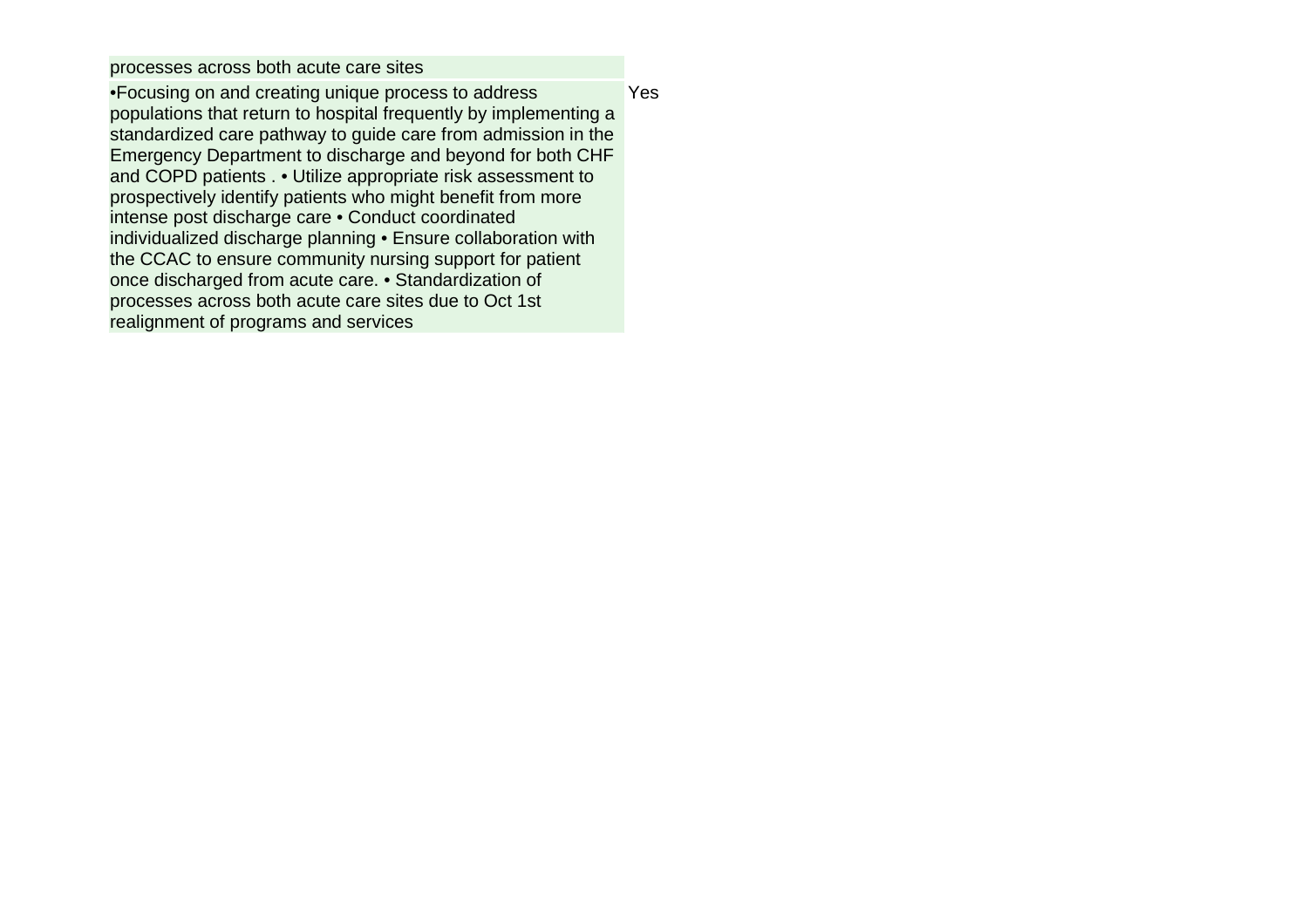| ID | Measure/Indicator from 2014/2015                                                                                                                                                                                                                                                          | <b>Current</b><br><b>Performance as</b><br>stated on<br>QIP14/15 | <b>Target</b><br>as<br>stated<br>on QIP<br>14/15 | <b>Current</b><br><b>Performance</b><br>2015 | <b>Comments</b>                                                                                                                                                                                                                                                                                                                                                                                                                                                                                                                                                                                                                                                                                                                                                                                                                                                                                                                                                                                                                                                                                                                                                                                                                                                              |
|----|-------------------------------------------------------------------------------------------------------------------------------------------------------------------------------------------------------------------------------------------------------------------------------------------|------------------------------------------------------------------|--------------------------------------------------|----------------------------------------------|------------------------------------------------------------------------------------------------------------------------------------------------------------------------------------------------------------------------------------------------------------------------------------------------------------------------------------------------------------------------------------------------------------------------------------------------------------------------------------------------------------------------------------------------------------------------------------------------------------------------------------------------------------------------------------------------------------------------------------------------------------------------------------------------------------------------------------------------------------------------------------------------------------------------------------------------------------------------------------------------------------------------------------------------------------------------------------------------------------------------------------------------------------------------------------------------------------------------------------------------------------------------------|
|    | 10 From NRC Canada: "Overall, how<br>would you rate the care and services<br>you received at the hospital (inpatient<br>care)?" (add together % of those who<br>responded "Excellent, Very Good and<br>Good").<br>$\%$<br><b>All patients</b><br>Oct 2012- Sept 2013<br><b>NRC Picker</b> | 94.35                                                            | 96.40                                            | 94.13                                        | Continue improvement strategies at the<br>Metropolitan Campus. Improve on existing<br>overall patient satisfaction scores by engaging<br>and working with patients to help deliver health<br>care that is linked to their needs and create a<br>culture where 'compassion is our passion'. • As<br>a result of realignment on October 1, 2013,<br>continue to standardize practices across both<br>campuses to increase the patients overall<br>experience Continue roll-out of the 'Well-<br>come program to all medical units . Ongoing<br>communication with patients and visitors using<br>elevator signage, hospital television monitors<br>and patietn televisions, Brahms' Lullaby and<br>Lean on Me Songs, volunteers posted at key<br>entrance areas to help with way finding and the<br>President's Welcome Letter to every admitted<br>patient.• Seek immediate feedback from<br>patients through patient advocate office and the<br>above and beyond program Continue the<br>service recovery program where we make<br>things right after something has gone wrong<br>with the patient's experience. • Continue AIDET<br>Training for all staff. . Invite patients to bring<br>their story to the monthly Quality of Care<br>Meeting of the Board and Leadership |

| Change Ideas from Last Years QIP (QIP 2014/15) |  |
|------------------------------------------------|--|
|------------------------------------------------|--|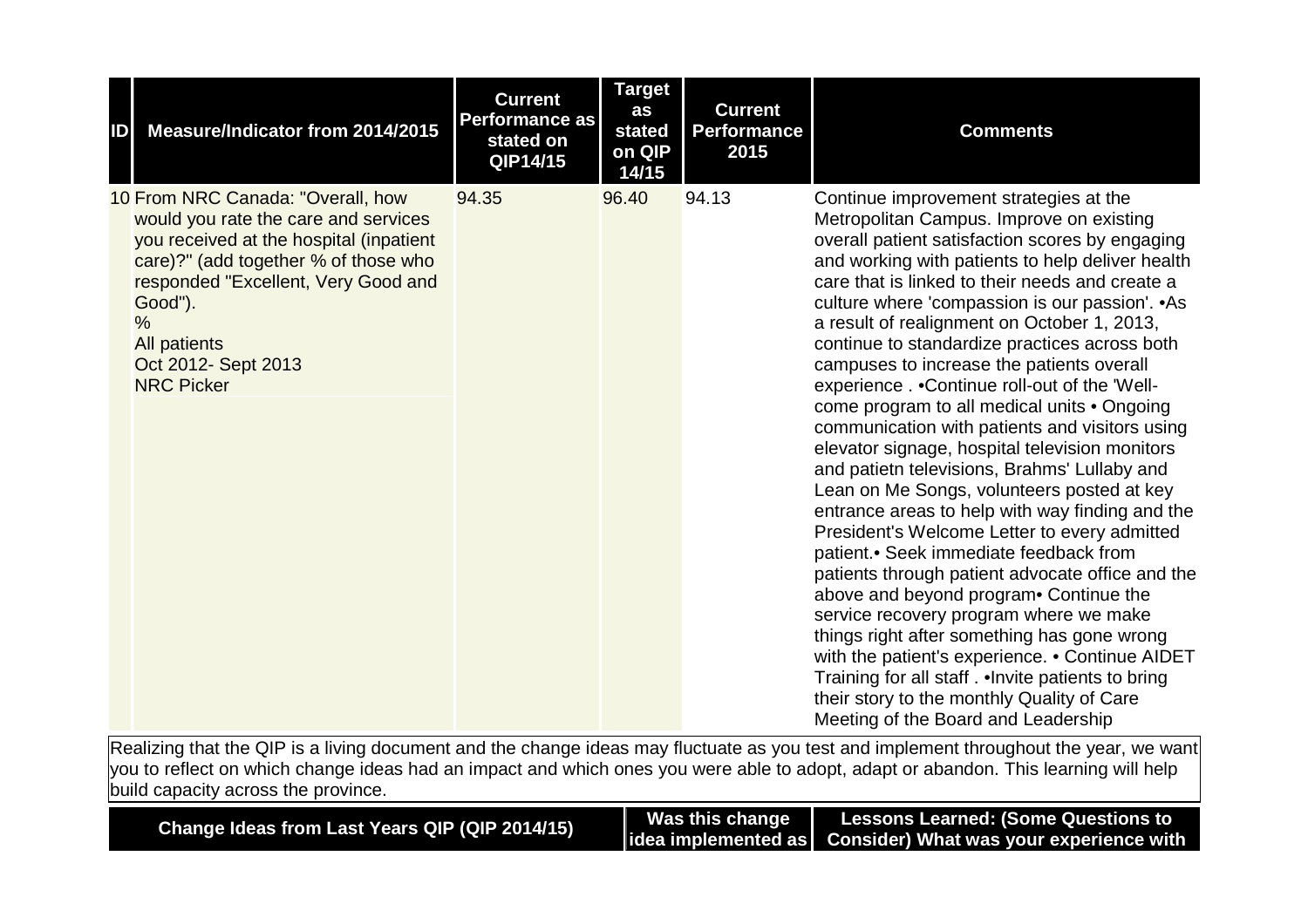|                                                                                                                                                                                                                                                                                                                                                                                                                                                                                                                                                                                                                                                                                                                                                                                                                                                                                                                                                                                                                                                                                                                                                                                               | intended? (Y/N<br>button) | this indicator? What were your key<br>learnings? Did the change ideas make an<br>impact? What advice would you give to<br>others? |
|-----------------------------------------------------------------------------------------------------------------------------------------------------------------------------------------------------------------------------------------------------------------------------------------------------------------------------------------------------------------------------------------------------------------------------------------------------------------------------------------------------------------------------------------------------------------------------------------------------------------------------------------------------------------------------------------------------------------------------------------------------------------------------------------------------------------------------------------------------------------------------------------------------------------------------------------------------------------------------------------------------------------------------------------------------------------------------------------------------------------------------------------------------------------------------------------------|---------------------------|-----------------------------------------------------------------------------------------------------------------------------------|
| •Sustain and improve on existing overall patient satisfaction<br>scores .Well-come"" Program piloted in 2013 on one unit will be<br>rolled out to remaining medical units . Seek immediate feedback<br>from patients • As a result of realignment on October 1, 2013,<br>ongoing efforts to standardize practices across both campuses<br>to increase the patients overall experience                                                                                                                                                                                                                                                                                                                                                                                                                                                                                                                                                                                                                                                                                                                                                                                                         | Yes                       |                                                                                                                                   |
| Improve on existing overall patient satisfaction scores by<br>engaging and working with patients to help deliver health care<br>that is linked to their needs and create a culture where<br>'compassion is our passion'. • As a result of realignment on<br>October 1, 2013, continue to standardize practices across both<br>campuses to increase the patients overall experience.<br>•Continue roll-out of the 'Well-come program to all medical units<br>• Ongoing communication with patients and visitors using<br>elevator signage, hospital television monitors and patietn<br>televisions, Brahms' Lullaby and Lean on Me Songs, volunteers<br>posted at key entrance areas to help with way finding and the<br>President's Welcome Letter to every admitted patient. • Seek<br>immediate feedback from patients through patient advocate<br>office and the above and beyond program Continue the<br>service recovery program where we make things right after<br>something has gone wrong with the patient's experience. •<br>Continue AIDET Training for all staff. . Invite patients to bring<br>their story to the monthly Quality of Care Meeting of the Board<br>and Leadership | Yes                       |                                                                                                                                   |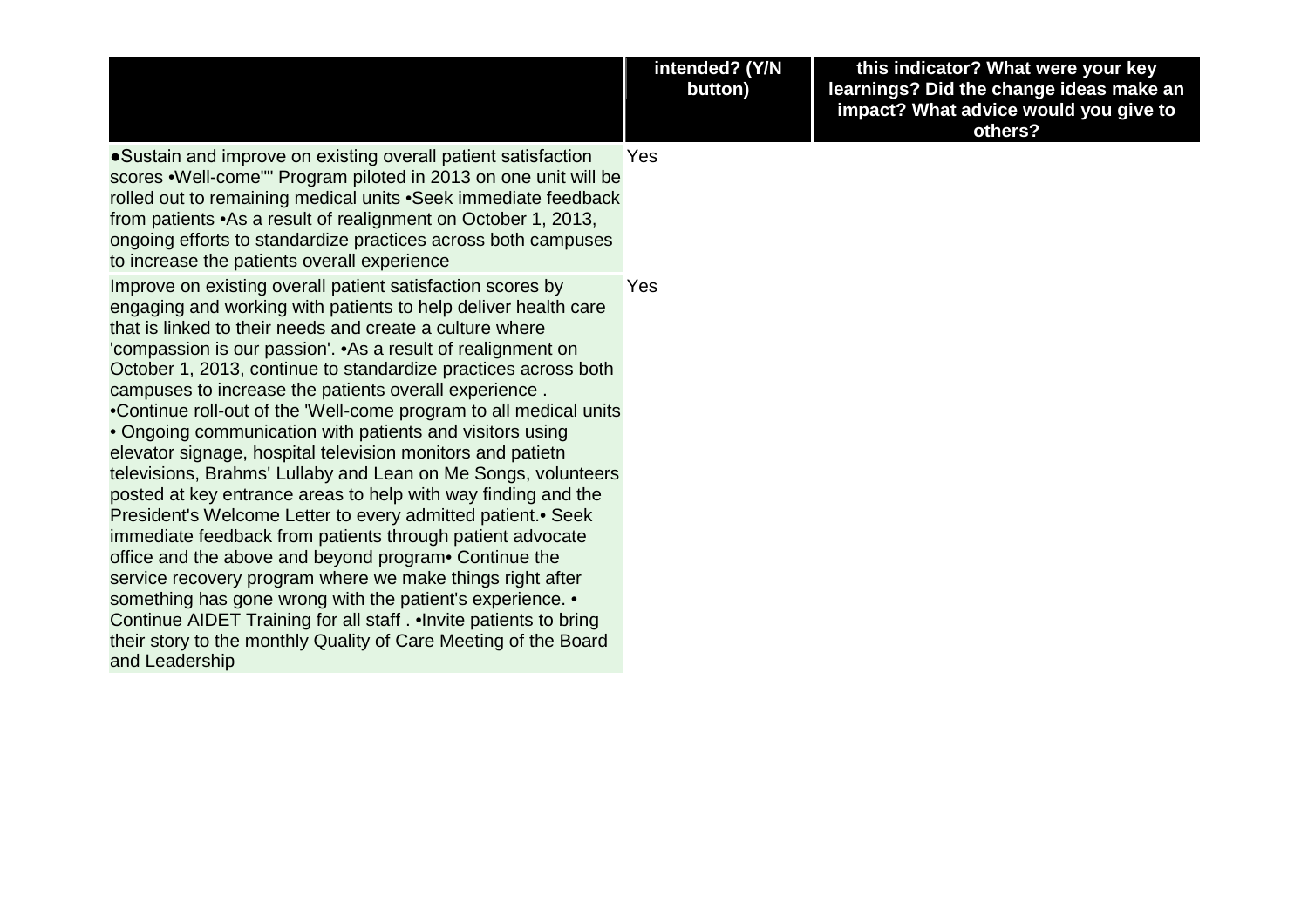| ID | Measure/Indicator from 2014/2015                                                                                                                                                                                                                                                                   | <b>Current</b><br><b>Performance as</b><br>stated on<br>QIP14/15 | <b>Target</b><br>as<br>stated<br>on QIP<br>14/15 | <b>Current</b><br><b>Performance</b><br>2015 | <b>Comments</b>                                                                                                                                                                                                                                                                                                                                                                                                                                                                                                                                                                                                                                                                                                                                                                                                                                                                                                                                                                                                                                                                                                                                                                                                                                                            |
|----|----------------------------------------------------------------------------------------------------------------------------------------------------------------------------------------------------------------------------------------------------------------------------------------------------|------------------------------------------------------------------|--------------------------------------------------|----------------------------------------------|----------------------------------------------------------------------------------------------------------------------------------------------------------------------------------------------------------------------------------------------------------------------------------------------------------------------------------------------------------------------------------------------------------------------------------------------------------------------------------------------------------------------------------------------------------------------------------------------------------------------------------------------------------------------------------------------------------------------------------------------------------------------------------------------------------------------------------------------------------------------------------------------------------------------------------------------------------------------------------------------------------------------------------------------------------------------------------------------------------------------------------------------------------------------------------------------------------------------------------------------------------------------------|
|    | 11 From NRC Canada: "Overall, how<br>would you rate the care and services<br>you received at the hospital (inpatient<br>care)?" (add together % of those who<br>responded "Excellent, Very Good and<br>Good").<br>$\frac{0}{0}$<br><b>All patients</b><br>Oct 2012- Sept 2013<br><b>NRC Picker</b> | 91.38                                                            | 96.40                                            | 91.63                                        | Continue improvement strategies at the<br>Ouellette Campus. Improve on existing overall<br>patient satisfaction scores by engaging and<br>working with patients to help deliver health care<br>that is linked to their needs and create a culture<br>where 'compassion is our passion'. • As a result<br>of realignment on October 1, 2013, continue to<br>standardize practices across both campuses to<br>increase the patients overall experience.<br>•Continue roll-out of the 'Well-come program to<br>all medical units . Ongoing communication with<br>patients and visitors using elevator signage,<br>hospital television monitors and patietn<br>televisions, Brahms' Lullaby and Lean on Me<br>Songs, volunteers posted at key entrance<br>areas to help with way finding and the<br>President's Welcome Letter to every admitted<br>patient.• Seek immediate feedback from<br>patients through patient advocate office and the<br>above and beyond program Continue the<br>service recovery program where we make<br>things right after something has gone wrong<br>with the patient's experience. • Continue AIDET<br>Training for all staff. . Invite patients to bring<br>their story to the monthly Quality of Care<br>Meeting of the Board and Leadership |

| Change Ideas from Last Years QIP (QIP 2014/15) | Was this change | <b>Lessons Learned: (Some Questions to</b>                     |
|------------------------------------------------|-----------------|----------------------------------------------------------------|
|                                                |                 | lidea implemented as   Consider) What was your experience with |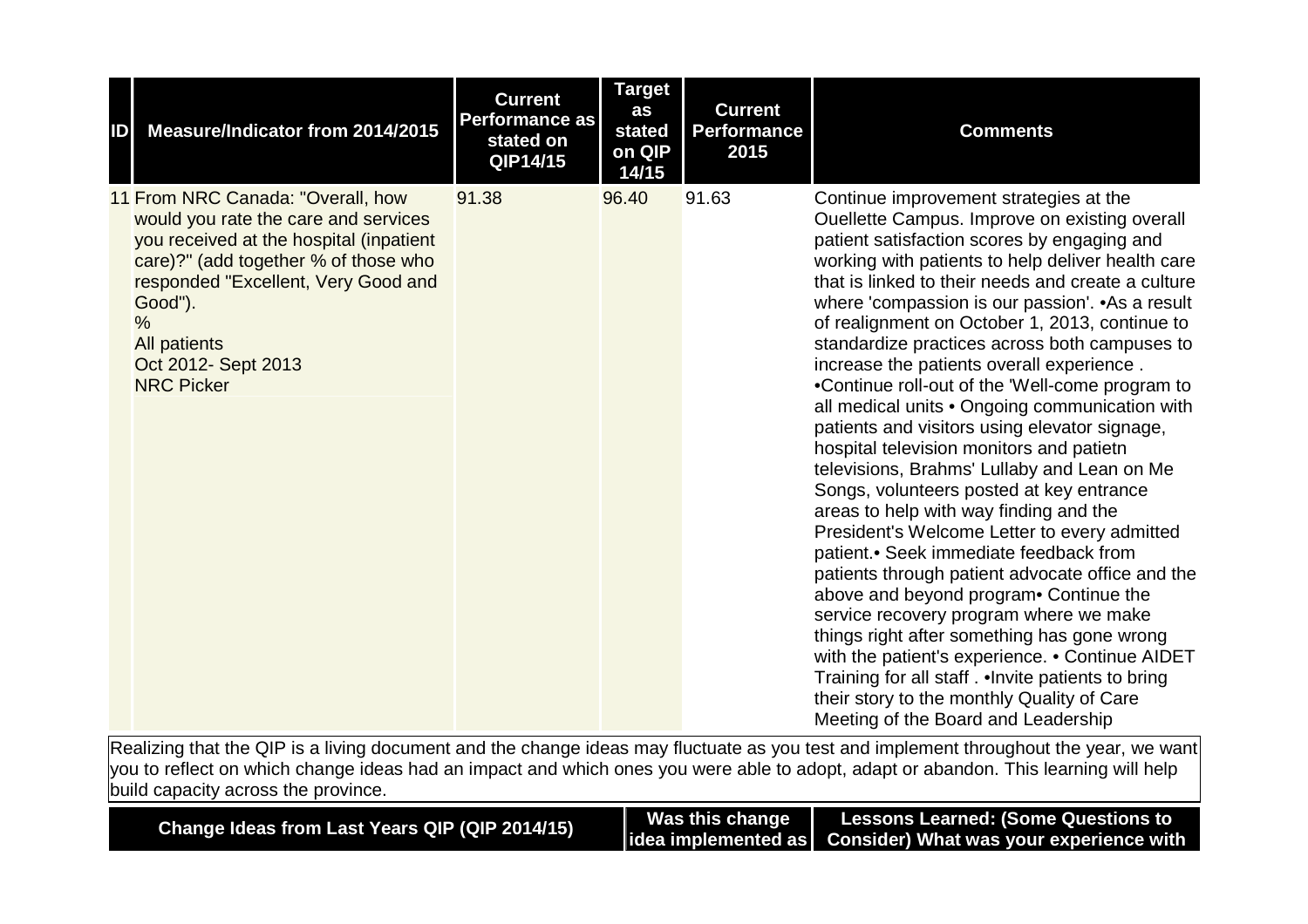|                                                                                                                                                                                                                                                                                                                                                                                                                                                                                                                                                                                                                                                                                                                                                                                                                                                                                                                                                                                                                                                                                                                                                                                             | intended? (Y/N<br>button) | this indicator? What were your key<br>learnings? Did the change ideas make an<br>impact? What advice would you give to<br>others? |
|---------------------------------------------------------------------------------------------------------------------------------------------------------------------------------------------------------------------------------------------------------------------------------------------------------------------------------------------------------------------------------------------------------------------------------------------------------------------------------------------------------------------------------------------------------------------------------------------------------------------------------------------------------------------------------------------------------------------------------------------------------------------------------------------------------------------------------------------------------------------------------------------------------------------------------------------------------------------------------------------------------------------------------------------------------------------------------------------------------------------------------------------------------------------------------------------|---------------------------|-----------------------------------------------------------------------------------------------------------------------------------|
| • Sustain and improve on existing overall patient satisfaction<br>scores .As a result of realignment on October 1, 2013, ongoing<br>efforts to standardize practices across both campuses to<br>increase the patients overall experience . Introduce AIDET<br>Training to the Ouellette Campus                                                                                                                                                                                                                                                                                                                                                                                                                                                                                                                                                                                                                                                                                                                                                                                                                                                                                              | Yes                       |                                                                                                                                   |
| Improve on existing overall patient satisfaction scores by<br>engaging and working with patients to help deliver health care<br>that is linked to their needs and create a culture where<br>'compassion is our passion'. • As a result of realignment on<br>October 1, 2013, continue to standardize practices across both<br>campuses to increase the patients overall experience.<br>•Continue roll-out of the 'Well-come program to all medical units<br>• Ongoing communication with patients and visitors using<br>elevator signage, hospital television monitors and patietn<br>televisions, Brahms' Lullaby and Lean on Me Songs, volunteers<br>posted at key entrance areas to help with way finding and the<br>President's Welcome Letter to every admitted patient. Seek<br>immediate feedback from patients through patient advocate<br>office and the above and beyond program Continue the<br>service recovery program where we make things right after<br>something has gone wrong with the patient's experience. •<br>Continue AIDET Training for all staff. . Invite patients to bring<br>their story to the monthly Quality of Care Meeting of the Board<br>and Leadership | Yes                       |                                                                                                                                   |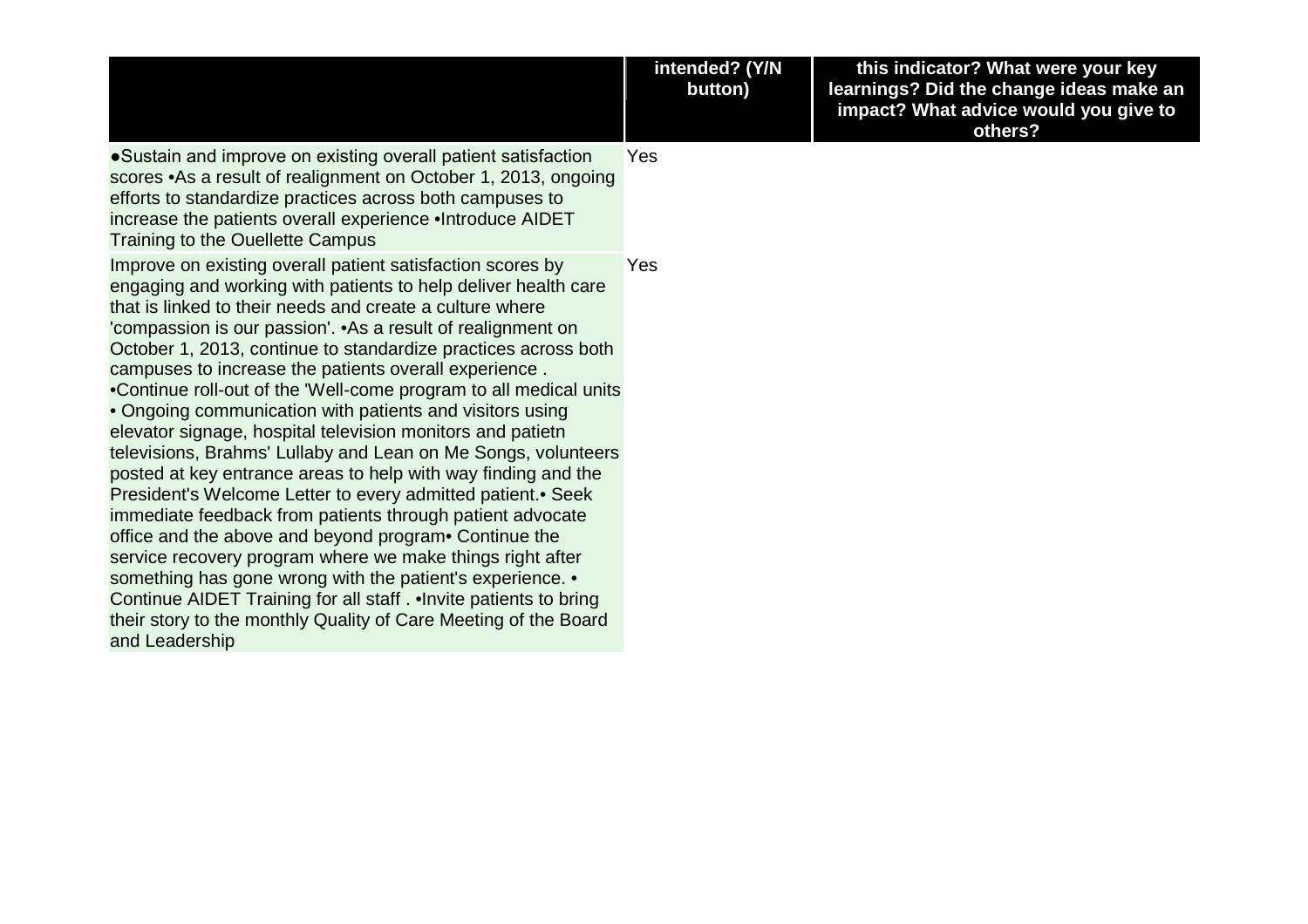| ID Measure/Indicator from 2014/2015                                                                                                                                                                                                             | <b>Current</b><br>Performance as as stated<br>stated on<br>QIP14/15 | <b>Target</b><br>on QIP<br>14/15 | <b>Current</b><br>Performance<br>2015 | <b>Comments</b>                                                                                                                                                                                                                                                                                                                                                                               |
|-------------------------------------------------------------------------------------------------------------------------------------------------------------------------------------------------------------------------------------------------|---------------------------------------------------------------------|----------------------------------|---------------------------------------|-----------------------------------------------------------------------------------------------------------------------------------------------------------------------------------------------------------------------------------------------------------------------------------------------------------------------------------------------------------------------------------------------|
| 12 From NRC Canada: "Overall, how<br>would you rate the care and services<br>you received at the ED?" (add<br>together % of those who responded<br>"Excellent, Very Good and Good").<br>$\%$<br><b>ED</b> patients<br>2013<br><b>NRC Picker</b> | 87.79                                                               | 91.80                            | 81.56                                 | Continue improvement strategies at the<br>Ouellette Campus. Sustain and improve on<br>existing overall patient satisfaction scores .As a<br>result of realignment on October 1, 2013,<br>continue to standardize practices across both<br>campuses to increase the patients overall<br>experience, such as the Well-come Mat<br>program; the AIDET Training; the service<br>recovery program; |

| Change Ideas from Last Years QIP (QIP 2014/15)                                                                                                                                                                                                                                                                                | <b>Was this change idea</b><br>implemented as<br>intended? (Y/N<br>button) | <b>Lessons Learned: (Some Questions to</b><br><b>Consider) What was your experience with</b><br>this indicator? What were your key<br>learnings? Did the change ideas make an<br>impact? What advice would you give to<br>others? |
|-------------------------------------------------------------------------------------------------------------------------------------------------------------------------------------------------------------------------------------------------------------------------------------------------------------------------------|----------------------------------------------------------------------------|-----------------------------------------------------------------------------------------------------------------------------------------------------------------------------------------------------------------------------------|
| • Sustain and improve on existing overall patient satisfaction<br>scores • As a result of realignment on October 1, 2013,<br>ongoing efforts to standardize practices across both<br>campuses to increase the patients overall experience<br>.Introduce AIDET Training to the Ouellette Campus                                | Yes                                                                        |                                                                                                                                                                                                                                   |
| Sustain and improve on existing overall patient satisfaction<br>scores • As a result of realignment on October 1, 2013,<br>continue to standardize practices across both campuses to<br>increase the patients overall experience, such as the Well-<br>come Mat program; the AIDET Training; the service recovery<br>program; | Yes                                                                        |                                                                                                                                                                                                                                   |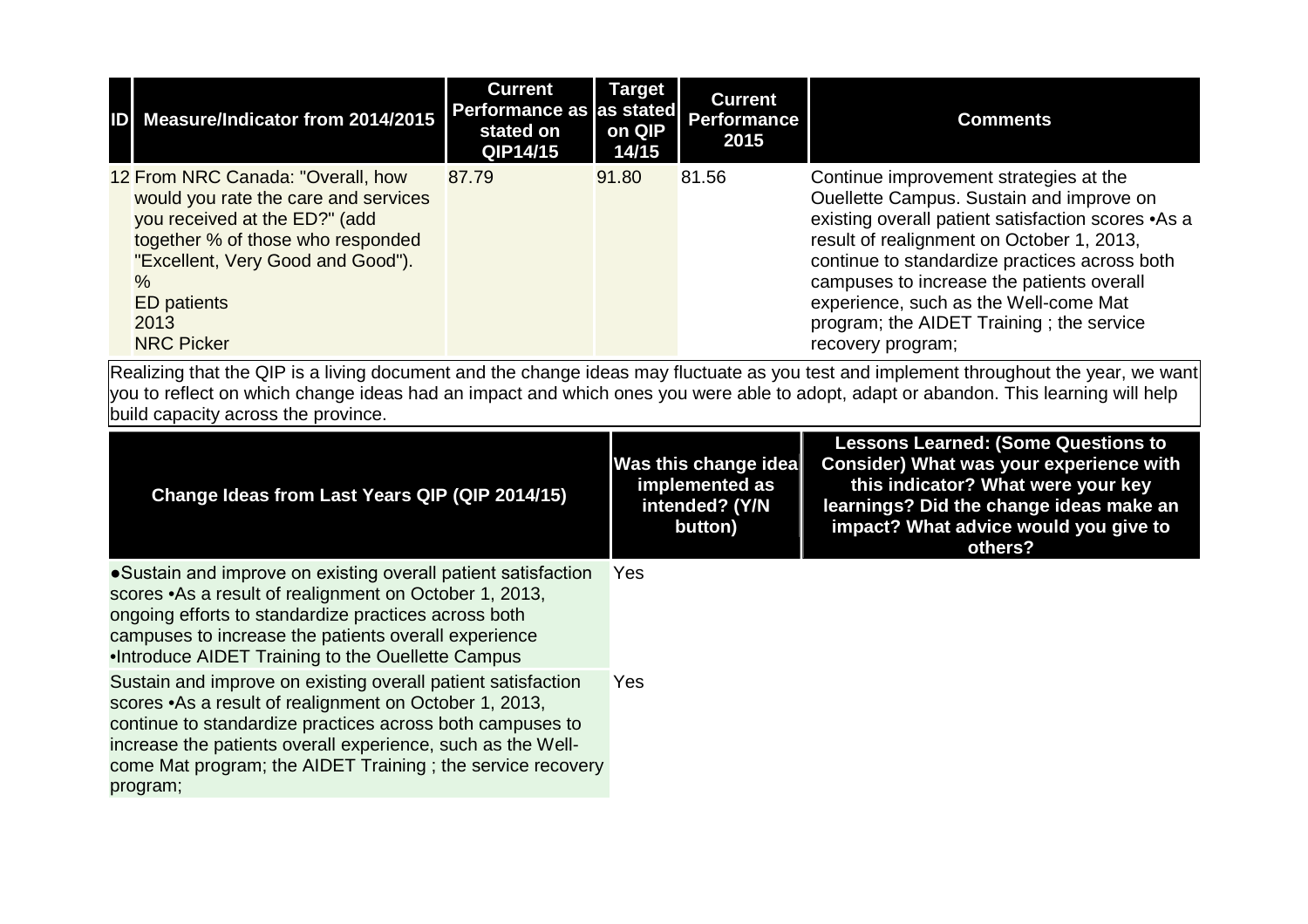| ID Measure/Indicator from 2014/2015                                                                                                                                                                                                             | <b>Current</b><br>Performance as as stated<br>stated on<br>QIP14/15 | <b>Target</b><br>on QIP<br>14/15 | <b>Current</b><br>Performance<br>2015 | <b>Comments</b>                                                                                                                                                                                                                                                                                                                                                                                  |
|-------------------------------------------------------------------------------------------------------------------------------------------------------------------------------------------------------------------------------------------------|---------------------------------------------------------------------|----------------------------------|---------------------------------------|--------------------------------------------------------------------------------------------------------------------------------------------------------------------------------------------------------------------------------------------------------------------------------------------------------------------------------------------------------------------------------------------------|
| 13 From NRC Canada: "Overall, how<br>would you rate the care and services<br>you received at the ED?" (add<br>together % of those who responded<br>"Excellent, Very Good and Good").<br>$\%$<br><b>ED</b> patients<br>2013<br><b>NRC Picker</b> | 85.86                                                               | 91.80                            | 79.40                                 | Continue improvement strategies at the<br>Metropolitan Campus. Sustain and improve on<br>existing overall patient satisfaction scores .As a<br>result of realignment on October 1, 2013,<br>continue to standardize practices across both<br>campuses to increase the patients overall<br>experience, such as the Well-come Mat<br>program; the AIDET Training; the service<br>recovery program; |

| Change Ideas from Last Years QIP (QIP 2014/15)                                                                                                                                                                                                                                                                                                                                        | Was this change idea<br>implemented as<br>intended? (Y/N<br>button) | <b>Lessons Learned: (Some Questions to</b><br><b>Consider) What was your experience with</b><br>this indicator? What were your key<br>learnings? Did the change ideas make an<br>impact? What advice would you give to<br>others? |
|---------------------------------------------------------------------------------------------------------------------------------------------------------------------------------------------------------------------------------------------------------------------------------------------------------------------------------------------------------------------------------------|---------------------------------------------------------------------|-----------------------------------------------------------------------------------------------------------------------------------------------------------------------------------------------------------------------------------|
| • Sustain and improve on existing overall patient satisfaction<br>scores .Well-come"" Program piloted in 2013 on one unit will<br>be rolled out to remaining medical units • Seek immediate<br>feedback from patients .As a result of realignment on October<br>1, 2013, ongoing efforts to standardize practices across both<br>campuses to increase the patients overall experience | Yes.                                                                |                                                                                                                                                                                                                                   |
| Sustain and improve on existing overall patient satisfaction<br>scores • As a result of realignment on October 1, 2013,<br>continue to standardize practices across both campuses to<br>increase the patients overall experience, such as the Well-<br>come Mat program; the AIDET Training; the service recovery<br>program;                                                         | Yes                                                                 |                                                                                                                                                                                                                                   |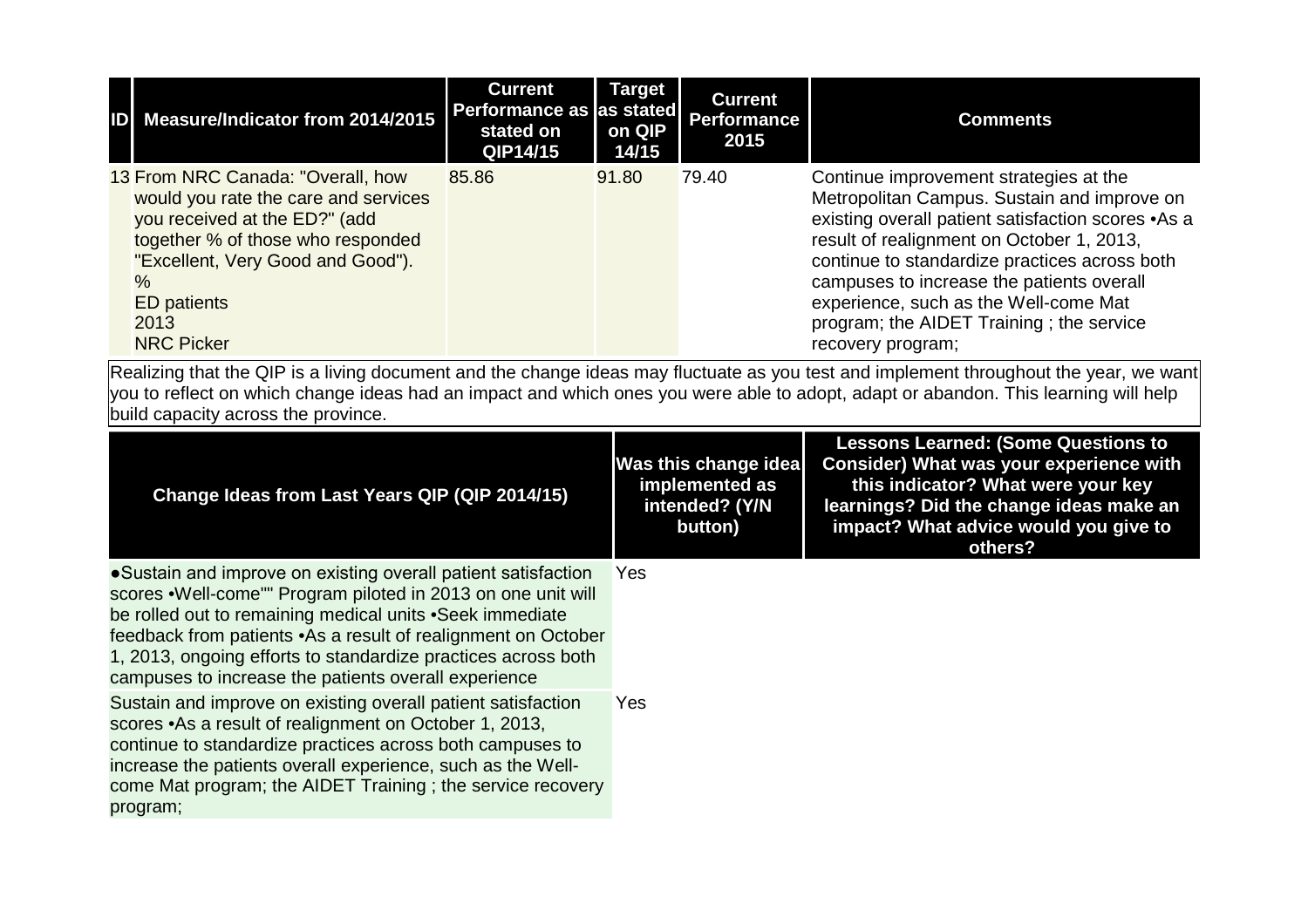| ID | <b>Measure/Indicator from</b><br>2014/2015                                                                                                                                                                                                                                                                                          | <b>Current</b><br>Performance as<br>stated on<br>QIP14/15 | <b>Target</b><br>as<br>stated<br>on QIP<br>14/15 | <b>Current</b><br><b>Performance</b><br>2015 | <b>Comments</b>                                                                                                                                                                                                                                                                                                                                                                                                                                                                                                                                                                                                                                                                                                                                                                                                                       |
|----|-------------------------------------------------------------------------------------------------------------------------------------------------------------------------------------------------------------------------------------------------------------------------------------------------------------------------------------|-----------------------------------------------------------|--------------------------------------------------|----------------------------------------------|---------------------------------------------------------------------------------------------------------------------------------------------------------------------------------------------------------------------------------------------------------------------------------------------------------------------------------------------------------------------------------------------------------------------------------------------------------------------------------------------------------------------------------------------------------------------------------------------------------------------------------------------------------------------------------------------------------------------------------------------------------------------------------------------------------------------------------------|
|    | 14 Medication reconciliation at<br>admission: The total number of<br>patients with medications<br>reconciled as a proportion of the<br>total number of patients admitted<br>to the hospital.<br>$\%$<br><b>All patients</b><br>Most recent quarter available (e.g.<br>Q2 2013/14, Q3 2013/14 etc)<br><b>Hospital collected data</b> | 44.50                                                     | 50.00                                            | 44.20                                        | Continue improvement strategies at the Ouellette<br>Campus. Introduce aligned process/documentation<br>across both campuses to increase compliance by<br>ensuring the standardization of practice to obtain the<br>Best Possible Medication History (BPMH), a<br>precursor to effective medication reconciliation<br>compliance . Increase compliance with medication<br>reconciliation education using annual e-learn and<br>new physician orientation .Expand unit-based re-<br>design across both campuses (RPH + tech pair)<br>assigned to Med/Surg units to support timely Med<br>Rec completion . Increase documentation of Med<br>Rec incidents in RL6 (incident reporting program) by<br>pharmacists and nurses .Implement (electronic)<br>transfer orders to improve medication information<br>sent to receiving institution |

| Change Ideas from Last Years QIP (QIP 2014/15)                                                                                                                                                                                                                                                                                                                                                       | Was this change<br>idea implemented<br>as intended? (Y/N<br>button) | <b>Lessons Learned: (Some Questions to</b><br>Consider) What was your experience with<br>this indicator? What were your key<br>learnings? Did the change ideas make an<br>impact? What advice would you give to<br>others? |
|------------------------------------------------------------------------------------------------------------------------------------------------------------------------------------------------------------------------------------------------------------------------------------------------------------------------------------------------------------------------------------------------------|---------------------------------------------------------------------|----------------------------------------------------------------------------------------------------------------------------------------------------------------------------------------------------------------------------|
| • Introduce process to increase compliance by ensuring the<br>standardization of practice to Best Possible Medication History<br>(BPMH), a precursor to effective medication reconciliation<br>compliance . Increase compliance with medication reconciliation<br>education • Unit-based re-design (RPH + tech pair) assigned to<br>Med/Surg units to support timely Med Rec completion (in place at | Yes.                                                                |                                                                                                                                                                                                                            |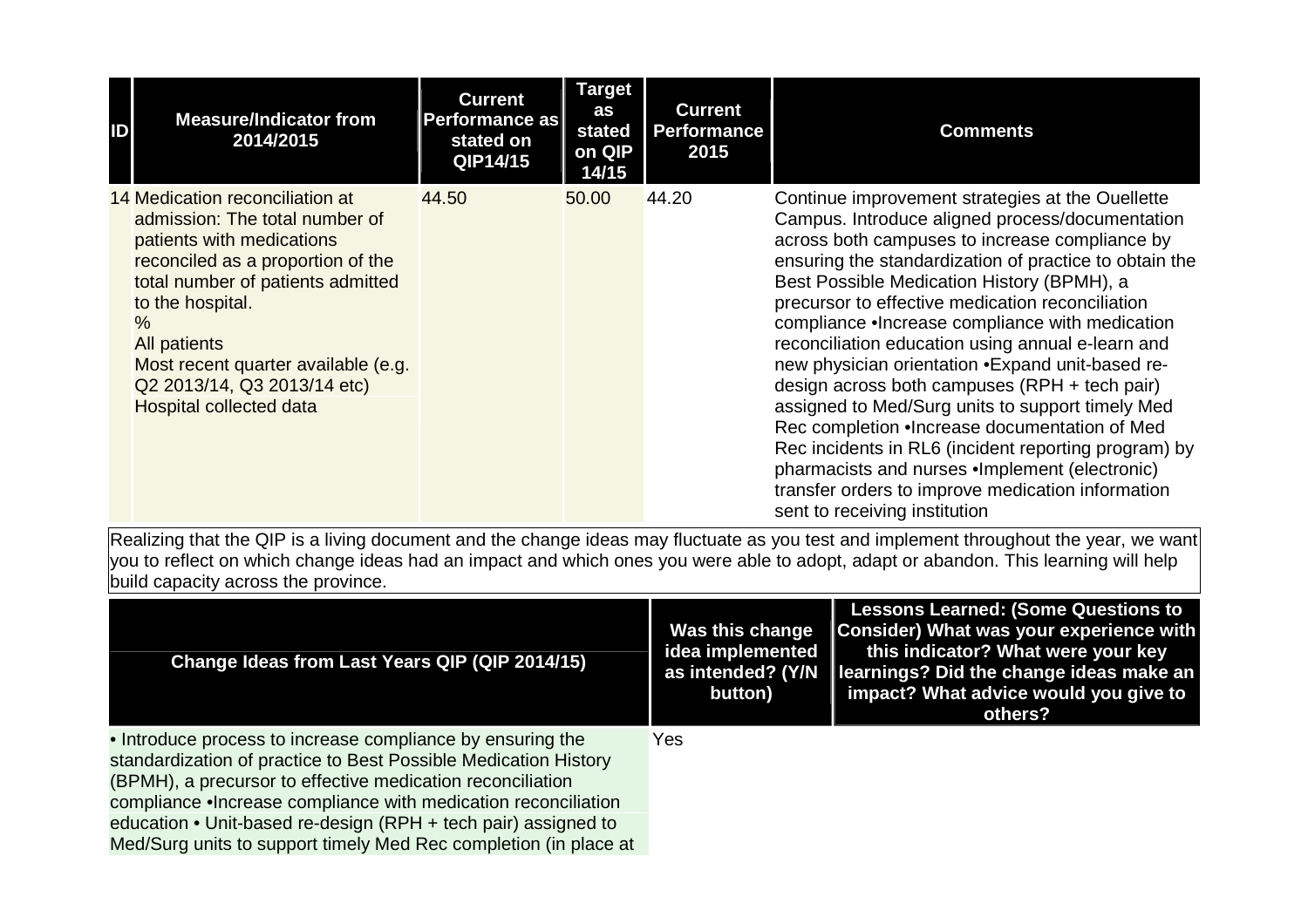Ouellette in 3 areas and spreading to Met this year – pilot on 6N currently)

Introduce aligned process/documentation across both campuses to increase compliance by ensuring the standardization of practice to obtain the Best Possible Medication History (BPMH), a precursor to effective medication reconciliation compliance •Increase compliance with medication reconciliation education using annual e-learn and new physician orientation •Expand unitbased re-design across both campuses (RPH + tech pair) assigned to Med/Surg units to support timely Med Rec completion •Increase documentation of Med Rec incidents in RL6 (incident reporting program) by pharmacists and nurses •Implement (electronic) transfer orders to improve medication information sent to receiving institution Yes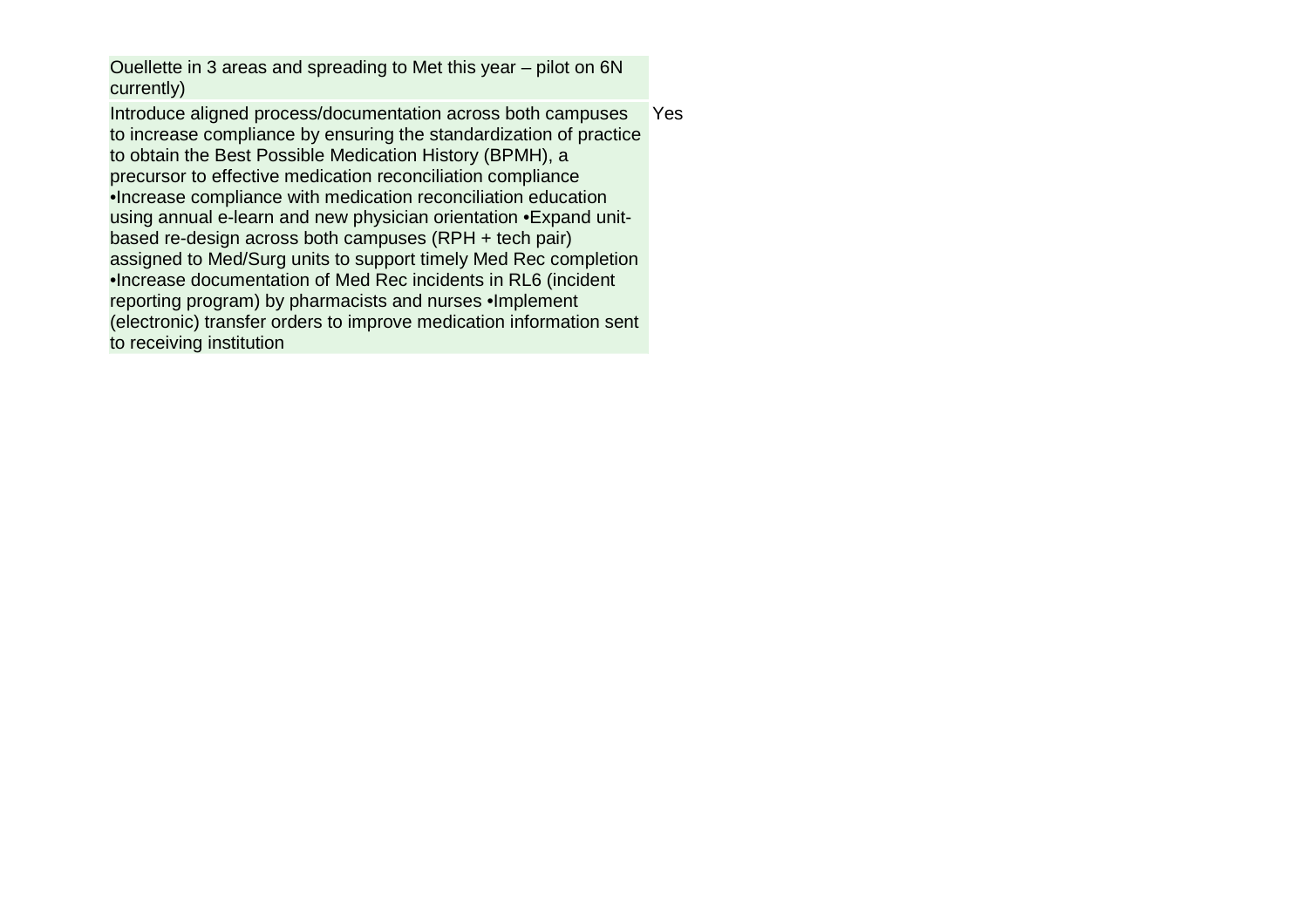| ID | <b>Measure/Indicator from</b><br>2014/2015                                                                                                                                                                                                                                                                                                   | <b>Current</b><br><b>Performance as</b><br>stated on<br>QIP14/15 | <b>Target</b><br>as<br>stated<br>on QIP<br>14/15 | <b>Current</b><br><b>Performance</b><br>2015 | <b>Comments</b>                                                                                                                                                                                                                                                                                                                                                                                                                                                                                                                                                                                                                                                                                                                                                                                                                            |
|----|----------------------------------------------------------------------------------------------------------------------------------------------------------------------------------------------------------------------------------------------------------------------------------------------------------------------------------------------|------------------------------------------------------------------|--------------------------------------------------|----------------------------------------------|--------------------------------------------------------------------------------------------------------------------------------------------------------------------------------------------------------------------------------------------------------------------------------------------------------------------------------------------------------------------------------------------------------------------------------------------------------------------------------------------------------------------------------------------------------------------------------------------------------------------------------------------------------------------------------------------------------------------------------------------------------------------------------------------------------------------------------------------|
|    | 15 Medication reconciliation at<br>admission: The total number of<br>patients with medications<br>reconciled as a proportion of the<br>total number of patients admitted to<br>the hospital.<br>$\frac{0}{0}$<br><b>All patients</b><br>Most recent quarter available (e.g.<br>Q2 2013/14, Q3 2013/14 etc)<br><b>Hospital collected data</b> | 52.40                                                            | 55.00                                            | 24.10                                        | Continue improvement strategies at the<br>Metropolitan Campus. Introduce aligned<br>process/documentation across both campuses to<br>increase compliance by ensuring the<br>standardization of practice to obtain the Best<br>Possible Medication History (BPMH), a precursor to<br>effective medication reconciliation compliance<br>•Increase compliance with medication reconciliation<br>education using annual e-learn and new physician<br>orientation • Expand unit-based re-design across<br>both campuses (RPH + tech pair) assigned to<br>Med/Surg units to support timely Med Rec<br>completion . Increase documentation of Med Rec<br>incidents in RL6 (incident reporting program) by<br>pharmacists and nurses .Implement (electronic)<br>transfer orders to improve medication information<br>sent to receiving institution |

| Change Ideas from Last Years QIP (QIP 2014/15)                                                                                                                                                                                                                                                                                  | Was this change<br>idea implemented<br>as intended? (Y/N<br>button) | Lessons Learned: (Some Questions to<br>Consider) What was your experience with<br>this indicator? What were your key<br>learnings? Did the change ideas make an<br>impact? What advice would you give to<br>others? |
|---------------------------------------------------------------------------------------------------------------------------------------------------------------------------------------------------------------------------------------------------------------------------------------------------------------------------------|---------------------------------------------------------------------|---------------------------------------------------------------------------------------------------------------------------------------------------------------------------------------------------------------------|
| • Introduce process to increase compliance by ensuring the<br>standardization of practice to Best Possible Medication History<br>(BPMH), a precursor to effective medication reconciliation<br>compliance . Increase compliance with medication reconciliation<br>education •Unit-based re-design (RPH + tech pair) assigned to | Yes                                                                 |                                                                                                                                                                                                                     |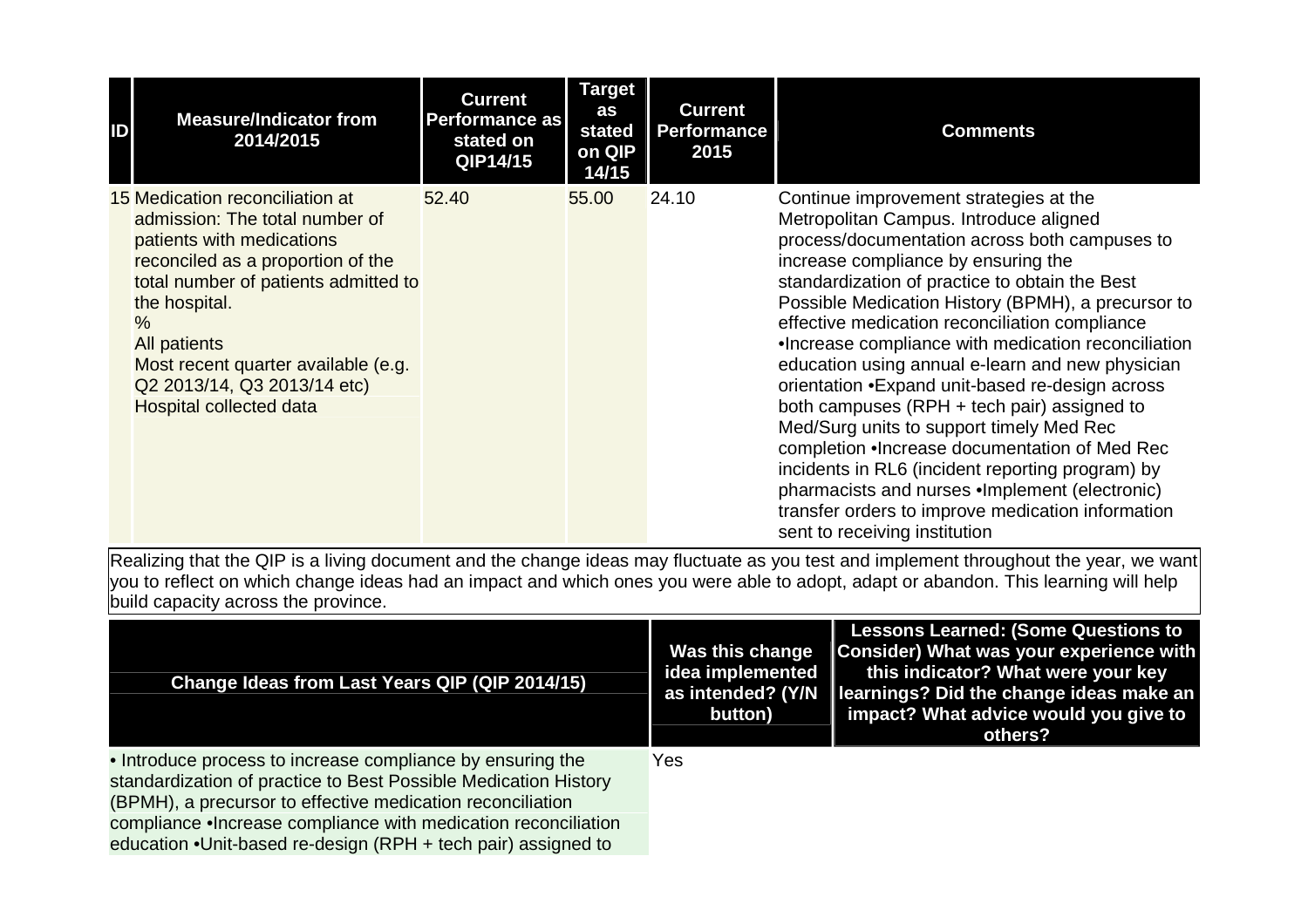Med/Surg units to support timely Med Rec completion (current pilot on one unit to spread to other medical

Introduce aligned process/documentation across both campuses to increase compliance by ensuring the standardization of practice to obtain the Best Possible Medication History (BPMH), a precursor to effective medication reconciliation compliance •Increase compliance with medication reconciliation education using annual e-learn and new physician orientation •Expand unitbased re-design across both campuses (RPH + tech pair) assigned to Med/Surg units to support timely Med Rec completion •Increase documentation of Med Rec incidents in RL6 (incident reporting program) by pharmacists and nurses •Implement (electronic) transfer orders to improve medication information sent to receiving institution Yes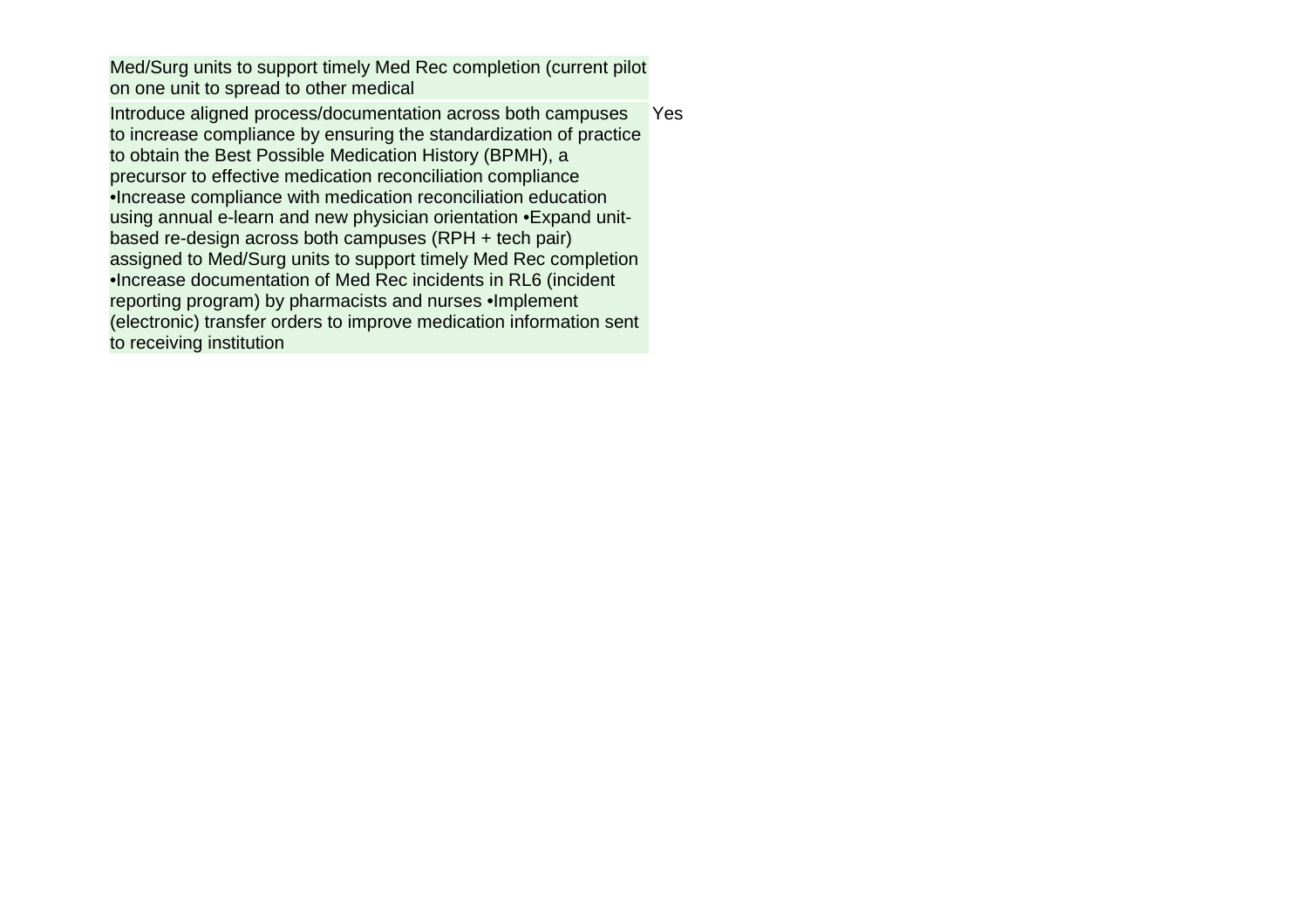| IDI | Measure/Indicator from 2014/2015                                                                                                                                                                                                                                                                                                                                                    | <b>Current</b><br>Performance as<br>stated on<br>QIP14/15 | <b>Target</b><br>as<br>stated<br>on QIP<br>14/15 | <b>Current</b><br><b>Performance</b><br>2015 | <b>Comments</b>                                                                                                                                                                                                                                                                                                                                                                                                                                                                                                                                                                                                                      |
|-----|-------------------------------------------------------------------------------------------------------------------------------------------------------------------------------------------------------------------------------------------------------------------------------------------------------------------------------------------------------------------------------------|-----------------------------------------------------------|--------------------------------------------------|----------------------------------------------|--------------------------------------------------------------------------------------------------------------------------------------------------------------------------------------------------------------------------------------------------------------------------------------------------------------------------------------------------------------------------------------------------------------------------------------------------------------------------------------------------------------------------------------------------------------------------------------------------------------------------------------|
|     | 16 CDI rate per 1,000 patient days: Number<br>of patients newly diagnosed with hospital-<br>acquired CDI, divided by the number of<br>patient days in that month, multiplied by<br>1,000 - Average for Jan-Dec. 2013,<br>consistent with publicly reportable patient<br>safety data.<br>Rate per 1,000 patient days<br><b>All patients</b><br>2013<br><b>Publicly Reported, MOH</b> | 0.46                                                      | 0.25                                             | 0.56                                         | Continue improvement at the Ouellette<br>Campus. Monitor use of Clorox products for<br>cleaning CDI patient rooms and equipment<br>corporate wide .Continue investigations of<br>every incident of hospital acquired infection •<br>Standardize human waste management<br>procedures, i.e. bedpan, commode usage<br>and reprocessing. Daily leadership rounding<br>by ops/CPM/c's for appropriate<br>supplies/cleaning of equipment<br>•Housekeeping audits conducted by<br>supervisors- (tracer audits) .Conduct HAI<br>investigation meetings weekly .Roll out<br>aligned Corporate Human Waste<br>Management Policy and Procedure |

| Change Ideas from Last Years QIP (QIP 2014/15)                                                                                                                                                                                                                                                                                                                                                                                                                  | Was this change<br> idea implemented as <br>intended? (Y/N<br>button) | <b>Lessons Learned: (Some Questions to</b><br><b>Consider) What was your experience with</b><br>this indicator? What were your key<br>learnings? Did the change ideas make an<br>impact? What advice would you give to<br>others? |
|-----------------------------------------------------------------------------------------------------------------------------------------------------------------------------------------------------------------------------------------------------------------------------------------------------------------------------------------------------------------------------------------------------------------------------------------------------------------|-----------------------------------------------------------------------|-----------------------------------------------------------------------------------------------------------------------------------------------------------------------------------------------------------------------------------|
| • Use of Clorox products for cleaning CDI patient rooms and<br>equipment corporate wide .As a result of hospital realignment<br>on October 1, 2013, IPAC team to be established and<br>standardize practice across both campuses. • Ensure that<br>alcohol based hand sanitizer is available in all patient care areas<br>and at all entrances. • Educate leadership on auditing practices.<br>.Introduce HH auditing best practice processes across all areas. | <b>Yes</b>                                                            |                                                                                                                                                                                                                                   |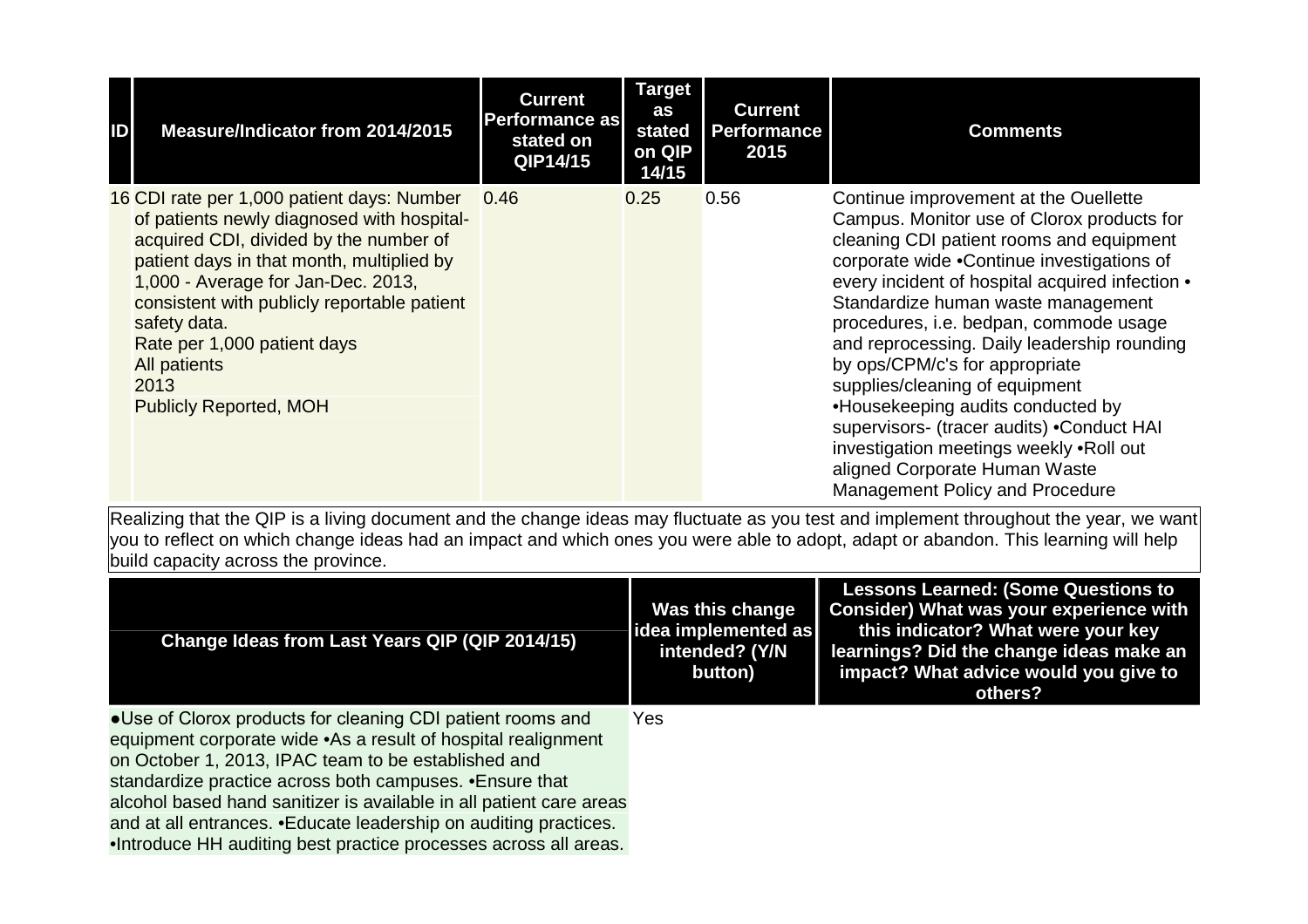Monitor use of Clorox products for cleaning CDI patient rooms and equipment corporate wide •Continue investigations of every incident of hospital acquired infection • Standardize human waste management procedures, i.e. bedpan, commode usage and reprocessing. Daily leadership rounding by ops/CPM/c's for appropriate supplies/cleaning of equipment •Housekeeping audits conducted by supervisors- (tracer audits) •Conduct HAI investigation meetings weekly •Roll out aligned Corporate Human Waste Management Policy and Procedure **Yes** 

"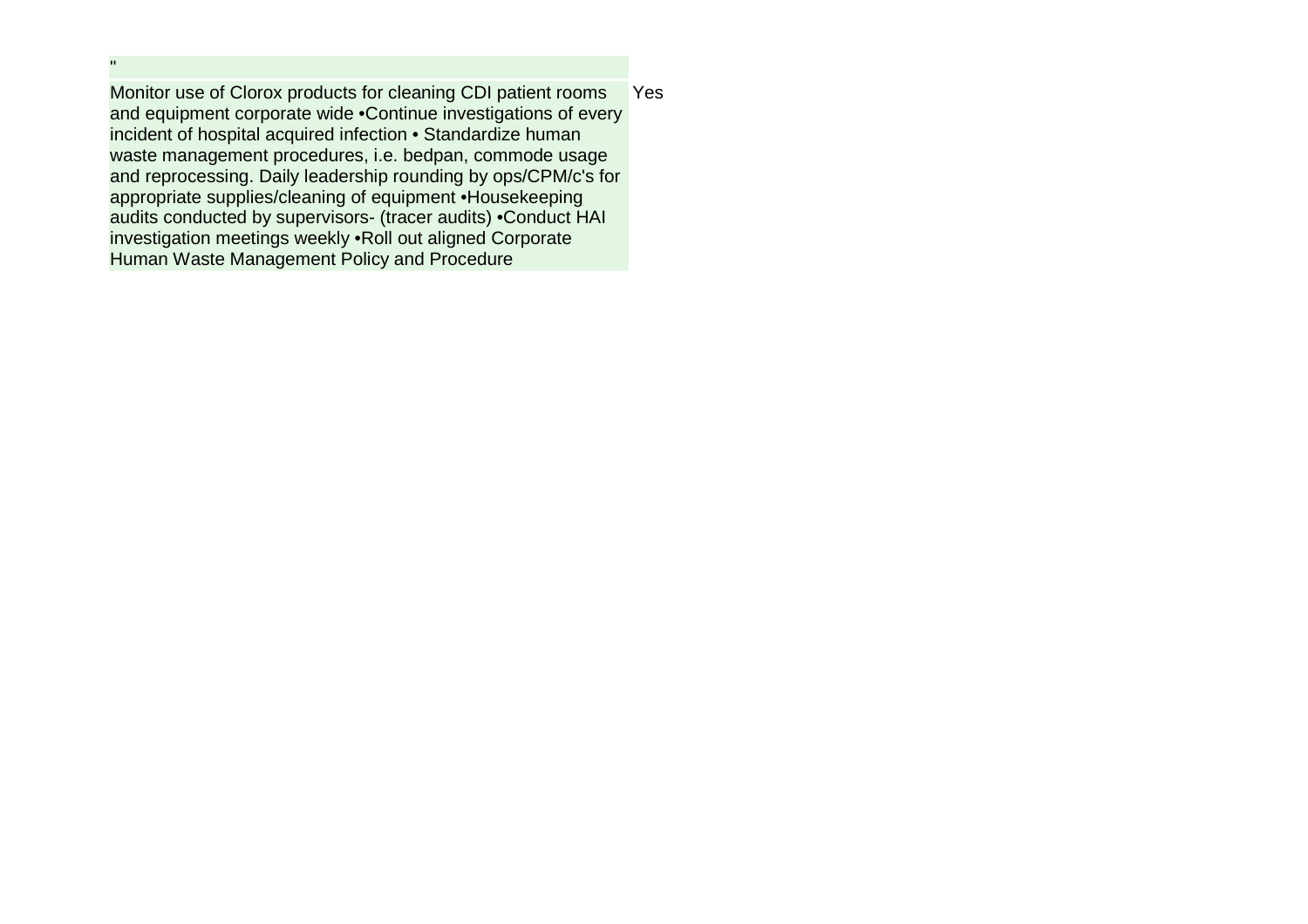| ID | Measure/Indicator from 2014/2015                                                                                                                                                                                                                                                                                                                                                    | <b>Current</b><br><b>Performance as</b><br>stated on<br>QIP14/15 | <b>Target</b><br>as<br>stated<br>on QIP<br>14/15 | <b>Current</b><br><b>Performance</b><br>2015 | <b>Comments</b>                                                                                                                                                                                                                                                                                                                                                                                                                                                                                                                                                                                                                          |
|----|-------------------------------------------------------------------------------------------------------------------------------------------------------------------------------------------------------------------------------------------------------------------------------------------------------------------------------------------------------------------------------------|------------------------------------------------------------------|--------------------------------------------------|----------------------------------------------|------------------------------------------------------------------------------------------------------------------------------------------------------------------------------------------------------------------------------------------------------------------------------------------------------------------------------------------------------------------------------------------------------------------------------------------------------------------------------------------------------------------------------------------------------------------------------------------------------------------------------------------|
|    | 17 CDI rate per 1,000 patient days: Number<br>of patients newly diagnosed with hospital-<br>acquired CDI, divided by the number of<br>patient days in that month, multiplied by<br>1,000 - Average for Jan-Dec. 2013,<br>consistent with publicly reportable patient<br>safety data.<br>Rate per 1,000 patient days<br><b>All patients</b><br>2013<br><b>Publicly Reported, MOH</b> | 0.24                                                             | 0.21                                             | 0.44                                         | Continue improvement at the Metropolitan<br>Campus. Monitor use of Clorox products for<br>cleaning CDI patient rooms and equipment<br>corporate wide .Continue investigations of<br>every incident of hospital acquired infection •<br>Standardize human waste management<br>procedures, i.e. bedpan, commode usage<br>and reprocessing. Daily leadership rounding<br>by ops/CPM/c's for appropriate<br>supplies/cleaning of equipment •<br>Housekeeping audits conducted by<br>supervisors- (tracer audits) .Conduct HAI<br>investigation meetings weekly .Roll out<br>aligned Corporate Human Waste<br>Management Policy and Procedure |

| Change Ideas from Last Years QIP (QIP 2014/15)                                                                                                                                                                                                                                                                                                                                                                                                                         | Was this change<br>idea implemented as<br>intended? (Y/N<br>button) | <b>Lessons Learned: (Some Questions to</b><br><b>Consider) What was your experience with</b><br>this indicator? What were your key<br>learnings? Did the change ideas make an<br>impact? What advice would you give to<br>others? |
|------------------------------------------------------------------------------------------------------------------------------------------------------------------------------------------------------------------------------------------------------------------------------------------------------------------------------------------------------------------------------------------------------------------------------------------------------------------------|---------------------------------------------------------------------|-----------------------------------------------------------------------------------------------------------------------------------------------------------------------------------------------------------------------------------|
| • Use of Clorox products for cleaning CDI patient rooms and<br>equipment corporate wide .Continue hand hygiene auditing<br>process and ensure true reflection of hand hygiene practice by<br>utilizing best practice process for auditing. • Educate patients<br>and visitors regarding hand hygiene performance expectations<br>on all units. • Conduct prevalence testing on any unit with higher<br>than expected Hospital Acquired Infections (HAI's) • Thoroughly | <b>Yes</b>                                                          |                                                                                                                                                                                                                                   |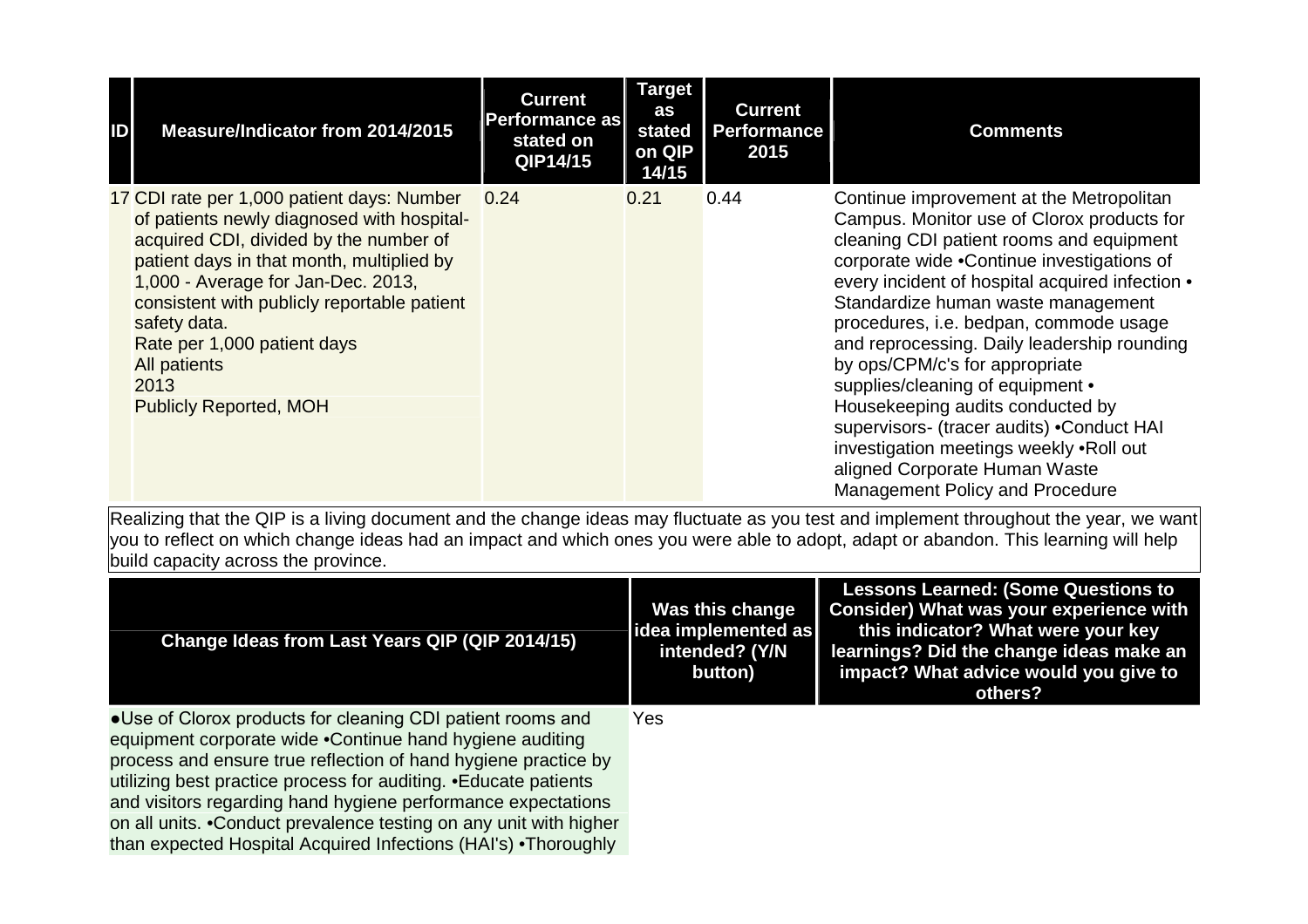investigate every incident of hospital acquired infection Monitor use of Clorox products for cleaning CDI patient rooms and equipment corporate wide •Continue investigations of every incident of hospital acquired infection • Standardize human waste management procedures, i.e. bedpan, commode usage and reprocessing. Daily leadership rounding by ops/CPM/c's for appropriate supplies/cleaning of equipment • Housekeeping audits conducted by supervisors- (tracer audits) •Conduct HAI investigation meetings weekly •Roll out aligned Corporate Human Waste Management Policy and Procedure **Yes**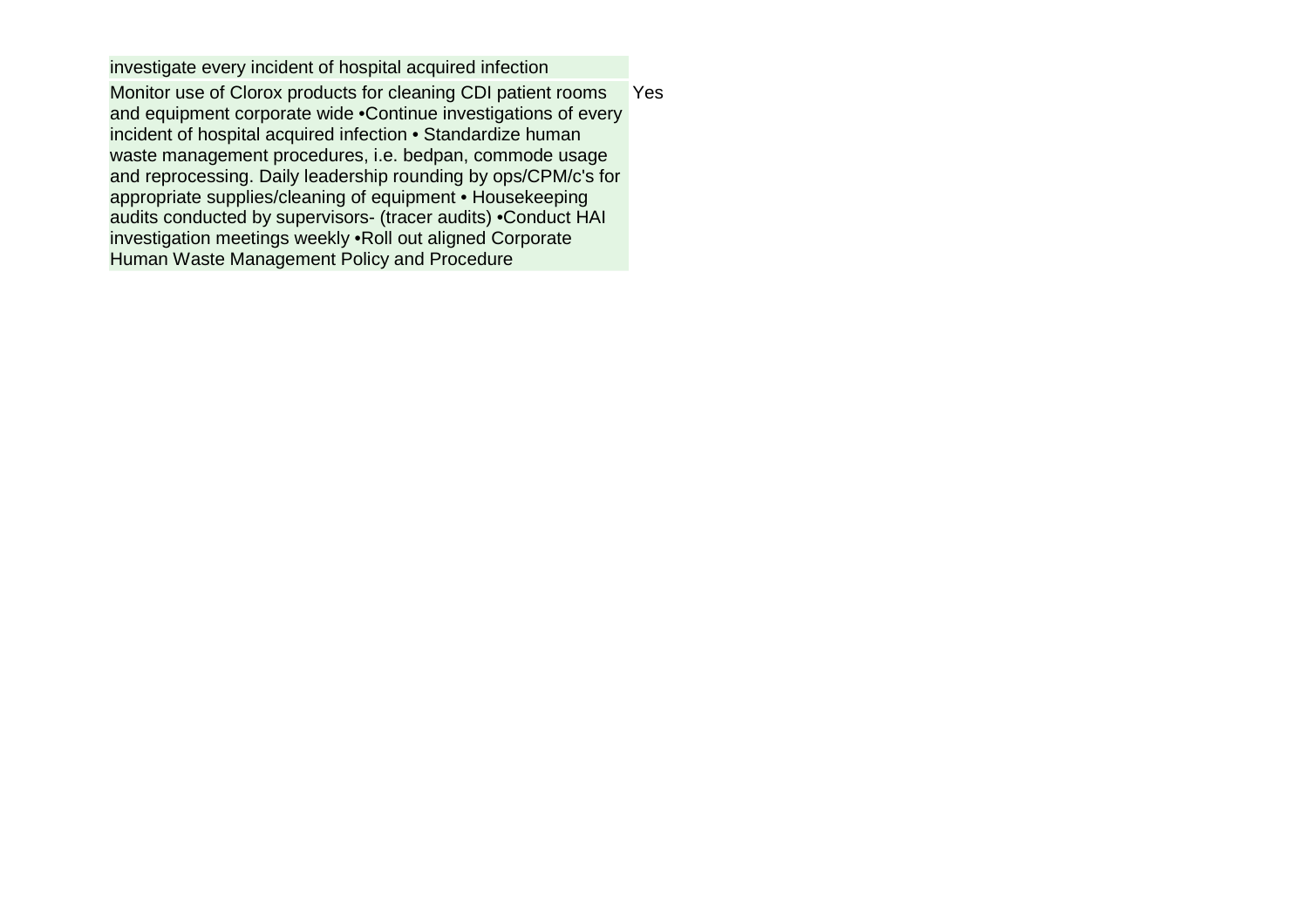| D | Measure/Indicator from 2014/2015                                                                                                                                                                                                                                                                                                                                                                                               | <b>Current</b><br><b>Performance as</b><br>stated on<br>QIP14/15 | Target as<br>stated on<br><b>QIP 14/15</b> | <b>Current</b><br><b>Performance</b><br>2015 | <b>Comments</b> |
|---|--------------------------------------------------------------------------------------------------------------------------------------------------------------------------------------------------------------------------------------------------------------------------------------------------------------------------------------------------------------------------------------------------------------------------------|------------------------------------------------------------------|--------------------------------------------|----------------------------------------------|-----------------|
|   | 18 Hand hygiene compliance before patient contact: The number of times 97.78<br>that hand hygiene was performed before initial patient contact divided<br>by the number of observed hand hygiene indications for before initial<br>patient contact multiplied by 100 - consistent with publicly reportable<br>patient safety data.<br>$\%$<br>Health providers in the entire facility<br>2013<br><b>Publicly Reported, MOH</b> |                                                                  | 95.00                                      | 97.00                                        |                 |

| Change Ideas from Last Years QIP (QIP 2014/15)                                                                                                                                                                                                                                                                                                                                                                                             | Was this change idea<br>implemented as<br>intended? (Y/N<br>button) | <b>Lessons Learned: (Some Questions to</b><br>Consider) What was your experience with<br>this indicator? What were your key<br>learnings? Did the change ideas make an<br>impact? What advice would you give to<br>others? |
|--------------------------------------------------------------------------------------------------------------------------------------------------------------------------------------------------------------------------------------------------------------------------------------------------------------------------------------------------------------------------------------------------------------------------------------------|---------------------------------------------------------------------|----------------------------------------------------------------------------------------------------------------------------------------------------------------------------------------------------------------------------|
| .Continue hand hygiene auditing process and ensure true<br>reflection of hand hygiene practice by utilizing best practice<br>process for auditing. • Educate patients and visitors regarding<br>hand hygiene performance expectations on all units.<br>•Conduct prevalence testing on any unit with higher than<br>expected Hospital Acquired Infections (HAI's) • Thoroughly<br>investigate every incident of hospital acquired infection |                                                                     |                                                                                                                                                                                                                            |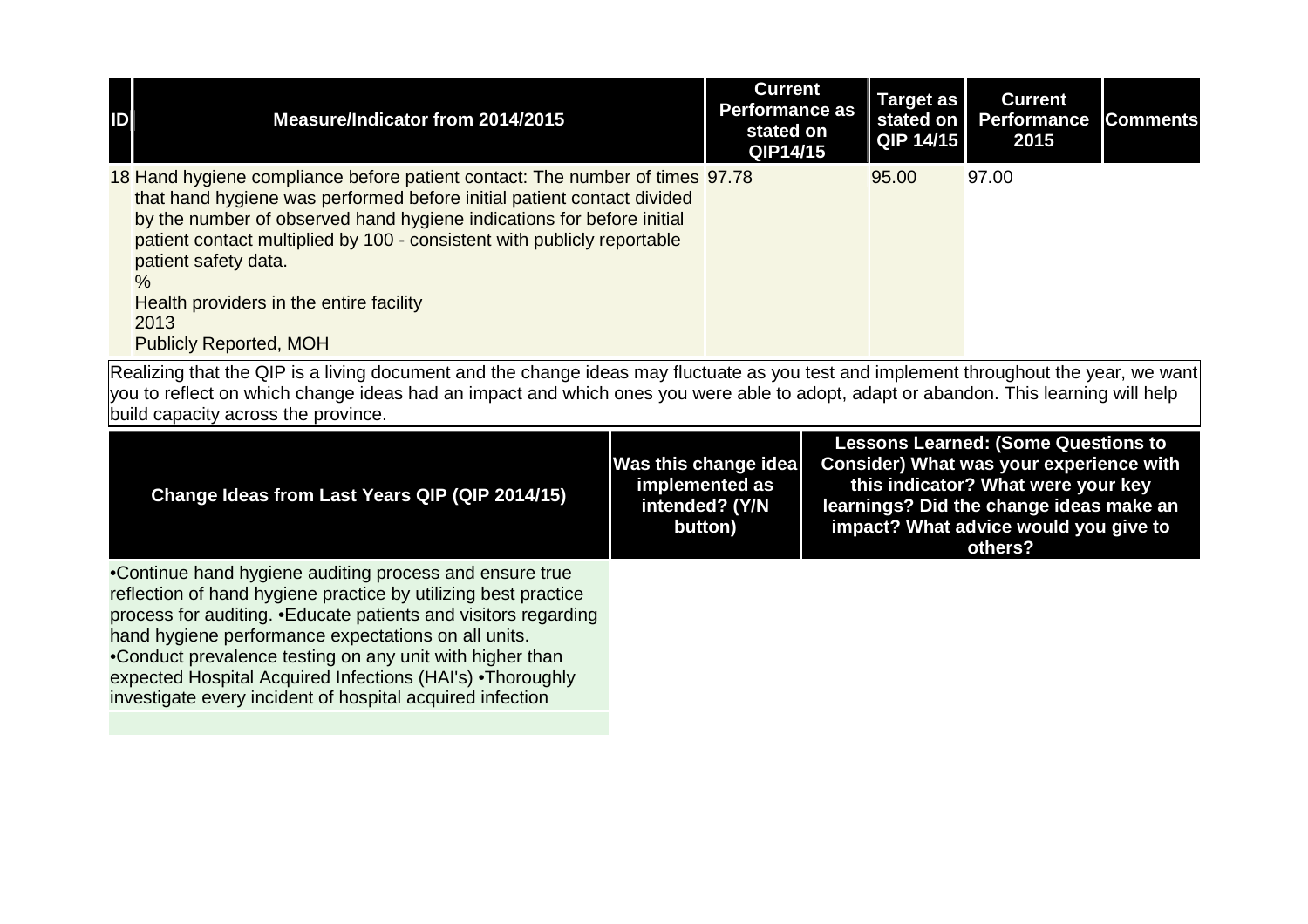| ID | Measure/Indicator from 2014/2015                                                                                                                                                                                                                                                                                                                                                                                                        | <b>Current</b><br><b>Performance as</b><br>stated on<br>QIP14/15 | Target as<br>stated on<br>QIP 14/15 | <b>Current</b><br><b>Performance</b><br>2015 | <b>Comments</b> |
|----|-----------------------------------------------------------------------------------------------------------------------------------------------------------------------------------------------------------------------------------------------------------------------------------------------------------------------------------------------------------------------------------------------------------------------------------------|------------------------------------------------------------------|-------------------------------------|----------------------------------------------|-----------------|
|    | 19 Hand hygiene compliance before patient contact: The number of times 70.31<br>that hand hygiene was performed before initial patient contact divided<br>by the number of observed hand hygiene indications for before initial<br>patient contact multiplied by 100 - consistent with publicly reportable<br>patient safety data.<br>$\frac{0}{6}$<br>Health providers in the entire facility<br>2013<br><b>Publicly Reported, MOH</b> |                                                                  | 95.00                               | 90.00                                        |                 |

| Change Ideas from Last Years QIP (QIP 2014/15)                                                                                                                                                                                                                                                                                                                           | intended? (Y/N<br>button) | <b>Lessons Learned: (Some Questions to</b><br>Was this change idea Consider) What was your experience with this<br>indicator? What were your key learnings? Did<br>the change ideas make an impact? What<br>advice would you give to others? |
|--------------------------------------------------------------------------------------------------------------------------------------------------------------------------------------------------------------------------------------------------------------------------------------------------------------------------------------------------------------------------|---------------------------|----------------------------------------------------------------------------------------------------------------------------------------------------------------------------------------------------------------------------------------------|
| "As a result of hospital realignment on October 1, 2013,<br>IPAC team to be established and standardize practice across<br>both campuses. • Ensure that alcohol based hand sanitizer is<br>available in all patient care areas and at all entrances.<br>•Educate leadership on auditing practices. •Introduce HH<br>auditing best practice processes across all areas. " |                           |                                                                                                                                                                                                                                              |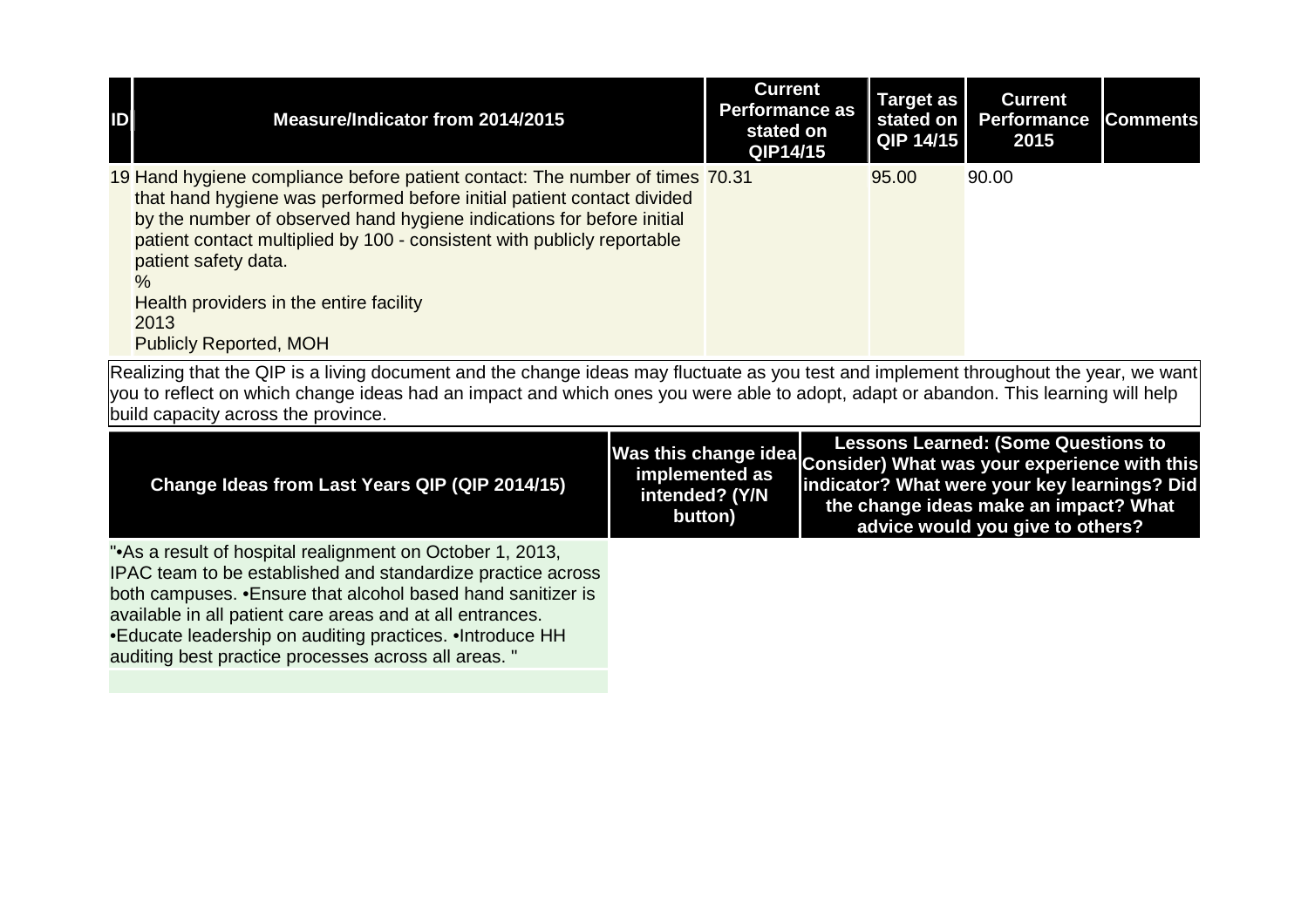| $\mathbf{D}$ | Measure/Indicator from 2014/2015                                                                                                                                                                                                                                                                                                                                                                                   | <b>Current</b><br><b>Performance as</b><br>stated on<br>QIP14/15 | Target as  <br>stated on  <br>QIP 14/15 | <b>Current</b><br><b>Performance</b><br>2015 | <b>Comments</b> |
|--------------|--------------------------------------------------------------------------------------------------------------------------------------------------------------------------------------------------------------------------------------------------------------------------------------------------------------------------------------------------------------------------------------------------------------------|------------------------------------------------------------------|-----------------------------------------|----------------------------------------------|-----------------|
|              | 20 VAP rate per 1,000 ventilator days: the total number of newly<br>diagnosed VAP cases in the ICU after at least 48 hours of mechanical<br>ventilation, divided by the number of ventilator days in that reporting<br>period, multiplied by 1,000 - consistent with publicly reportable patient<br>safety data.<br>Rate per 1,000 ventilator days<br><b>ICU</b> patients<br>2013<br><b>Publicly Reported, MOH</b> |                                                                  | 0.00                                    | Х                                            |                 |

| Change Ideas from Last Years QIP (QIP 2014/15)    | <b>Lessons Learned: (Some Questions to Consider)</b><br>Was this change idea<br>What was your experience with this indicator? What<br>Intended? (Y/N button) were your key learnings? Did the change ideas make<br>an impact? What advice would you give to others? |
|---------------------------------------------------|---------------------------------------------------------------------------------------------------------------------------------------------------------------------------------------------------------------------------------------------------------------------|
| • Ensure Safer Health Care Now (SHCN) best        |                                                                                                                                                                                                                                                                     |
| practices for VAP have been implemented •         |                                                                                                                                                                                                                                                                     |
| Ongoing audits for compliance to best practice. • |                                                                                                                                                                                                                                                                     |
| Ensure best practices are followed with hand      |                                                                                                                                                                                                                                                                     |
| hygiene                                           |                                                                                                                                                                                                                                                                     |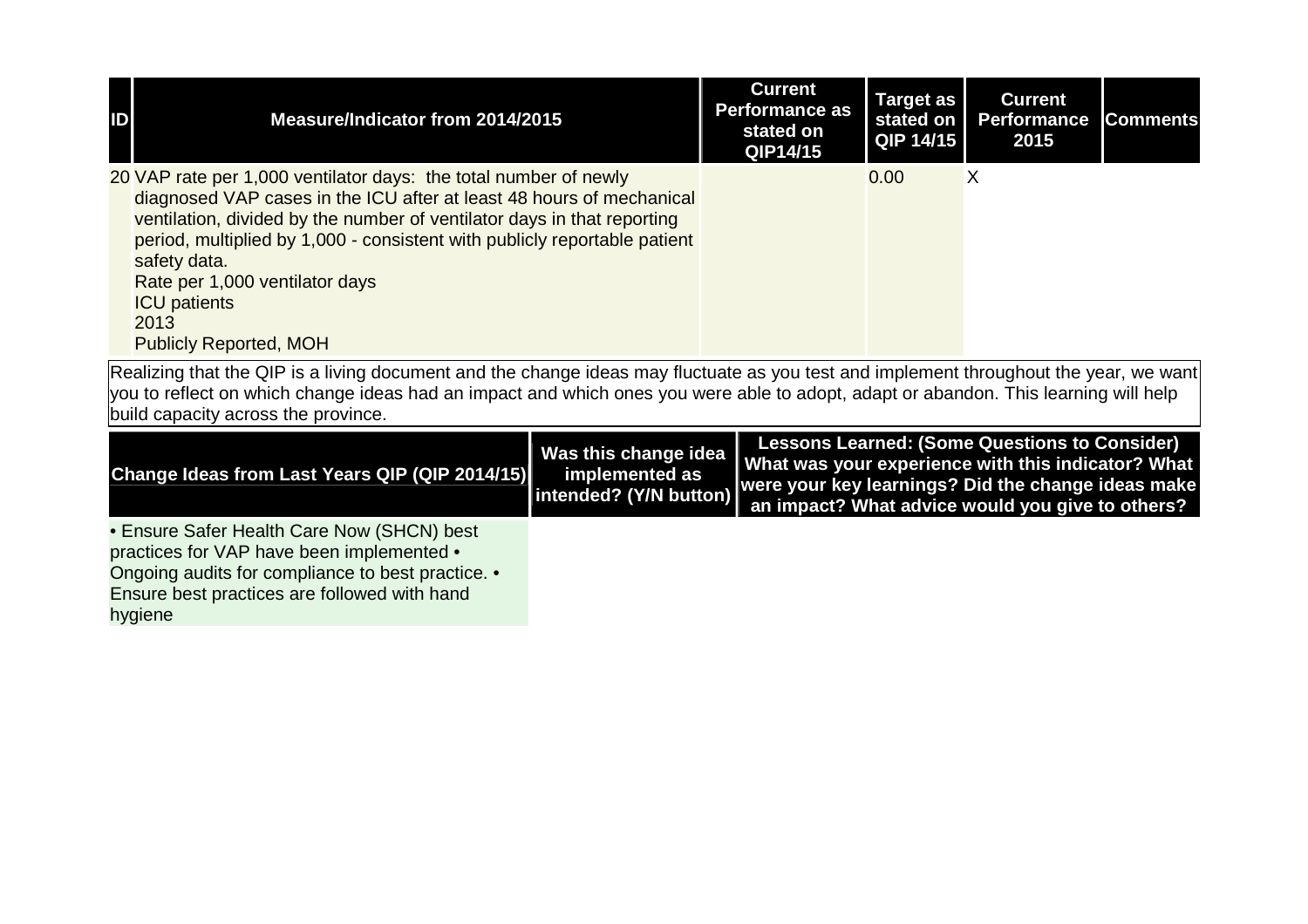| $\blacksquare$ | Measure/Indicator from 2014/2015                                                                                                                                                                                                                                                                                                                                                                                   | <b>Current</b><br><b>Performance as</b><br>stated on<br>QIP14/15 | Target as<br>stated on<br>QIP 14/15 | <b>Current</b><br><b>Performance</b><br>2015 | <b>Comments</b> |
|----------------|--------------------------------------------------------------------------------------------------------------------------------------------------------------------------------------------------------------------------------------------------------------------------------------------------------------------------------------------------------------------------------------------------------------------|------------------------------------------------------------------|-------------------------------------|----------------------------------------------|-----------------|
|                | 21 VAP rate per 1,000 ventilator days: the total number of newly<br>diagnosed VAP cases in the ICU after at least 48 hours of mechanical<br>ventilation, divided by the number of ventilator days in that reporting<br>period, multiplied by 1,000 - consistent with publicly reportable patient<br>safety data.<br>Rate per 1,000 ventilator days<br><b>ICU</b> patients<br>2013<br><b>Publicly Reported, MOH</b> | 0.00                                                             | 0.00                                | 0.00                                         |                 |

| Change Ideas from Last Years QIP (QIP 2014/15)     | Was this change idea  <br>implemented as | <b>Lessons Learned: (Some Questions to Consider)</b><br>What was your experience with this indicator? What<br>Intended? (Y/N button) were your key learnings? Did the change ideas make<br>an impact? What advice would you give to others? |
|----------------------------------------------------|------------------------------------------|---------------------------------------------------------------------------------------------------------------------------------------------------------------------------------------------------------------------------------------------|
| • Ensure Safer Health Care Now (SHCN) best         |                                          |                                                                                                                                                                                                                                             |
| practices for VAP have been implemented            |                                          |                                                                                                                                                                                                                                             |
| •Ongoing audits for compliance to best practice. • |                                          |                                                                                                                                                                                                                                             |
| Ensure best practices are followed with hand       |                                          |                                                                                                                                                                                                                                             |
| hygiene                                            |                                          |                                                                                                                                                                                                                                             |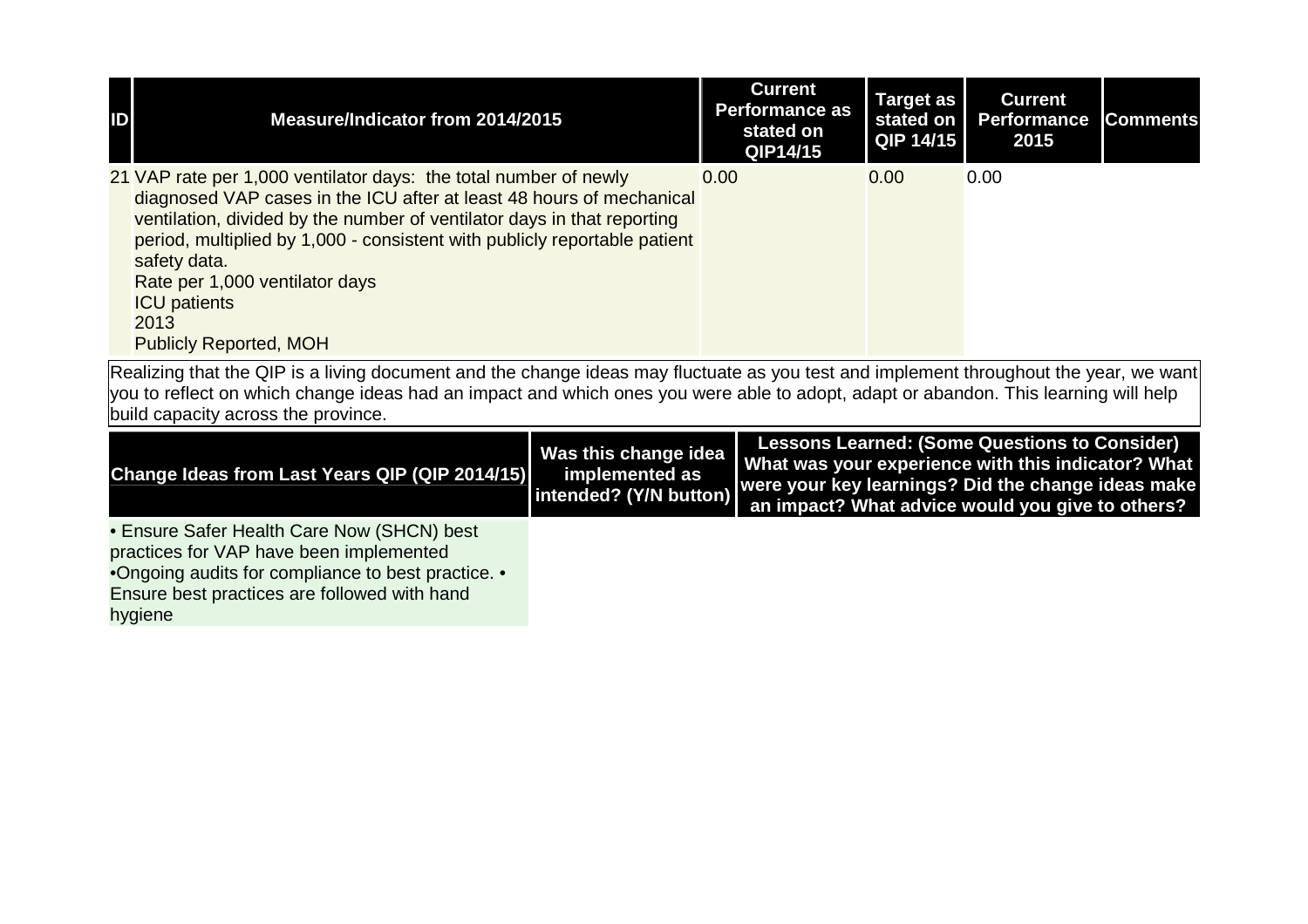| ID | Measure/Indicator from 2014/2015                                                                                                                                                                                                                                                                                                                                                                                                                                 | <b>Current</b><br><b>Performance as</b><br>stated on<br>QIP14/15 | <b>Target as</b><br>QIP 14/15 | <b>Current</b><br>stated on   Performance<br>2015 | <b>Comments</b> |
|----|------------------------------------------------------------------------------------------------------------------------------------------------------------------------------------------------------------------------------------------------------------------------------------------------------------------------------------------------------------------------------------------------------------------------------------------------------------------|------------------------------------------------------------------|-------------------------------|---------------------------------------------------|-----------------|
|    | 22 Rate of central line blood stream infections per 1,000 central line days:<br>total number of newly diagnosed CLI cases in the ICU after at least 48<br>hours of being placed on a central line, divided by the number of<br>central line days in that reporting period, multiplied by 1,000 -<br>consistent with publicly reportable patient safety data.<br>Rate per 1,000 central line days<br><b>ICU</b> patients<br>2013<br><b>Publicly Reported, MOH</b> |                                                                  | 0.00                          | Х                                                 |                 |

| Change Ideas from Last Years QIP (QIP 2014/15)       | Was this change idea<br>implemented as<br>intended? (Y/N<br>button) | <b>Lessons Learned: (Some Questions to Consider)</b><br>What was your experience with this indicator?<br>What were your key learnings? Did the change<br>ideas make an impact? What advice would you<br>give to others? |
|------------------------------------------------------|---------------------------------------------------------------------|-------------------------------------------------------------------------------------------------------------------------------------------------------------------------------------------------------------------------|
| •Ensure Safer Health Care Now (SHCN) best practices  |                                                                     |                                                                                                                                                                                                                         |
| for central line insertion and maintenance have been |                                                                     |                                                                                                                                                                                                                         |
| implemented and are followed. • Ongoing auditing for |                                                                     |                                                                                                                                                                                                                         |
| compliance to best practice. • Flow sheet used for   |                                                                     |                                                                                                                                                                                                                         |
| documentation.                                       |                                                                     |                                                                                                                                                                                                                         |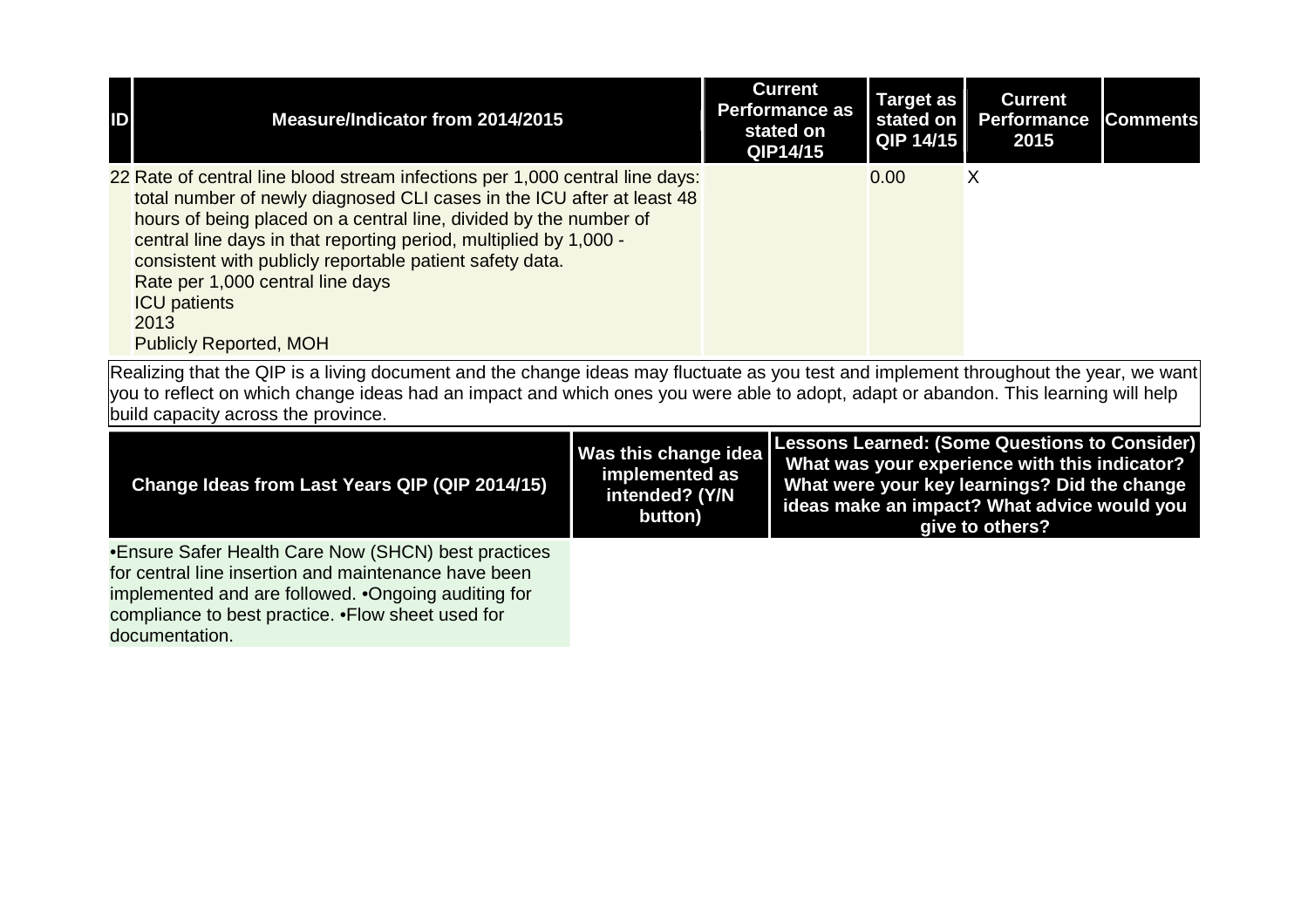| ID | Measure/Indicator from 2014/2015                                                                                                                                                                                                                                                                                                                                                                                                                                      | <b>Current</b><br><b>Performance as</b><br>stated on<br>QIP14/15 | <b>Target as</b><br>stated on<br>QIP 14/15 | <b>Current</b><br><b>Performance</b><br>2015 | <b>Comments</b> |
|----|-----------------------------------------------------------------------------------------------------------------------------------------------------------------------------------------------------------------------------------------------------------------------------------------------------------------------------------------------------------------------------------------------------------------------------------------------------------------------|------------------------------------------------------------------|--------------------------------------------|----------------------------------------------|-----------------|
|    | 23 Rate of central line blood stream infections per 1,000 central line days: 0.00<br>total number of newly diagnosed CLI cases in the ICU after at least 48<br>hours of being placed on a central line, divided by the number of<br>central line days in that reporting period, multiplied by 1,000 -<br>consistent with publicly reportable patient safety data.<br>Rate per 1,000 central line days<br><b>ICU</b> patients<br>2013<br><b>Publicly Reported, MOH</b> |                                                                  | 0.00                                       | Χ                                            |                 |

| Change Ideas from Last Years QIP (QIP 2014/15)                                                                                                                                                                               | Was this change idea  <br>implemented as | <b>Lessons Learned: (Some Questions to Consider)</b><br>What was your experience with this indicator?<br>What were your key learnings? Did the change<br>[intended? (Y/N button) ideas make an impact? What advice would you<br>give to others? |
|------------------------------------------------------------------------------------------------------------------------------------------------------------------------------------------------------------------------------|------------------------------------------|-------------------------------------------------------------------------------------------------------------------------------------------------------------------------------------------------------------------------------------------------|
| "• Ensure Safer Health Care Now (SHCN) best<br>practices for central line insertion and maintenance<br>have been implemented •Ongoing audits for<br>compliance to best practice. • Utilize flow sheet for<br>documentation." |                                          |                                                                                                                                                                                                                                                 |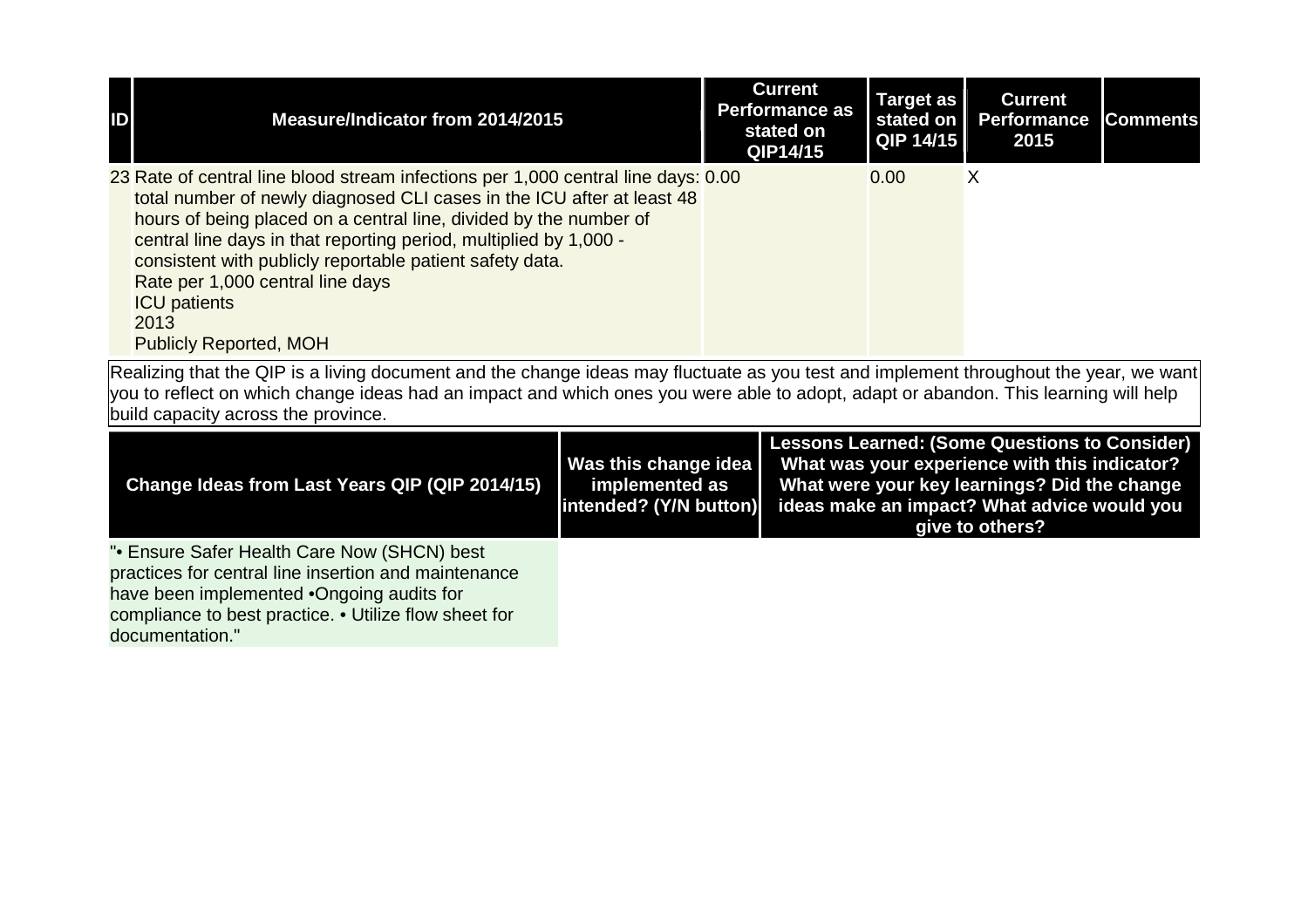| ID                                                                                                                                                                                                                                                                                                                  | Measure/Indicator from 2014/2015                                                                                                                                                                                                                                            |                                                                  |      | <b>Current Performance</b><br>as stated on QIP14/15 | <b>Target as</b><br>stated on QIP<br>14/15 | <b>Current</b><br><b>Performance</b><br>2015                                                                                                                                                                         | <b>Comments</b> |
|---------------------------------------------------------------------------------------------------------------------------------------------------------------------------------------------------------------------------------------------------------------------------------------------------------------------|-----------------------------------------------------------------------------------------------------------------------------------------------------------------------------------------------------------------------------------------------------------------------------|------------------------------------------------------------------|------|-----------------------------------------------------|--------------------------------------------|----------------------------------------------------------------------------------------------------------------------------------------------------------------------------------------------------------------------|-----------------|
|                                                                                                                                                                                                                                                                                                                     | 24 Falls The number of reported inpatient falls with injury<br>expressed as a rate per 1000 patient days/month DATA<br>(Internal): Average April to December 2013<br>Rate per 1,000 patient days<br>All acute patients<br>Q2 FY 2013/2014<br><b>Hospital collected data</b> |                                                                  | 0.79 |                                                     | 0.70                                       | 0.17                                                                                                                                                                                                                 |                 |
| Realizing that the QIP is a living document and the change ideas may fluctuate as you test and implement throughout the year, we want<br>you to reflect on which change ideas had an impact and which ones you were able to adopt, adapt or abandon. This learning will help<br>build capacity across the province. |                                                                                                                                                                                                                                                                             |                                                                  |      |                                                     |                                            |                                                                                                                                                                                                                      |                 |
| <b>Change Ideas from Last Years QIP (QIP</b><br>2014/15)                                                                                                                                                                                                                                                            |                                                                                                                                                                                                                                                                             | Was this change idea<br>implemented as<br>intended? (Y/N button) |      |                                                     |                                            | <b>Lessons Learned: (Some Questions to Consider)</b><br>What was your experience with this indicator? What<br>were your key learnings? Did the change ideas make<br>an impact? What advice would you give to others? |                 |
|                                                                                                                                                                                                                                                                                                                     | .Introduce well established Fall Prevention<br>Program from Metropolitan campus to Ouellette<br>Campus. . Utilize pilot unit as a ""learning unit"" to<br>test interventions and run PDSA cycles.                                                                           |                                                                  |      |                                                     |                                            |                                                                                                                                                                                                                      |                 |
|                                                                                                                                                                                                                                                                                                                     |                                                                                                                                                                                                                                                                             |                                                                  |      |                                                     |                                            |                                                                                                                                                                                                                      |                 |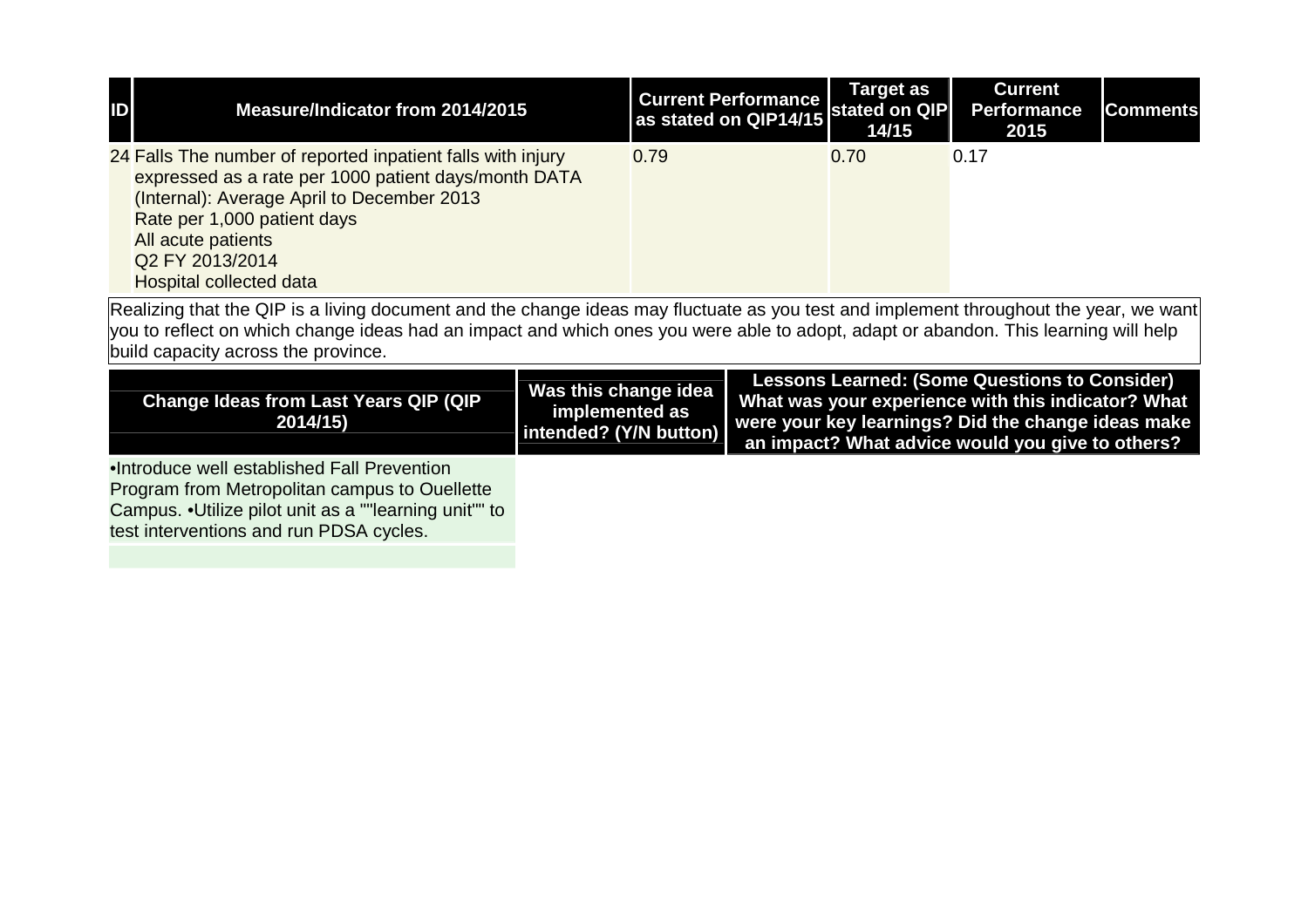| ID | Measure/Indicator from 2014/2015                                                                                                                                                                                                                                                                                                                                                                                                                                                                                              | <b>Current Performance</b><br>as stated on QIP14/15 stated on QIP   | <b>Target as</b><br>14/15 | <b>Current</b><br><b>Performance</b><br>2015                                                                                                                                                                               | <b>Comments</b> |  |  |
|----|-------------------------------------------------------------------------------------------------------------------------------------------------------------------------------------------------------------------------------------------------------------------------------------------------------------------------------------------------------------------------------------------------------------------------------------------------------------------------------------------------------------------------------|---------------------------------------------------------------------|---------------------------|----------------------------------------------------------------------------------------------------------------------------------------------------------------------------------------------------------------------------|-----------------|--|--|
|    | 25 Falls The number of reported inpatient falls with injury<br>expressed as a rate per 1000 patient days/month DATA<br>(Internal): Average April to December 2013<br>Rate per 1,000 patient days<br>All acute patients<br>Q2 FY 2013/2014<br><b>Hospital collected data</b>                                                                                                                                                                                                                                                   | 0.07                                                                | 0.06                      | 0.08                                                                                                                                                                                                                       |                 |  |  |
|    | Realizing that the QIP is a living document and the change ideas may fluctuate as you test and implement throughout the year, we want<br>you to reflect on which change ideas had an impact and which ones you were able to adopt, adapt or abandon. This learning will help<br>build capacity across the province.                                                                                                                                                                                                           |                                                                     |                           |                                                                                                                                                                                                                            |                 |  |  |
|    | Change Ideas from Last Years QIP (QIP 2014/15)                                                                                                                                                                                                                                                                                                                                                                                                                                                                                | Was this change<br>idea implemented as<br>intended? (Y/N<br>button) |                           | <b>Lessons Learned: (Some Questions to</b><br>Consider) What was your experience with<br>this indicator? What were your key<br>learnings? Did the change ideas make an<br>impact? What advice would you give to<br>others? |                 |  |  |
|    | •Continue with Fall Prevention Program including Fall<br>Prevention And Comfort Round Bundles developed in<br>2012/2013 that was based on best practice evidence on<br>assessment of risk and implementation of interventions.<br>•Continue to reinforce Fall Prevention Back to Basics<br>methodology that is well established. • Target Emergency<br>Department for roll out of best practice prevention guidelines.<br>.Ongoing tracking and monitoring of this indicator with real time<br>data and response to incidents |                                                                     |                           |                                                                                                                                                                                                                            |                 |  |  |
|    |                                                                                                                                                                                                                                                                                                                                                                                                                                                                                                                               |                                                                     |                           |                                                                                                                                                                                                                            |                 |  |  |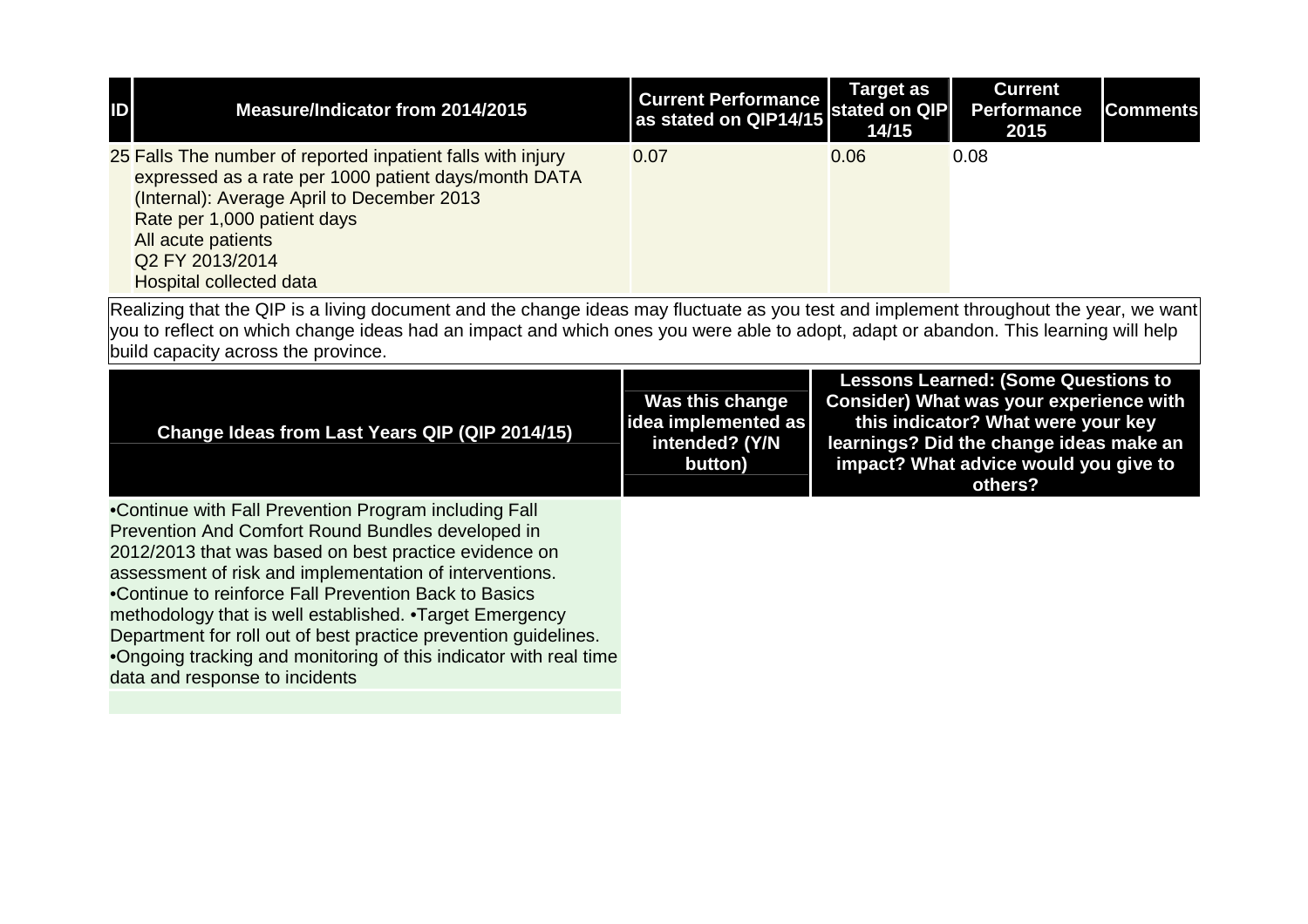| ID                                                                                                                                                                                                                                                                                                                  | Measure/Indicator from 2014/2015                                                                                                                                                                                                                                                                                                                                         | <b>Current Performance</b><br>as stated on QIP14/15                 | <b>Target as</b><br>stated on QIP<br>14/15                                                                                                                                                                                 | <b>Current</b><br><b>Performance</b><br>2015 | <b>Comments</b> |  |  |
|---------------------------------------------------------------------------------------------------------------------------------------------------------------------------------------------------------------------------------------------------------------------------------------------------------------------|--------------------------------------------------------------------------------------------------------------------------------------------------------------------------------------------------------------------------------------------------------------------------------------------------------------------------------------------------------------------------|---------------------------------------------------------------------|----------------------------------------------------------------------------------------------------------------------------------------------------------------------------------------------------------------------------|----------------------------------------------|-----------------|--|--|
|                                                                                                                                                                                                                                                                                                                     | 26 Rate of 5-day in-hospital mortality following major surgery:<br>The rate of in-hospital deaths due to all causes occurring<br>within five days of major surgery.<br>Rate per 1,000 major surgical cases<br>All patients with major surgery<br>2012/13<br><b>CIHI eReporting Tool</b>                                                                                  | 4.85                                                                | 4.06                                                                                                                                                                                                                       | $\overline{\mathsf{x}}$                      |                 |  |  |
| Realizing that the QIP is a living document and the change ideas may fluctuate as you test and implement throughout the year, we want<br>you to reflect on which change ideas had an impact and which ones you were able to adopt, adapt or abandon. This learning will help<br>build capacity across the province. |                                                                                                                                                                                                                                                                                                                                                                          |                                                                     |                                                                                                                                                                                                                            |                                              |                 |  |  |
|                                                                                                                                                                                                                                                                                                                     |                                                                                                                                                                                                                                                                                                                                                                          |                                                                     | <b>Lessons Learned: (Some Questions to</b><br>Consider) What was your experience with<br>this indicator? What were your key<br>learnings? Did the change ideas make an<br>impact? What advice would you give to<br>others? |                                              |                 |  |  |
|                                                                                                                                                                                                                                                                                                                     | Change Ideas from Last Years QIP (QIP 2014/15)                                                                                                                                                                                                                                                                                                                           | Was this change idea<br>implemented as<br>intended? (Y/N<br>button) |                                                                                                                                                                                                                            |                                              |                 |  |  |
|                                                                                                                                                                                                                                                                                                                     | •Continue with established auditing process for patient<br>mortality and morbidity. • Continue to monitor and track<br>physician documentation compliance indicators established by<br>Medical Quality Assurance Committee monthly. • Ensure timely<br>response to care .Decrease rates of infection .Ensure Surgical<br>Safety Checklist continues as standard practice |                                                                     |                                                                                                                                                                                                                            |                                              |                 |  |  |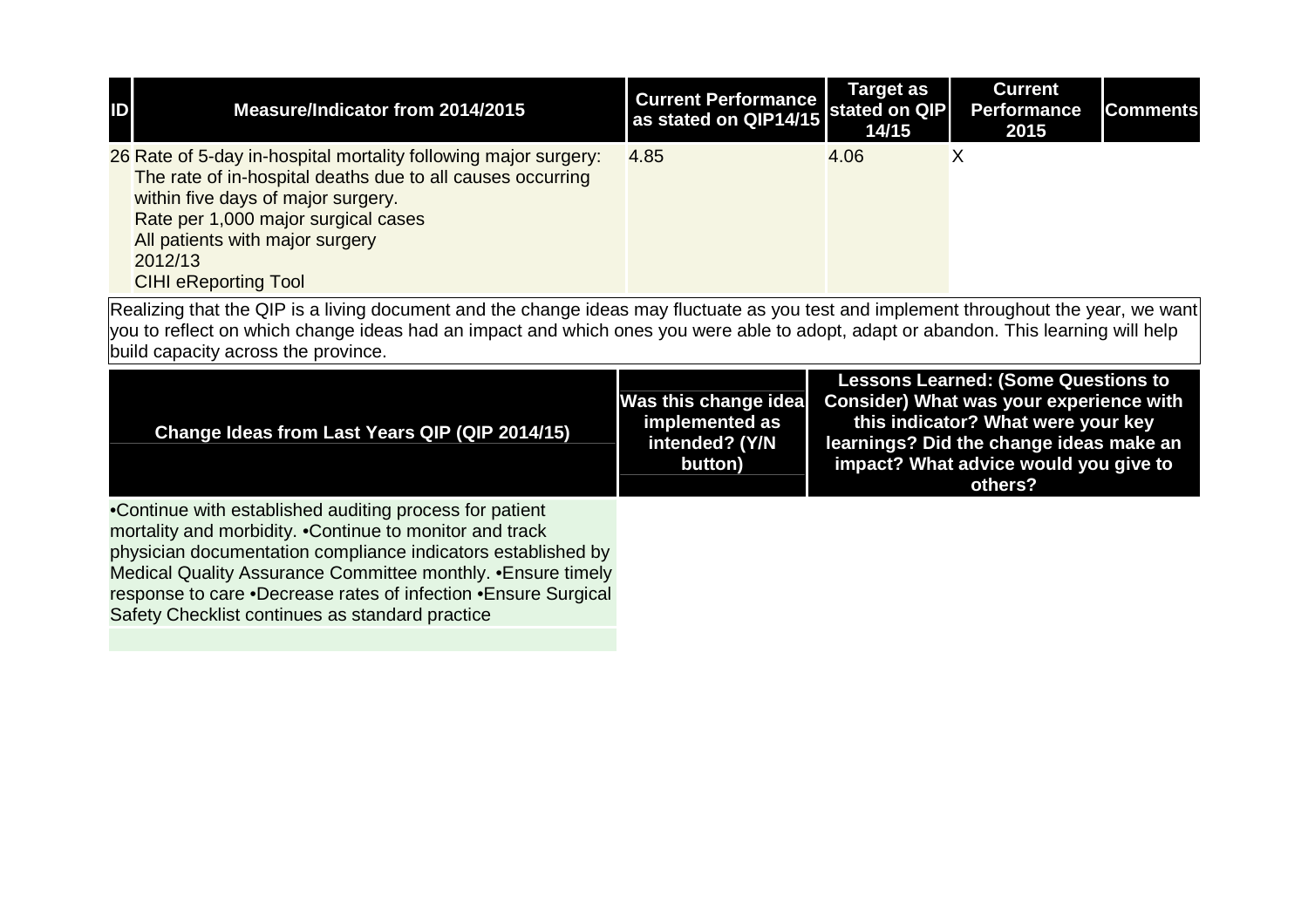| ID                                                                                                                                                                                                                                                                                                                  | Measure/Indicator from 2014/2015                                                                                                                                                                                                                                                                                                                                         | <b>Current Performance</b><br>as stated on QIP14/15                 | <b>Target as</b><br>stated on QIP<br>14/15 | <b>Current</b><br><b>Performance</b><br>2015                                                                                                                                                                               | <b>Comments</b> |  |  |
|---------------------------------------------------------------------------------------------------------------------------------------------------------------------------------------------------------------------------------------------------------------------------------------------------------------------|--------------------------------------------------------------------------------------------------------------------------------------------------------------------------------------------------------------------------------------------------------------------------------------------------------------------------------------------------------------------------|---------------------------------------------------------------------|--------------------------------------------|----------------------------------------------------------------------------------------------------------------------------------------------------------------------------------------------------------------------------|-----------------|--|--|
|                                                                                                                                                                                                                                                                                                                     | 27 Rate of 5-day in-hospital mortality following major surgery:<br>The rate of in-hospital deaths due to all causes occurring<br>within five days of major surgery.<br>Rate per 1,000 major surgical cases<br>All patients with major surgery<br>2012/13<br><b>CIHI eReporting Tool</b>                                                                                  | 11.88                                                               | 8.58                                       | $\overline{\mathsf{X}}$                                                                                                                                                                                                    |                 |  |  |
| Realizing that the QIP is a living document and the change ideas may fluctuate as you test and implement throughout the year, we want<br>you to reflect on which change ideas had an impact and which ones you were able to adopt, adapt or abandon. This learning will help<br>build capacity across the province. |                                                                                                                                                                                                                                                                                                                                                                          |                                                                     |                                            |                                                                                                                                                                                                                            |                 |  |  |
|                                                                                                                                                                                                                                                                                                                     |                                                                                                                                                                                                                                                                                                                                                                          |                                                                     |                                            |                                                                                                                                                                                                                            |                 |  |  |
|                                                                                                                                                                                                                                                                                                                     | Change Ideas from Last Years QIP (QIP 2014/15)                                                                                                                                                                                                                                                                                                                           | Was this change idea<br>implemented as<br>intended? (Y/N<br>button) |                                            | <b>Lessons Learned: (Some Questions to</b><br>Consider) What was your experience with<br>this indicator? What were your key<br>learnings? Did the change ideas make an<br>impact? What advice would you give to<br>others? |                 |  |  |
|                                                                                                                                                                                                                                                                                                                     | •Continue with established auditing process for patient<br>mortality and morbidity. • Continue to monitor and track<br>physician documentation compliance indicators established by<br>Medical Quality Assurance Committee monthly. • Ensure timely<br>response to care .Decrease rates of infection .Ensure Surgical<br>Safety Checklist continues as standard practice |                                                                     |                                            |                                                                                                                                                                                                                            |                 |  |  |